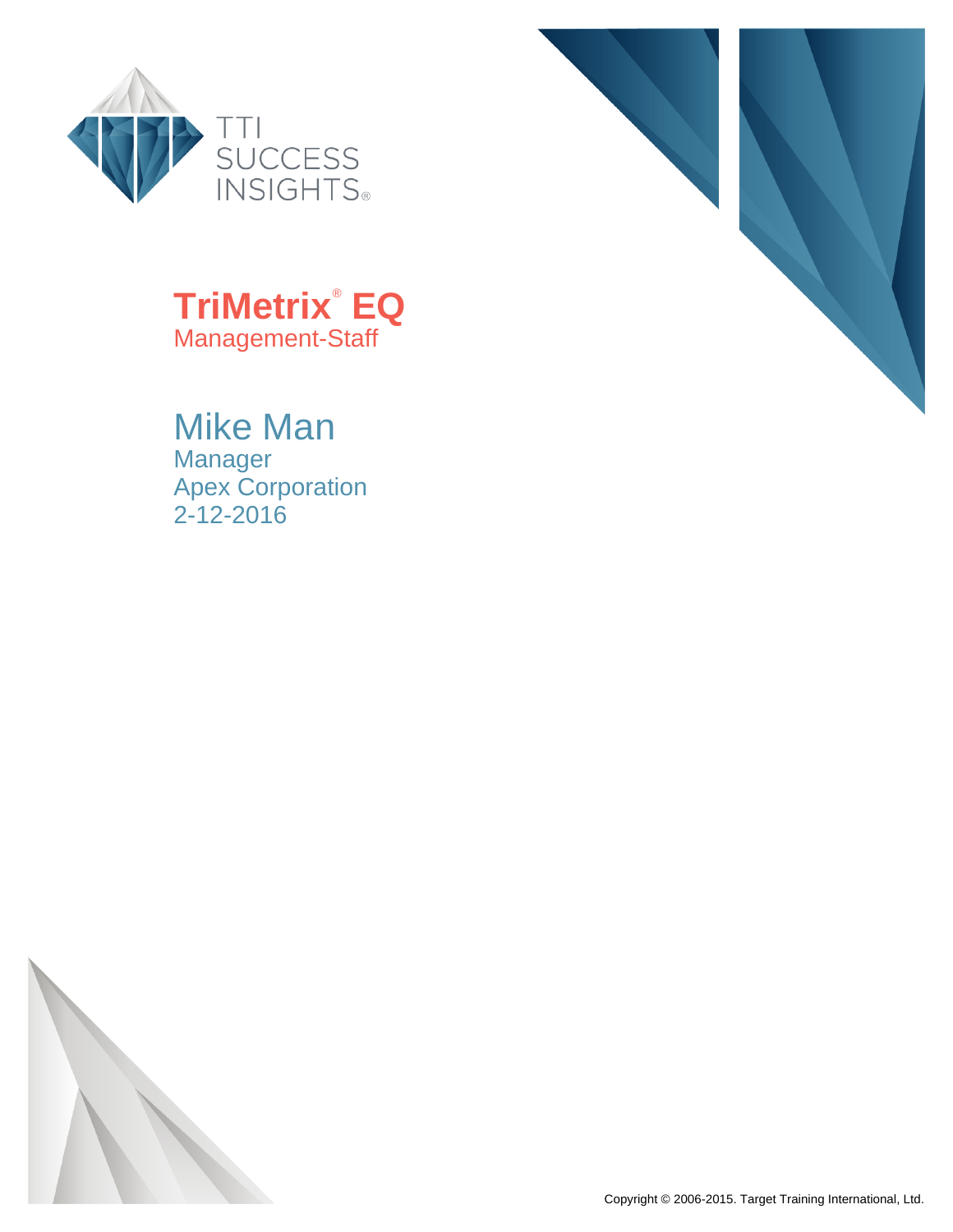



## Introduction Where Opportunity Meets Talent<sup>®</sup>

The TriMetrix® EQ Coaching Report was designed to increase the understanding of an individual's talents. The report provides insight to three distinct areas: behaviors, driving forces and emotional intelligence. Understanding strengths and weaknesses in each of the three areas will lead to personal and professional development and a higher level of satisfaction.

**The following is an in-depth look at your personal talents in the five main sections:**

### **Behaviors**

This section of the report is designed to help you attain a greater knowledge of yourself as well as others. The ability to interact effectively with people may be the difference between success and failure in your work and personal life. Effective interaction starts with an accurate perception of oneself.

### Driving Forces

This section of the report provides information on the why of your actions, which with application and coaching, can tremendously impact your valuing of life. Once you know the motivations that drive your actions, you will immediately be able to understand the causes of conflict.

### Integrating Behaviors And Driving Forces

This section of the report will help you blend the how and the why of your actions. Once you can understand how your behaviors and driving forces blend together, your performance will be enhanced and you will experience an increase in satisfaction.

### Emotional Intelligence Section

This section of the report provides information on your emotional intelligence, which with application and coaching, can impact the way you respond to emotionally charged situations. In turn you will increase your performance and decision making.

### Blending Behaviors, Driving Forces And EQ

This section will illustrate the impact your Emotional Intelligence has on your core behavioral style as well as your top four driving forces.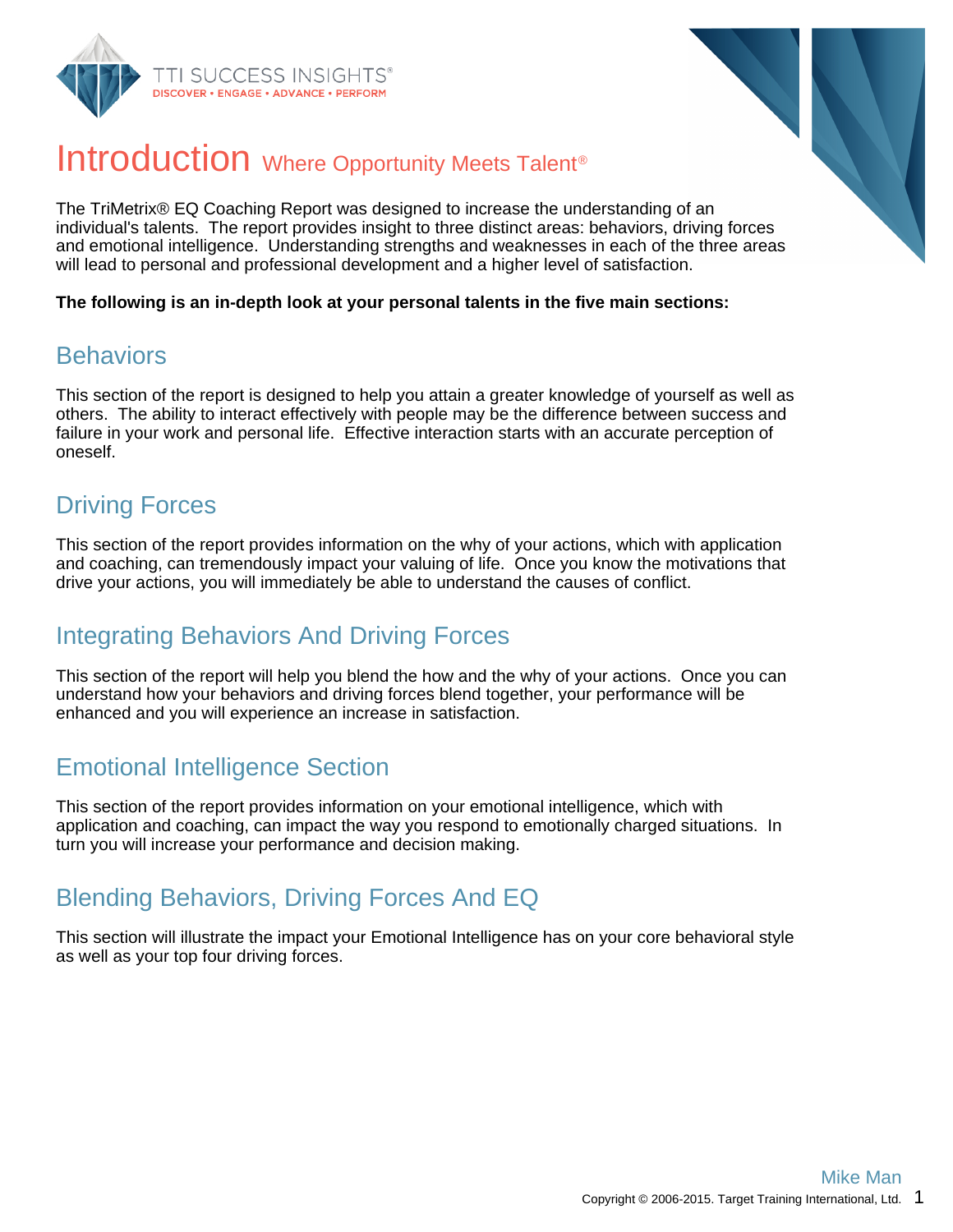



## Introduction Behaviors Section

#### **Behavioral research suggests that the most effective people are those who understand themselves, both their strengths and weaknesses, so they can develop strategies to meet the demands of their environment.**

A person's behavior is a necessary and integral part of who they are. In other words, much of our behavior comes from "nature" (inherent), and much comes from "nurture" (our upbringing). It is the universal language of "how we act," or our observable human behavior.

#### **In this report we are measuring four dimensions of normal behavior. They are:**

- How you respond to problems and challenges.  $\bullet$
- How you influence others to your point of view.  $\bullet$
- How you respond to the pace of the environment.  $\bullet$
- How you respond to rules and procedures set by others.  $\bullet$

This report analyzes behavioral style; that is, a person's manner of doing things. Is the report 100% true? Yes, no and maybe. We are only measuring behavior. We only report statements from areas of behavior in which tendencies are shown. To improve accuracy, feel free to make notes or edit the report regarding any statement from the report that may or may not apply, but only after checking with friends or colleagues to see if they agree.

> "All people exhibit all four behavioral factors in varying degrees of intensity." –W.M. Marston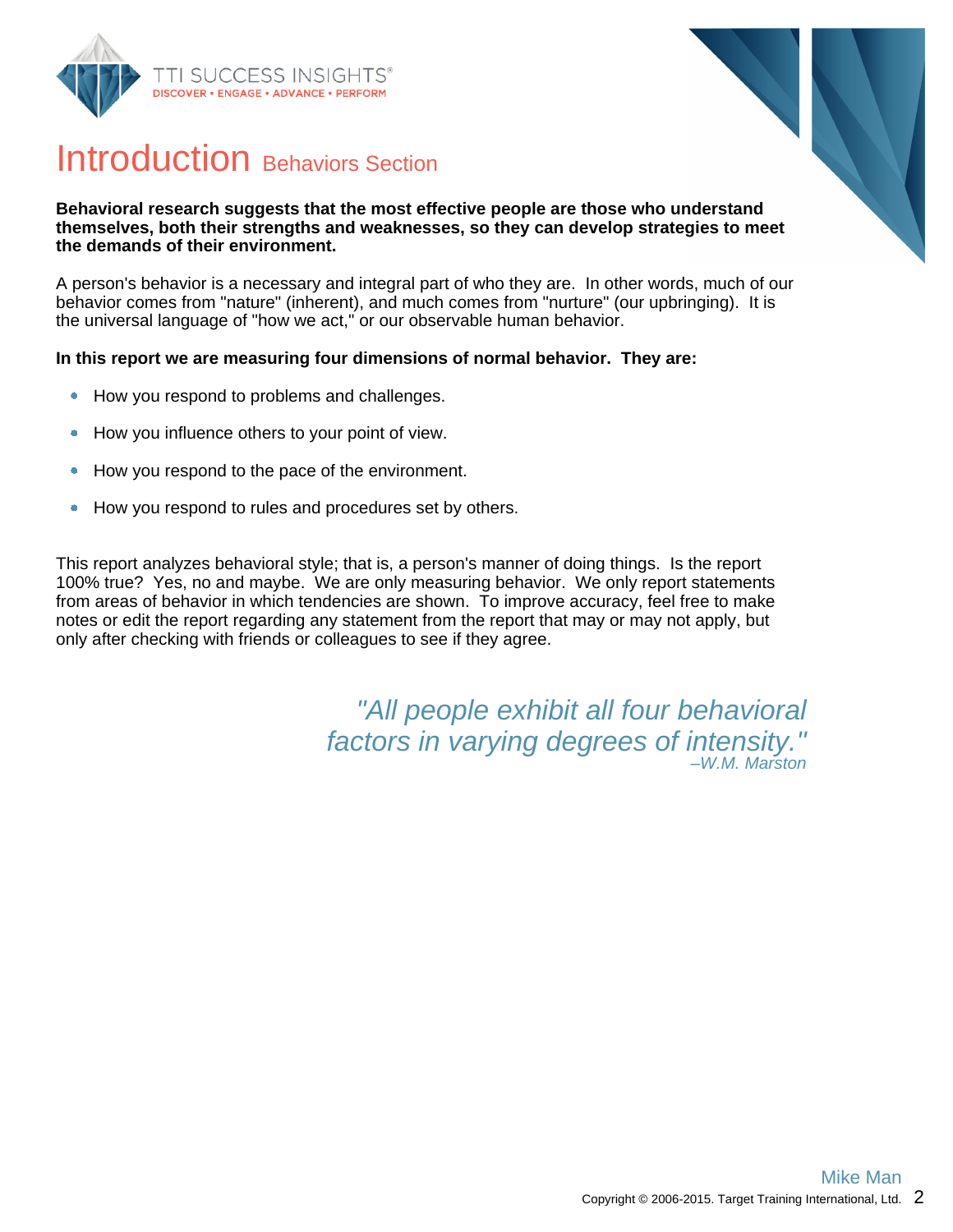

## General Characteristics

Based on Mike's responses, the report has selected general statements to provide a broad understanding of his work style. These statements identify the basic natural behavior that he brings to the job. That is, if left on his own, these statements identify HOW HE WOULD CHOOSE TO DO THE JOB. Use the general characteristics to gain a better understanding of Mike's natural behavior.

Mike likes to develop people and build organizations. He believes in getting results through other people. He prefers the "team approach." He likes public recognition for his achievements. One of his motivating factors is recognition and "strokes." He wants to be seen as his own person, but usually projects it in friendly terms. Mike, as a manager, supervisor or group leader can use his people skills to build group involvement and increase participation from the group. He is gregarious and sociable. He will be seen as a good mixer both on or off the job. He likes quality social relationships. He often will become friends with his customers or clients. He can be friendly with others in many situations, but primarily with groups of established friends and associates. He is sociable and enjoys the uniqueness of each human being. Mike is optimistic and usually has a positive sense of humor. He places his focus on people. To him, strangers are just friends he hasn't met!

Mike likes working for managers who make quick decisions. When he has strong feelings about a particular problem, you should expect to hear these feelings, and they will probably be expressed in an emotional manner. He will not be overlooked nor uninvolved. He will consistently try to inspire people to his point of view. Because of his trust and willing acceptance of people, he may misjudge the abilities of others. Mike is good at solving problems that deal with people. He is good at giving verbal and nonverbal feedback that serves to encourage people to be open, to trust him and to see him as receptive and helpful. He prefers not disciplining people. He may sidestep direct disciplinary action because he wants to maintain the friendly relationship. He likes to participate in decision making.



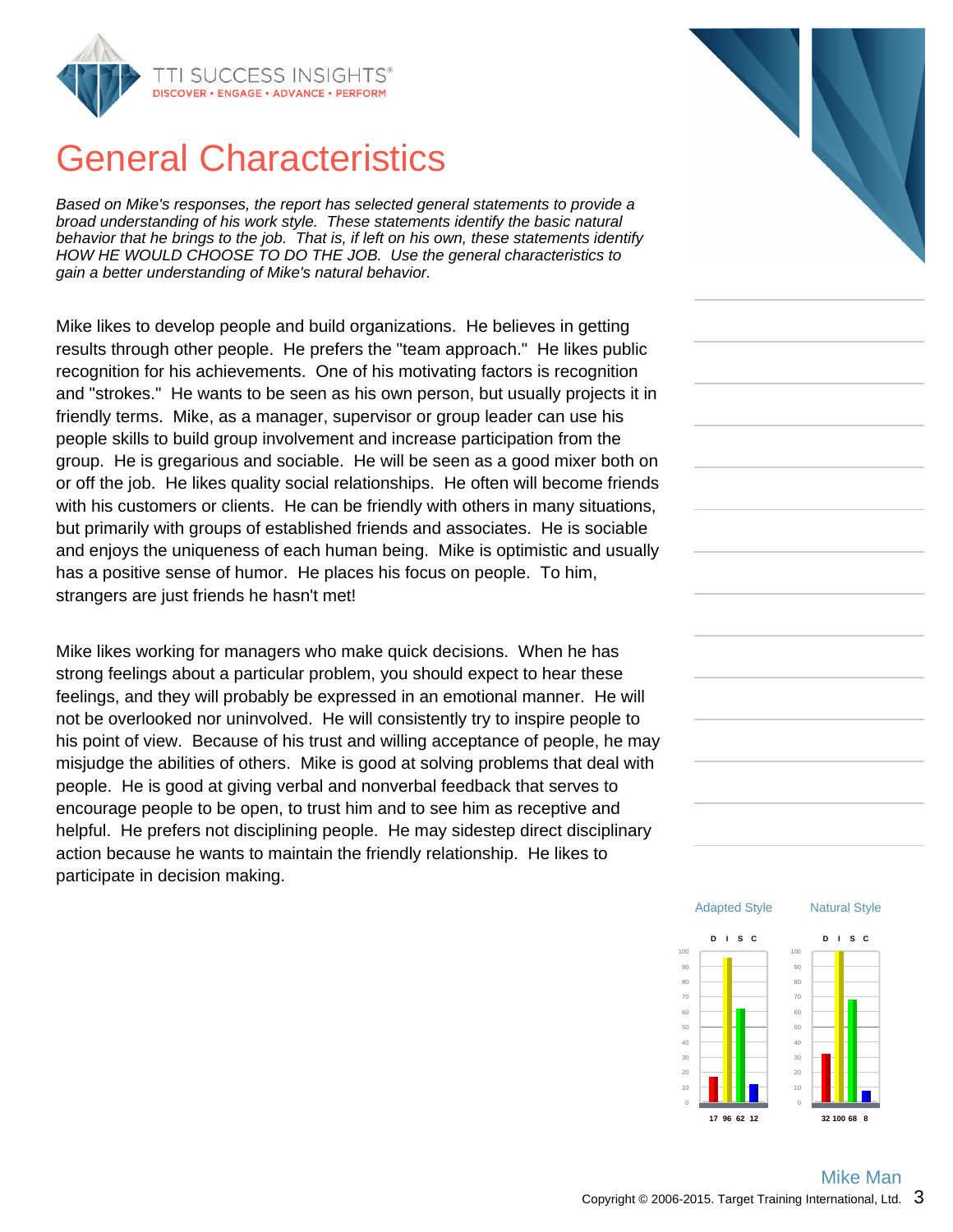

## **General Characteristics Continued**

Mike may use his time imprecisely because he likes to talk to people. It is important for Mike to use his people skills to "facilitate" agreement between people. He tends to look at all the things the group has in common, rather than key in on the differences. He has the ability to look at the whole problem; for example, thinking about relationships, being concerned about the feelings of others and focusing on the real impact of his decisions and actions. He is good at negotiating conflict between others. Mike feels that "if everyone would just talk it out, everything would be okay!" Mike tends to mask some of his directness in friendly terms and is usually recognized as a friendly and trusting person. He is both a good talker and a good listener. He is people-oriented and verbally fluent. He tends to influence people to his way of thinking by using verbiage as compared with others who like to use reports.



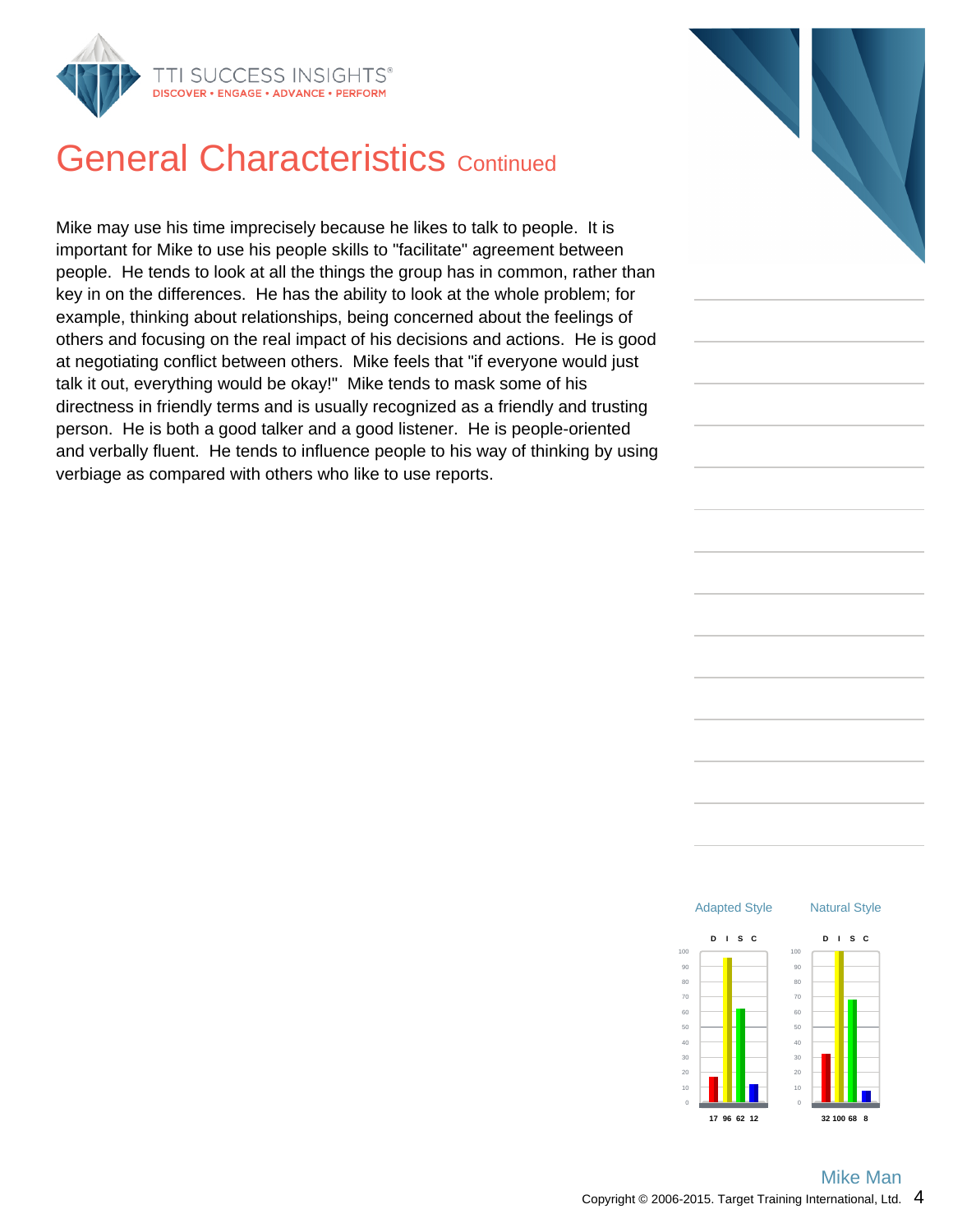

## Value to the Organization

This section of the report identifies the specific talents and behavior Mike brings to the job. By looking at these statements, one can identify his role in the organization. The organization can then develop a system to capitalize on his particular value and make him an integral part of the team.

- $\bullet$ Big thinker.
- Inner-directed rather than tradition-directed--brings fresh ideas for solving  $\bullet$ problems.
- $\bullet$ Optimistic and enthusiastic.
- Positive sense of humor.  $\bullet$
- Accomplishes goals through people.  $\bullet$
- Bottom line-oriented.  $\bullet$
- Builds confidence in others.  $\bullet$



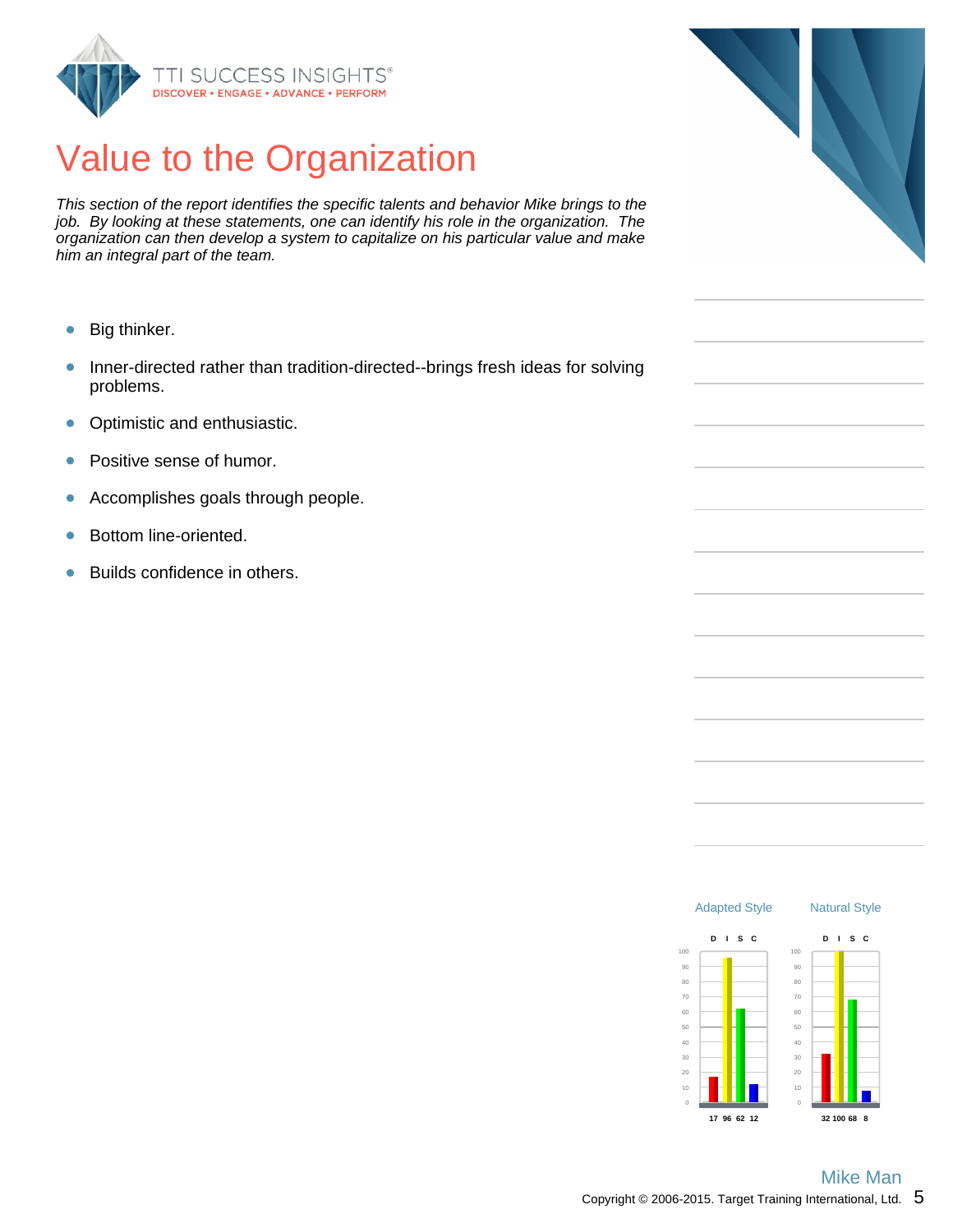

# Checklist for Communicating

Most people are aware of and sensitive to the ways with which they prefer to be communicated. Many people find this section to be extremely accurate and important for enhanced interpersonal communication. This page provides other people with a list of things to DO when communicating with Mike. Read each statement and identify the 3 or 4 statements which are most important to him. We recommend highlighting the most important "DO's" and provide a listing to those who communicate with Mike most frequently.

### Ways to Communicate

- $\Box$  Define the problem in writing.
- $\Box$  Provide a warm and friendly environment.
- $\Box$  Look for his oversights.
- $\Box$  Provide solutions--not opinions.
- $\Box$  Use a balanced, objective and emotional approach.
- $\Box$  Use enough time to be stimulating, fun-loving, fast-moving.
- $\Box$  Read the body language for approval or disapproval.
- Clarify any parameters in writing. □.
- $\Box$  Use a motivating approach, when appropriate.
- $\Box$  Provide ideas for implementing action.
- $\Box$  Appeal to the benefits he will receive.
- $\Box$  Talk about him, his goals and the opinions he finds stimulating.
- $\Box$  Provide testimonials from people he sees as important.



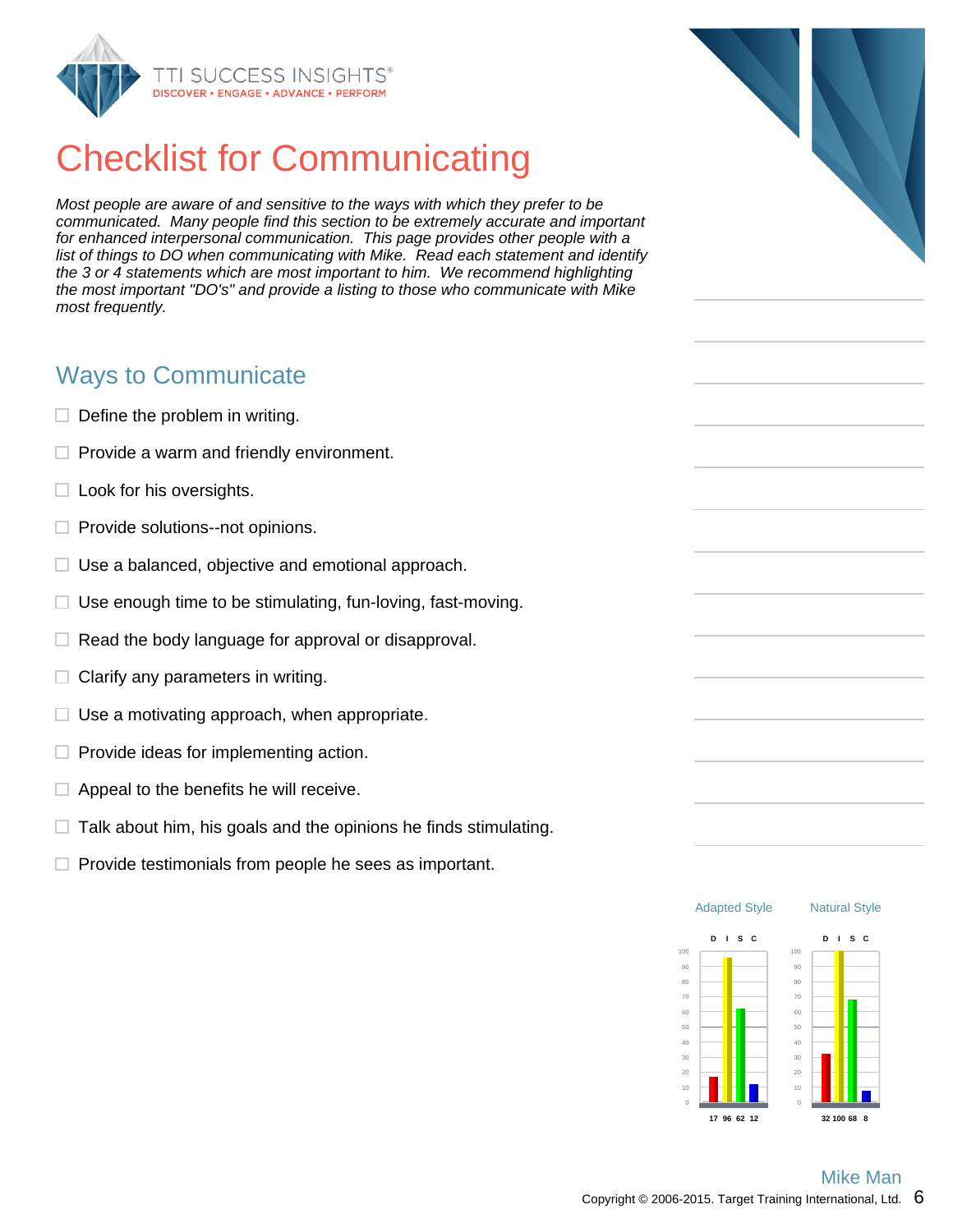

# **Checklist for Communicating Continued**

This section of the report is a list of things NOT to do while communicating with Mike. Review each statement with Mike and identify those methods of communication that result in frustration or reduced performance. By sharing this information, both parties can negotiate a communication system that is mutually agreeable.

## Ways **NOT** to Communicate

- $\Box$  Talk down to him.
- $\Box$  Legislate or muffle--don't overcontrol the conversation.
- "Dream" with him or you'll lose time.  $\Box$
- $\Box$  Ramble.
- $\Box$  Be curt, cold or tight-lipped.
- $\Box$  Let him overpower you with verbiage.
- $\Box$  Leave decisions hanging in the air.
- $\Box$  Drive on to facts, figures, alternatives or abstractions.
- $\Box$  Be dictatorial.



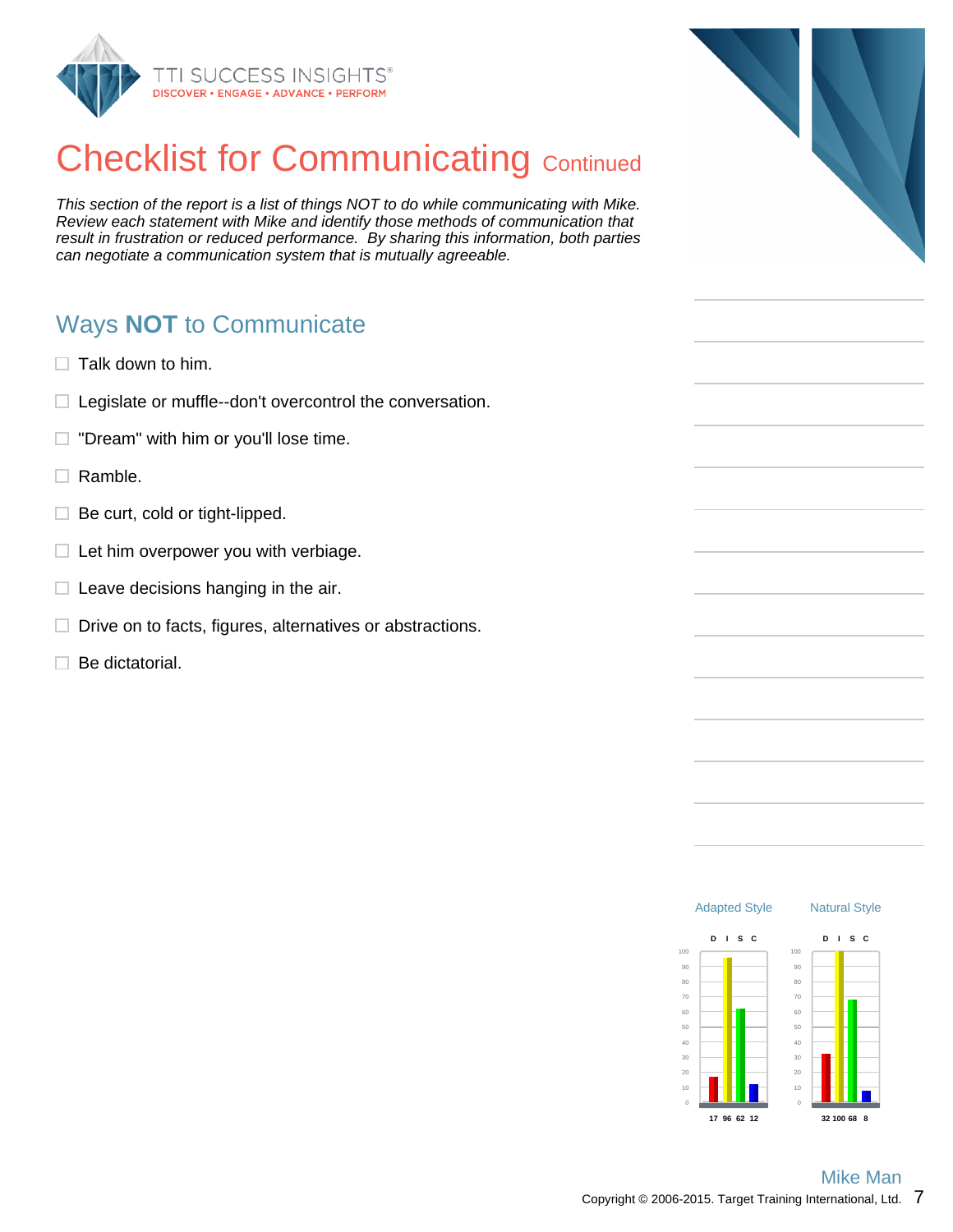



This section provides suggestions on methods which will improve Mike's communications with others. The tips include a brief description of typical people with whom he may interact. By adapting to the communication style desired by other people, Mike will become more effective in his communications with them. He may have to practice some flexibility in varying his communication style with others who may be different from himself. This flexibility and the ability to interpret the needs of others is the mark of a superior communicator.

#### **When communicating with a person who is dependent, neat, conservative, perfectionist, careful and compliant:**

- **Prepare your "case" in advance.**
- Stick to business.
- Be accurate and realistic.

#### **Factors that will create tension or dissatisfaction:**

- Being giddy, casual, informal, loud.
- **Pushing too hard or being unrealistic with** deadlines.
- Being disorganized or messy.

#### **When communicating with a person who is ambitious, forceful, decisive, strong-willed, independent and goal-oriented:**

- Be clear, specific, brief and to the point.
- Stick to business.
- Be prepared with support material in a well-organized "package."

#### **Factors that will create tension or dissatisfaction:**

- Talking about things that are not relevant to the issue.
- Leaving loopholes or cloudy issues.
- Appearing disorganized.

#### **When communicating with a person who is patient, predictable, reliable, steady, relaxed and modest:**

- Begin with a personal comment--break the ice.
- Present your case softly, nonthreateningly.
- Ask "how?" questions to draw their opinions.

#### **Factors that will create tension or dissatisfaction:**

- Rushing headlong into business.
- Being domineering or demanding.
- Forcing them to respond quickly to your objectives.

#### **When communicating with a person who is magnetic, enthusiastic, friendly, demonstrative and political:**

- Provide a warm and friendly environment.
- Don't deal with a lot of details (put them in writing).
- Ask "feeling" questions to draw their opinions or comments.

#### **Factors that will create tension or dissatisfaction:**

- Being curt, cold or tight-lipped.
- Controlling the conversation.
- Driving on facts and figures, alternatives, abstractions.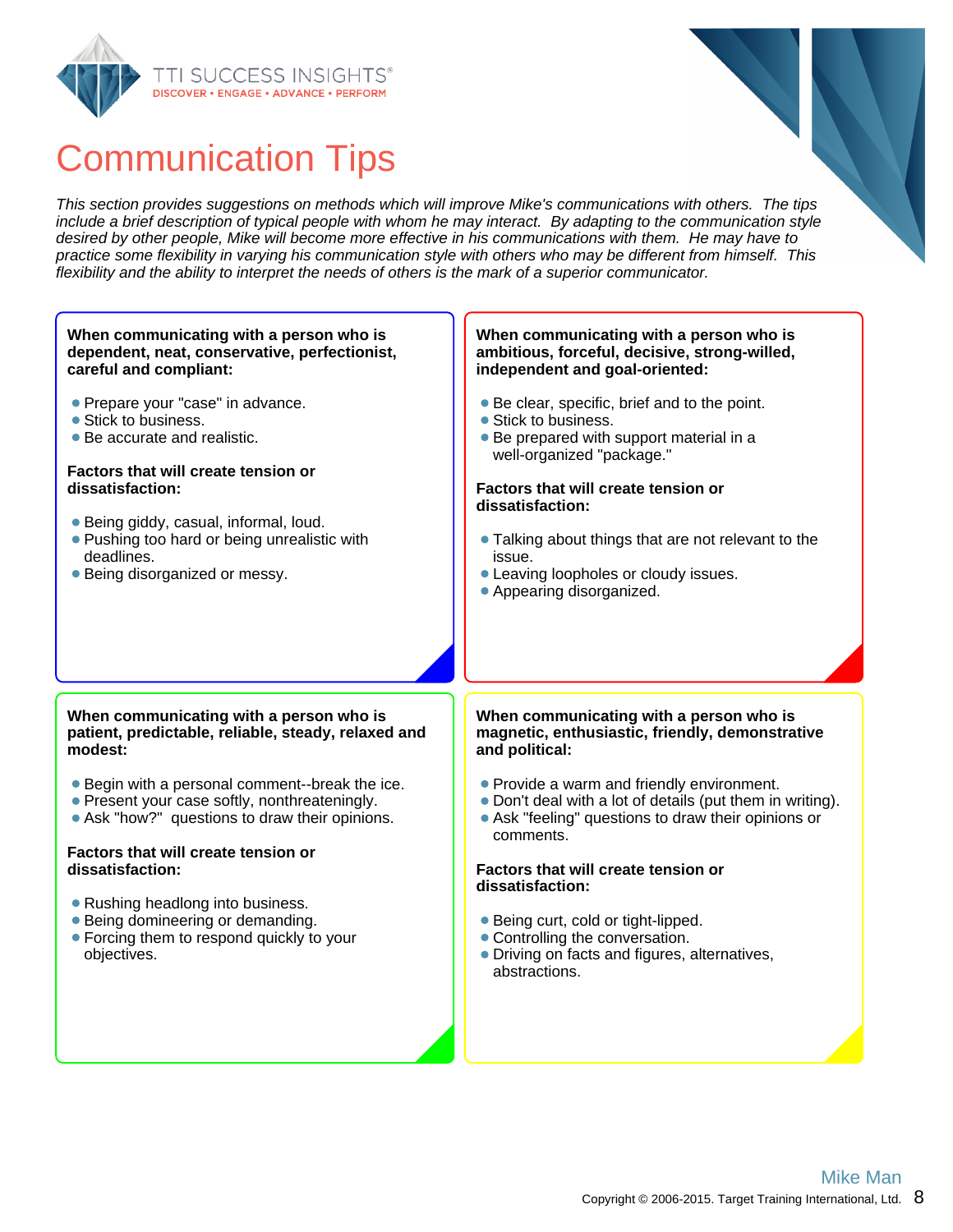

### **Perceptions** See Yourself as Others See You

A person's behavior and feelings may be quickly telegraphed to others. This section provides additional information on Mike's self-perception and how, under certain conditions, others may perceive his behavior. Understanding this section will empower Mike to project the image that will allow him to control the situation.

### Self-Perception

Mike usually sees himself as being:

- Enthusiastic **Contact Contact Contact Contact Contact Contact Contact Contact Contact Contact Contact Contact Contact Contact Contact Contact Contact Contact Contact Contact Contact Contact Contact Contact Contact Contac** 
	-
- Charming **Inspiring Inspiring**
- Persuasive **Optimistic**
- 

### Others' Perception - Moderate

Under moderate pressure, tension, stress or fatigue, others may see him as being:

- Self-Promoting **Glib** 
	-
- Overly Optimistic **Contact Contact Contact Contact Contact Contact Contact Contact Contact Contact Contact Contact Contact Contact Contact Contact Contact Contact Contact Contact Contact Contact Contact Contact Contact C**
- 

### Others' Perception - Extreme

Under extreme pressure, stress or fatigue, others may see him as being:

- Overly Confident **Canadian Confident Talkative** 
	-

- 
- Poor Listener Self-Promoter



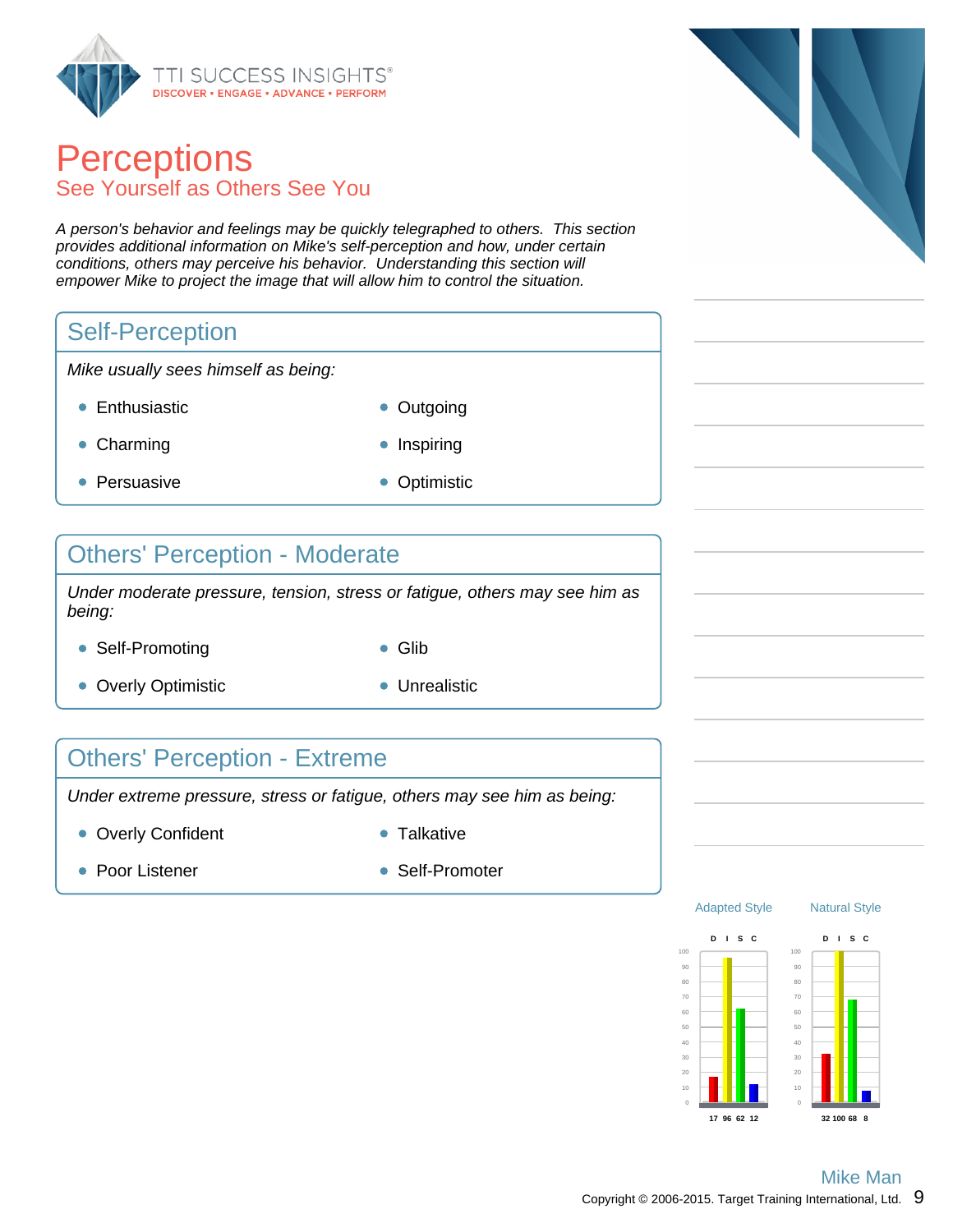

## The Absence of a Behavioral Factor

The absence of a behavioral factor may provide insight into situations or environments that may cause tension or stress. Based on research, we are able to identify situations that should be avoided or minimized in a person's day-to-day environment. By understanding the contribution of a low behavioral style, we are able to better articulate a person's talents and create environments where people can be more effective.

#### **Situations and circumstances to avoid or aspects needed within the environment in order to minimize behavioral stress.**

- Avoid working environments where risk taking is not rewarded or encouraged.
- Avoid situations that require strict adherence to standards without any flexibility.
- Avoid situations where the lack of fear is the driving force versus the return for the organization.

**Understanding that the need to adapt is unavoidable at times, below are tips for adapting to those with C above the energy line and/or tips for seeking environments that will be conducive to the low C.**

- Breaking rules that others must follow, will be seen as reckless and haphazard.
- The lack of caution exhibited may lead to unnecessary high-risk decisions being made.
- $\bullet$ Stress is demonstrated through body language; be sure to send the same message verbally and physically.



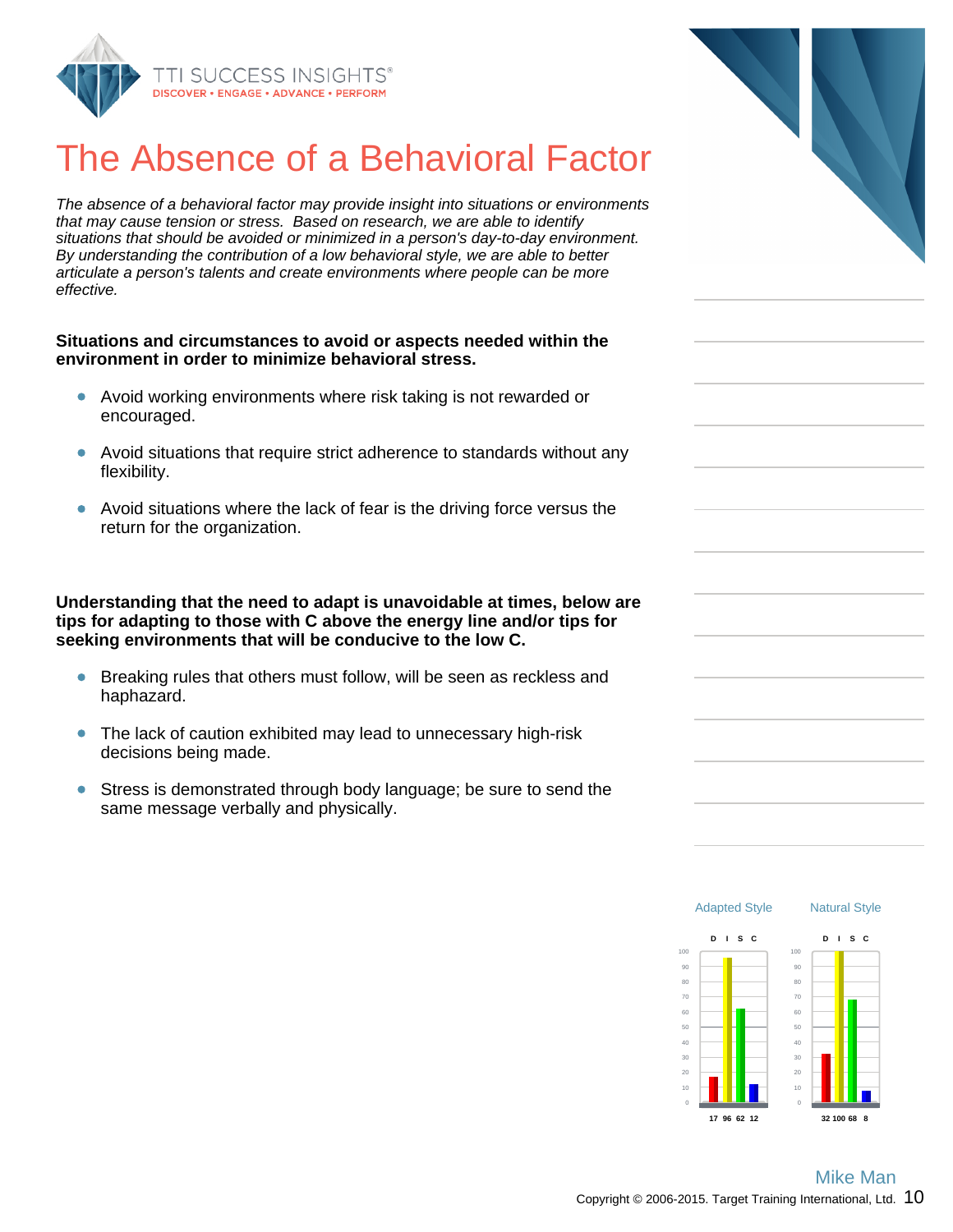

## **Descriptors**

Based on Mike's responses, the report has marked those words that describe his personal behavior. They describe how he solves problems and meets challenges, influences people, responds to the pace of the environment and how he responds to rules and procedures set by others.

| Driving          | Inspiring           | Relaxed           | Cautious                 |  |
|------------------|---------------------|-------------------|--------------------------|--|
| <b>Ambitious</b> | <b>Magnetic</b>     | Passive           | Careful                  |  |
| Pioneering       | <b>Enthusiastic</b> | Patient           | Exacting                 |  |
| Strong-Willed    | Persuasive          | Possessive        | Systematic               |  |
| Determined       | Convincing          | Predictable       | Accurate                 |  |
| Competitive      | <b>Poised</b>       | Consistent        | Open-Minded              |  |
| Decisive         | <b>Optimistic</b>   | <b>Steady</b>     | <b>Balanced Judgment</b> |  |
| Venturesome      | <b>Trusting</b>     | <b>Stable</b>     | Diplomatic               |  |
|                  |                     |                   |                          |  |
|                  |                     |                   |                          |  |
| <b>Dominance</b> | <b>Influencing</b>  | <b>Steadiness</b> | <b>Compliance</b>        |  |
|                  |                     |                   |                          |  |
| Calculating      | Reflective          | Mobile            | Firm                     |  |
| Cooperative      | Factual             | Active            | Independent              |  |
| <b>Hesitant</b>  | Calculating         | <b>Restless</b>   | Self-Willed              |  |
| Cautious         | Skeptical           | Impatient         | <b>Obstinate</b>         |  |
| Agreeable        | Logical             | Pressure-Oriented | <b>Unsystematic</b>      |  |
| Modest           | Suspicious          | Eager             | <b>Uninhibited</b>       |  |
| Peaceful         | Matter-of-Fact      | Flexible          | Arbitrary                |  |

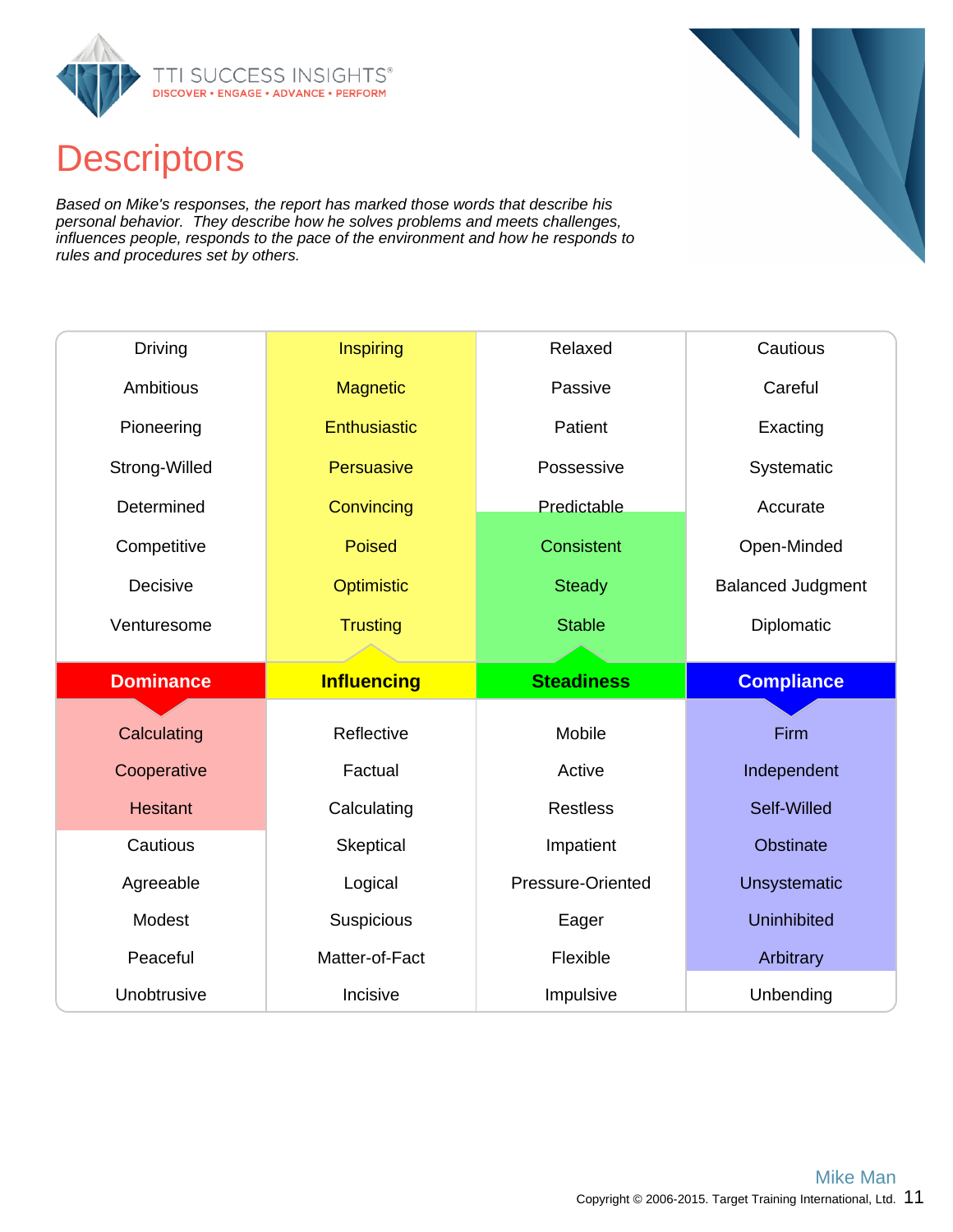

## Natural and Adapted Style

Mike's natural style of dealing with problems, people, pace of events and procedures may not always fit what the environment needs. This section will provide valuable information related to stress and the pressure to adapt to the environment.

### Problems - Challenges

**Natural Adapted**

Mike is cautious in his approach to problem solving and does not attempt to demand that his view, or opinion, be accepted at face value. Mike likes to solve problems within the framework of a team environment. He will look for a compromise as opposed to a win-lose situation.

Mike sees no need to change his approach to solving problems or dealing with challenges in his present environment.

### People - Contacts

| <b>Natural</b> |
|----------------|
|----------------|

Mike's natural style is to use persuasion and emotion to the extreme. He is positive and seeks to win by the virtues of his personality and verbal skills. He will convince you that what he is saying is not only right, but is exactly what is needed. He displays enthusiasm for almost any project.

#### **Adapted**

Mike sees no need to change his approach to influencing others to his way of thinking. He sees his natural style to be what the environment is calling for.



20

Natural Style

**32 100 68 8**

Adapted Style

**17 96 62 12**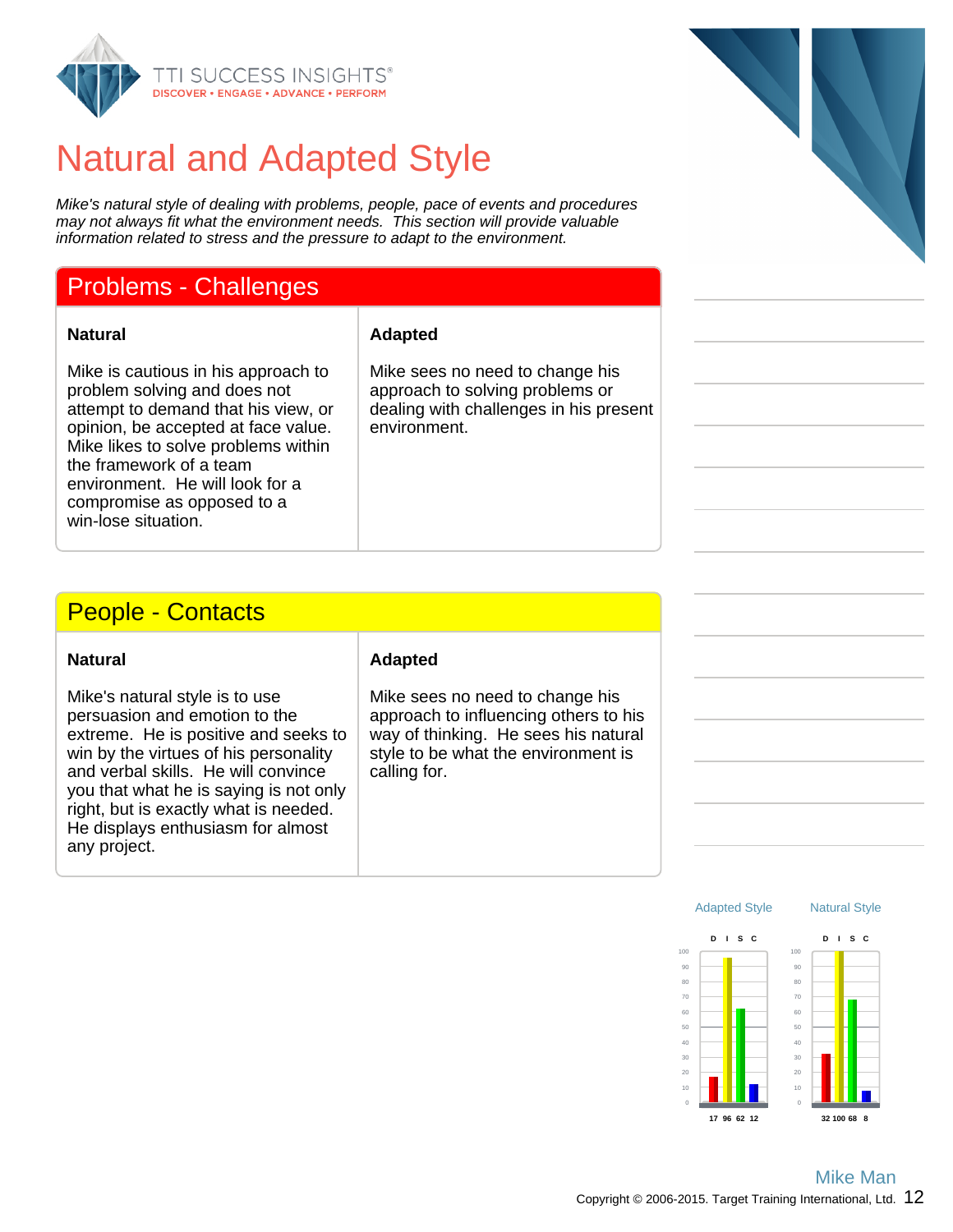

## **Natural and Adapted Style Continued**

### Pace - Consistency

Mike is comfortable in an environment in which there is a relaxed demeanor, or one in which patience is looked at as a virtue. He prefers to complete one task before starting the next and prefers an environment that is predictable.

#### **Natural Adapted**

Mike sees his natural activity style to be just what the environment needs. What you see is what you get for activity level and consistency. Sometimes he would like the world to slow down.

#### Procedures - Constraints

Mike does not like constraints, at times he can be somewhat defiant and rebellious. He has a tendency to lack social tact and diplomacy when confronted with too many or unreasonable constraints. He seeks adventure and excitement and wants to be seen as his own person.

#### **Natural Adapted**

Mike shows little discomfort when comparing his basic (natural) style to his response to the environment (adapted) style. The difference is not significant and Mike sees little or no need to change his response to the environment.

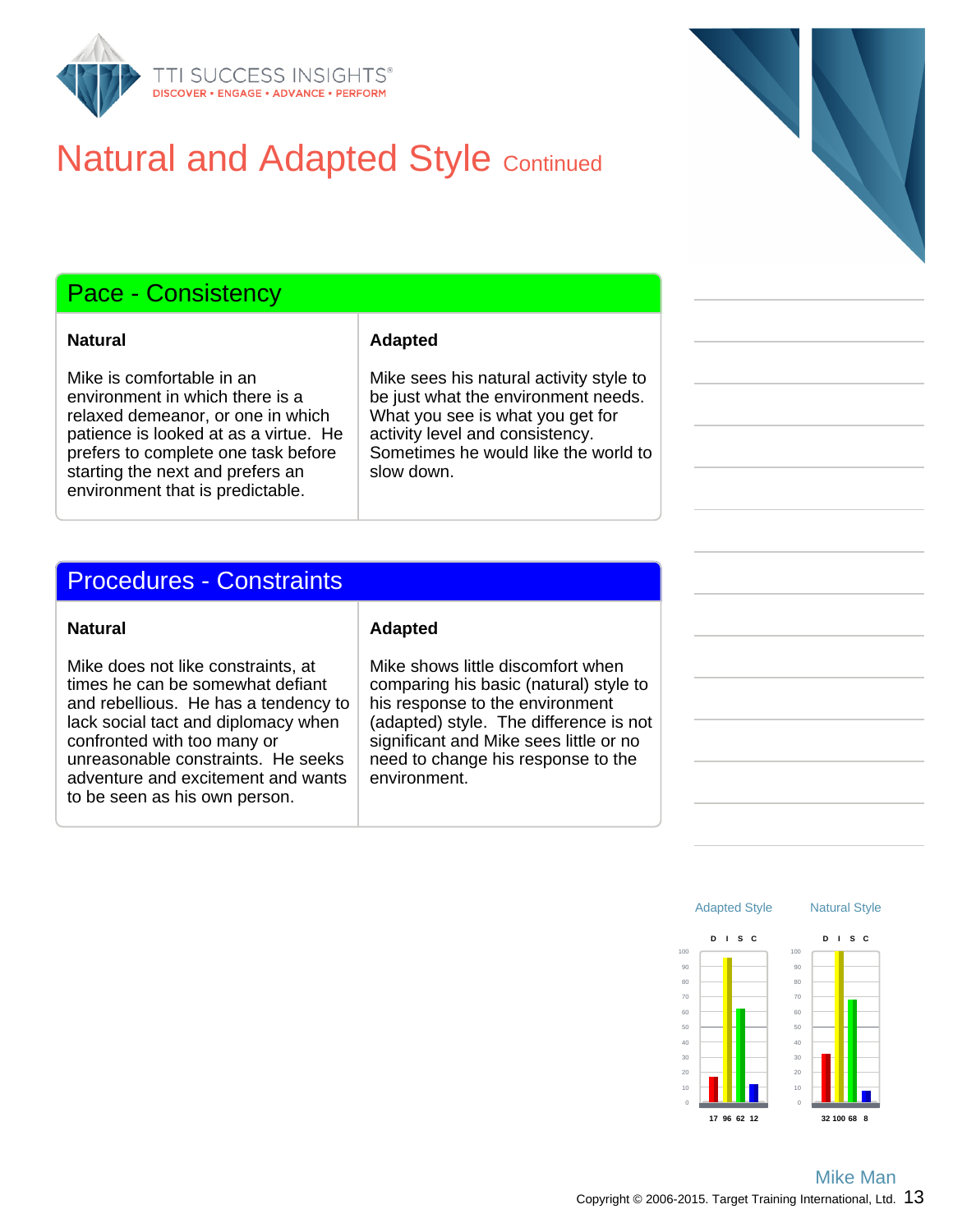

# Adapted Style

Mike sees his present work environment requiring him to exhibit the behavior listed on this page. If the following statements DO NOT sound job related, explore the reasons why he is adapting this behavior.

- $\bullet$ Flaunting independence.
- Participative decision making.  $\bullet$
- Willing to take risks when others may be hesitant.  $\bullet$
- Flexibility.  $\bullet$
- Motivating people to take action by using persuasive skills.  $\bullet$
- Dedicated to "going it alone" when necessary.  $\bullet$
- $\bullet$ Responding well to challenges: "You say I can't do it? Just watch me!"
- Contacting people using a variety of modes.  $\bullet$
- $\bullet$ Acting independently and without precedent.
- Using a direct, forthright and honest approach in his communications.  $\bullet$
- Obtaining results through people.  $\bullet$
- Making tactful decisions.  $\bullet$



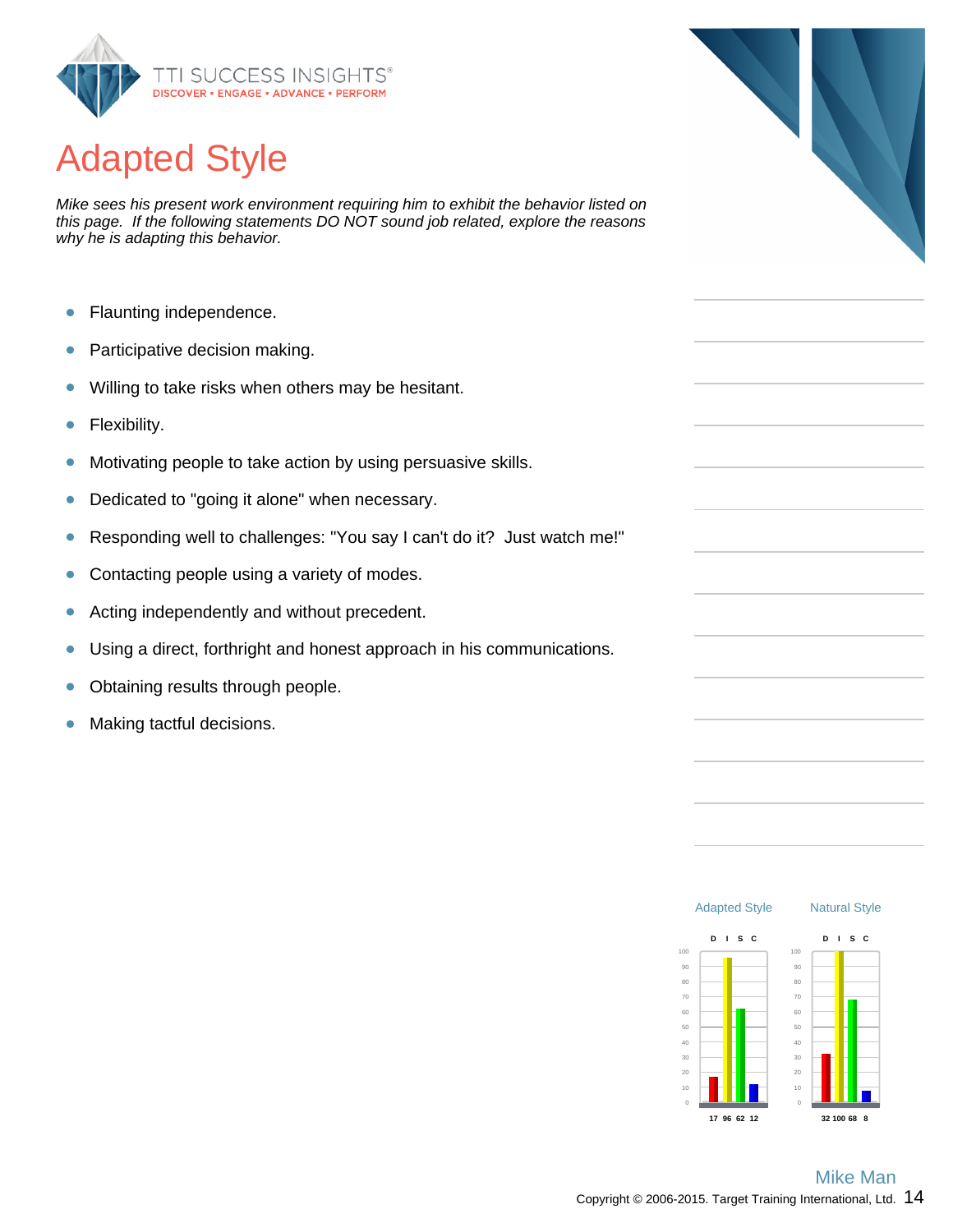

# Time Wasters

This section of your report is designed to identify time wasters that may impact your overall time use effectiveness. Possible causes and solutions will serve as a basis for creating an effective plan for maximizing your use of TIME and increasing your PERFORMANCE.

### Long Lunches

Long lunches are those that extend beyond the normal time for eating. They could be kept within a specific time frame but are not.

#### **Possible Causes:**

- Get involved in the excitement of conversation and forget about time  $\bullet$
- $\bullet$ See long lunches as a networking opportunity
- Like doing business in a social, non-threatening environment  $\bullet$
- Use long lunches as a way to avoid unpleasant tasks, people or the work  $\bullet$ environment

#### **Possible Solutions:**

- $\bullet$ Set a specific time for lunch and STICK TO IT
- Have meetings in the office  $\bullet$
- $\bullet$ Set meetings right after lunch
- Have working lunches  $\bullet$

### Open Door Policy

An open door policy in this context refers to giving unlimited and unmonitored access to anyone who wishes to see you.

#### **Possible Causes:**

- Want to be seen as supportive and available  $\bullet$
- Want the social interaction of people dropping by  $\bullet$
- Have a difficult time saying "no"  $\bullet$
- Use people interruptions as a way of procrastinating or justifying missed  $\bullet$ deadlines





**32 100 68 8**

**17 96 62 12**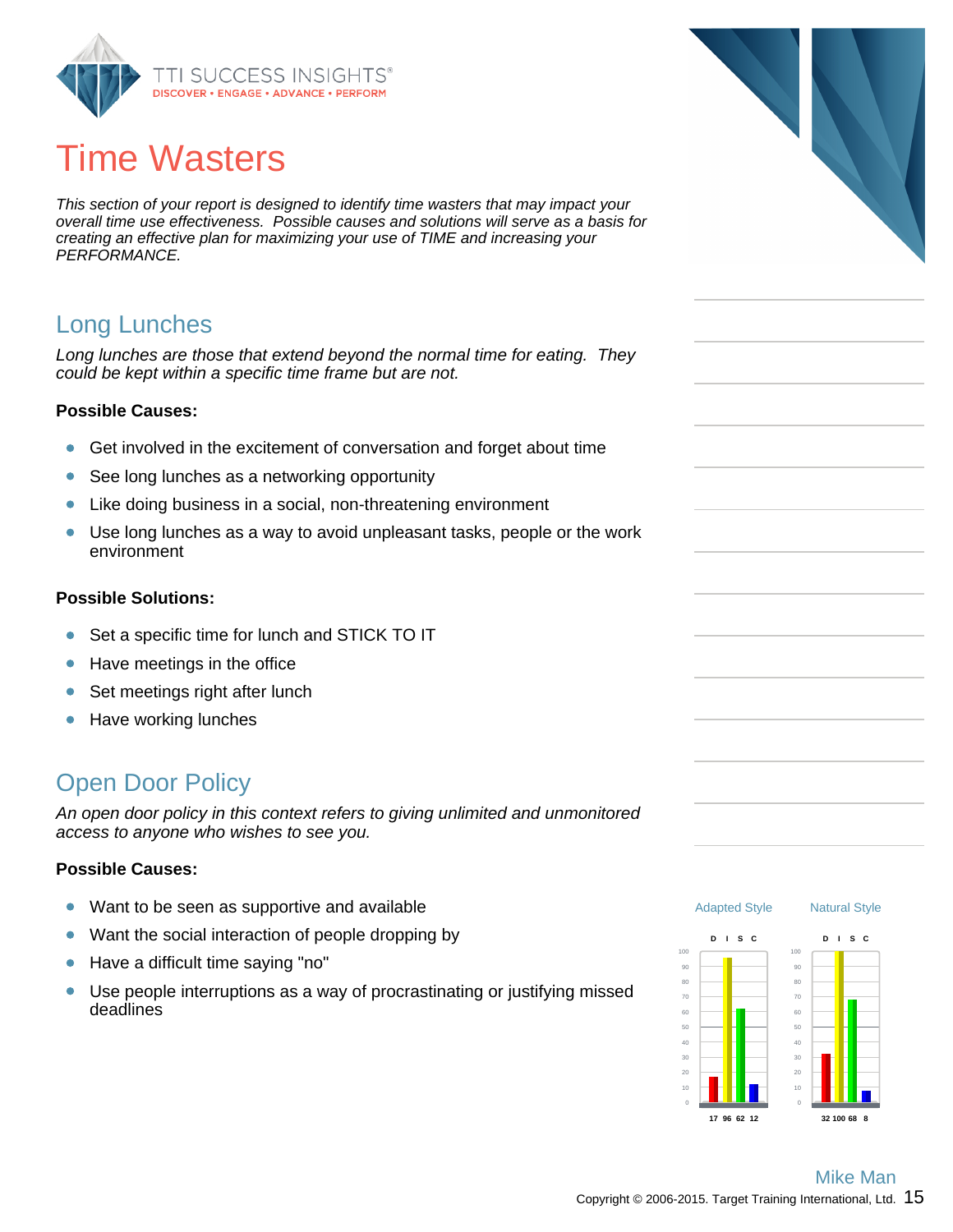

## **Time Wasters Continued**

#### **Possible Solutions:**

- Set aside time to "close your door" and work on projects  $\bullet$
- $\bullet$ Set aside time to interact with co-workers
- Learn to prioritize activities and say "no" to low priorities  $\bullet$
- Place your desk so that it is not always in "view" of those who pass by  $\bullet$
- $\bullet$ Avoid eye contact with people who walk by your desk or office

### Inability To Say No

The inability to say no is when you are unable to or feel powerless to refuse any request.

#### **Possible Causes:**

- $\bullet$ Have many interests and want to be involved
- $\bullet$ Confuse priorities
- Fail to set priorities  $\bullet$
- Do not want to hurt others' feelings  $\bullet$
- Do not want to refuse a superior's request  $\bullet$
- Do not feel comfortable giving "real" reason and doesn't want to lie  $\bullet$

#### **Possible Solutions:**

- $\bullet$ Realistically evaluate how much time is available
- $\bullet$ Understand limitations and what can be done well
- Set daily and long-term priorities  $\bullet$
- Learn to say no to those people and tasks that do not support daily and  $\bullet$ long-term priorities

### **Daydreaming**

Daydreaming is being preoccupied with non-task or non-work related thoughts. It is being easily distracted from at-hand tasks and focusing on past or future events for prolonged periods of time.

#### **Possible Causes:**

 $\bullet$ Being a creative thinker and always thinking of new ideas



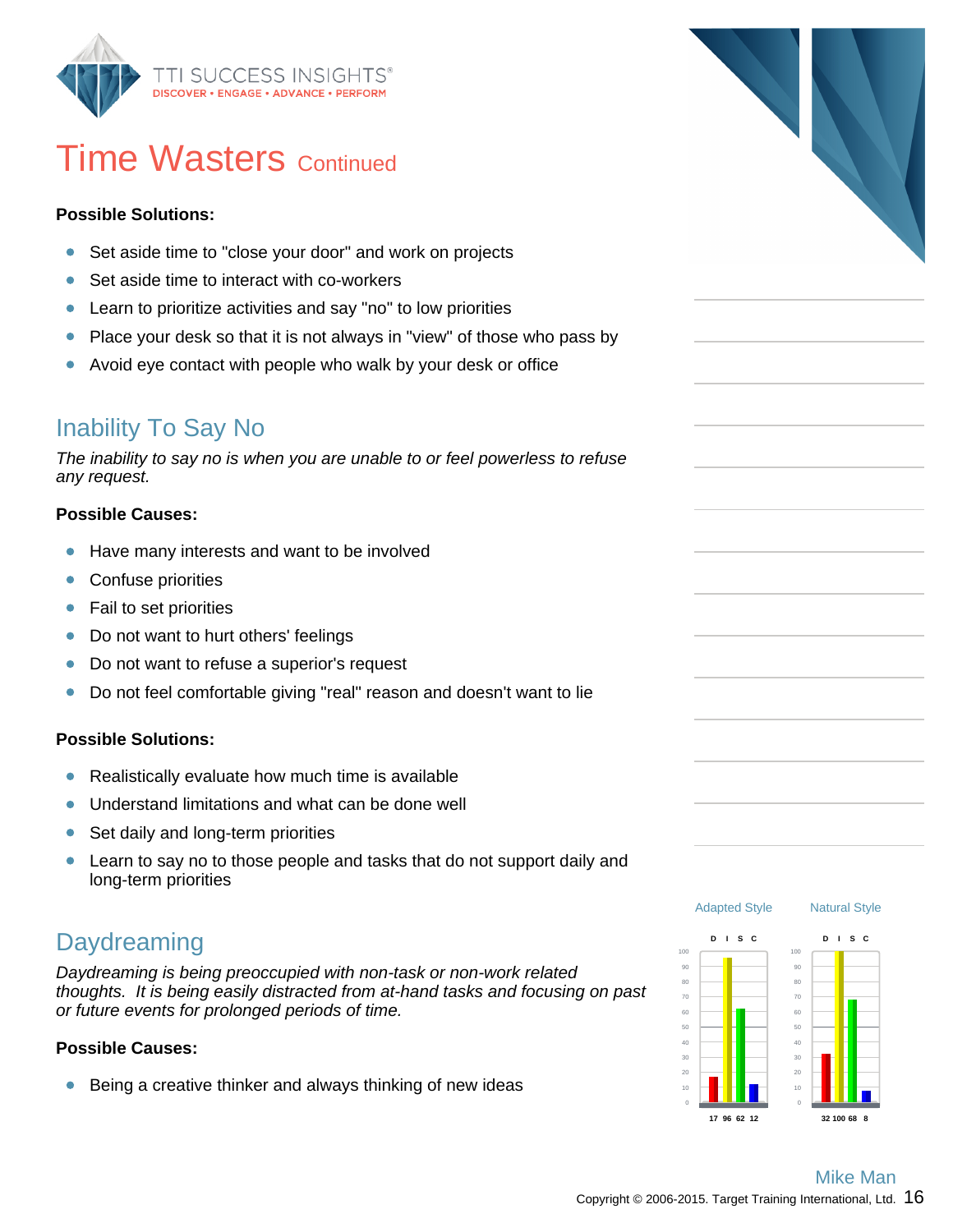

## **Time Wasters Continued**

- Being more excited about the future than the here and now  $\bullet$
- $\bullet$ Bring personal problems to work
- See work as routine and unexciting  $\bullet$
- Experience stress from working on something too long  $\bullet$
- Focus on past pleasant experiences as a way of coping with routine and  $\bullet$ stress

#### **Possible Solutions:**

- Learn to read body signals for fatigue  $\bullet$
- $\bullet$ Change routine
- Remind yourself that worrying about personal problems interferes with  $\bullet$ your productivity
- Set tasks/objectives

### Desire To Be Involved With Too Many People

The desire to be involved with too many people is involvement that extends beyond business interactions to the point of interfering with work. Beyond being friendly, it is excessive socializing.

#### **Possible Causes:**

- Have many interests  $\bullet$
- $\bullet$ Want to be seen as one of the gang
- Need praise and approval from others  $\bullet$

#### **Possible Solutions:**

- $\bullet$ Recognize your time constraints
- $\bullet$ Be selective in getting involved in activities
- Monitor energy level  $\bullet$
- Keep personal and job related priorities in view  $\bullet$

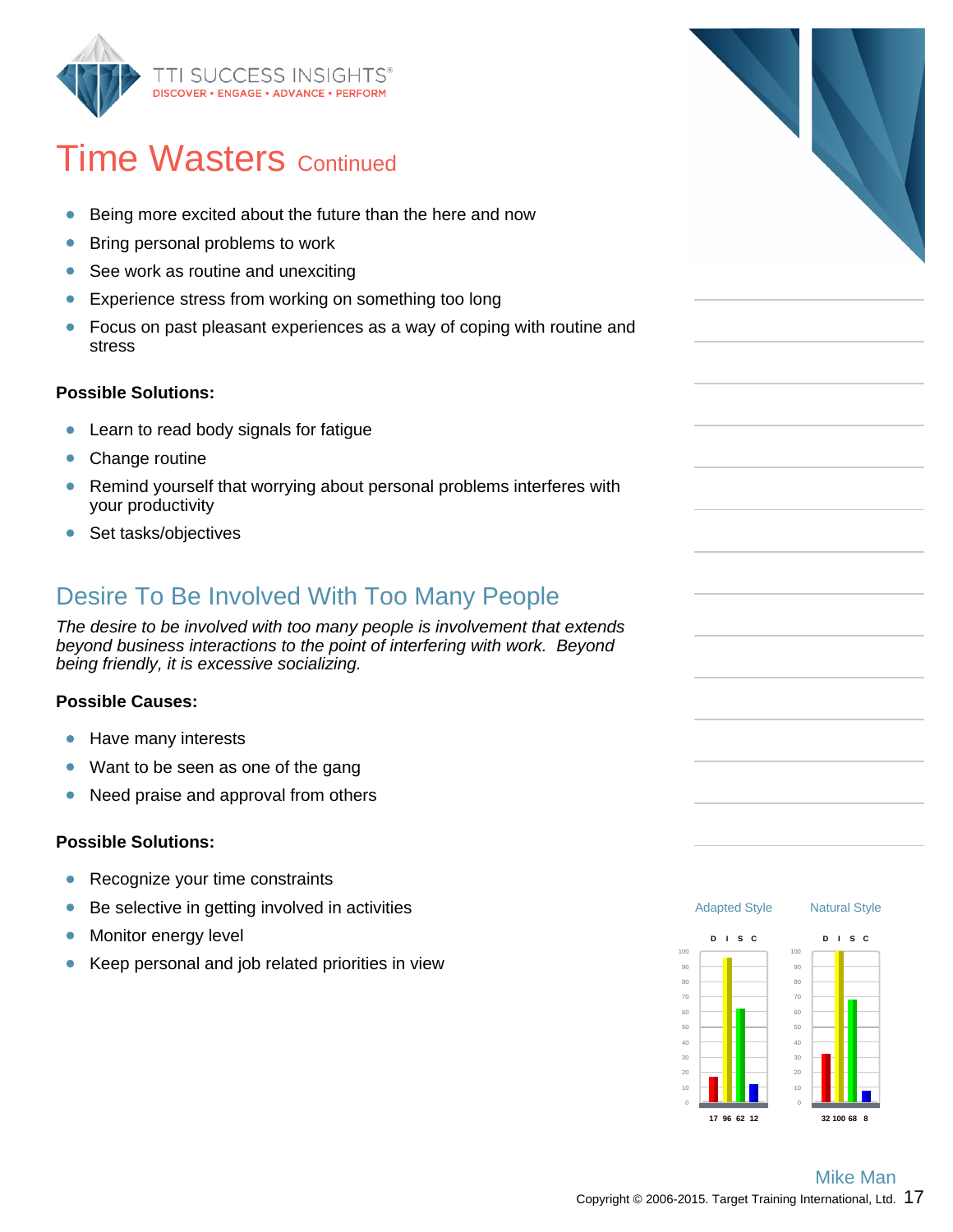

## **Time Wasters Continued**

### Cluttered Desk

A cluttered desk is one that is overloaded by papers, supplies and equipment to the point of impacting the ability to be productive.

#### **Possible Causes:**

- $\bullet$ See organizing and filing activities as a waste of time
- Want everything at fingertips  $\bullet$
- Do not conceptualize a system for grouping information and materials  $\bullet$
- $\bullet$ Have not established a timeline for tasks or projects

#### **Possible Solutions:**

- Handle each piece of mail only once, i.e. pitch it, file it or delegate it  $\bullet$
- Set up (or have someone else set up) an information storage and retrieval  $\bullet$ system
- $\bullet$ Get off mailing lists that are of no interest to you
- Remind yourself that the time it takes to open "junk" mail robs you of time  $\bullet$ for more important tasks
- Establish a time limit for certain projects and only have current project  $\bullet$ material on your desk



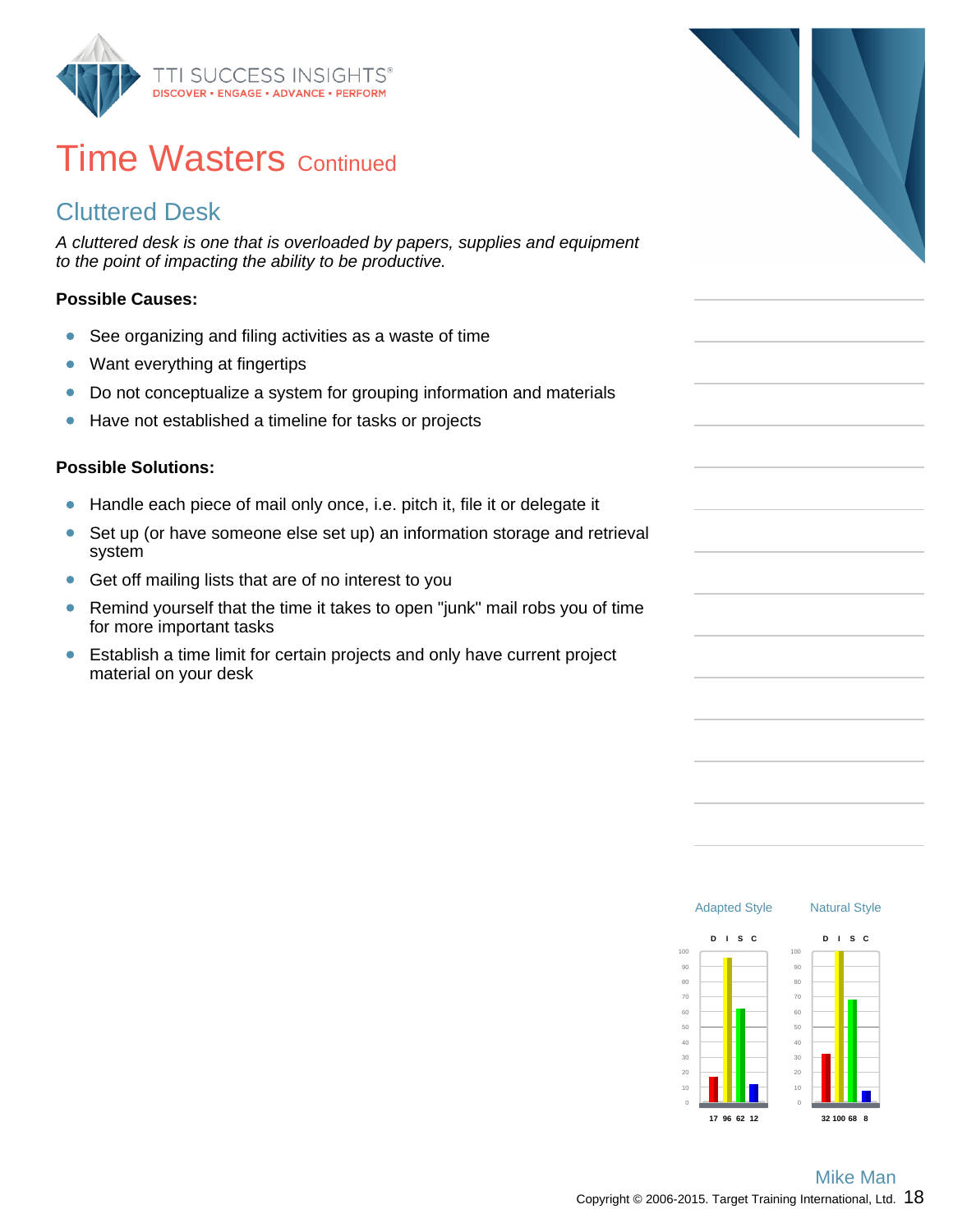

## Areas for Improvement

In this area is a listing of possible limitations without regard to a specific job. Review with Mike and cross out those limitations that do not apply. Highlight 1 to 3 limitations that are hindering his performance and develop an action plan to eliminate or reduce this hindrance.

#### Mike has a tendency to:

- Make decisions based on surface analysis.  $\bullet$
- Take information at face value without validation or substantial  $\bullet$ investigation.
- Trust people indiscriminately if positively reinforced by those people.  $\bullet$
- Overestimate his ability to motivate people or change others' behavior.  $\bullet$
- Be too verbal in expressing criticism.  $\bullet$
- Underinstruct and overdelegate--will rely on personality as opposed to a  $\bullet$ disciplined approach to follow-up.
- Be unrealistic in appraising people--especially if the person is a "friend."  $\bullet$
- Be overly enthusiastic about his own shortcomings (weaknesses) and the  $\bullet$ shortcomings of others.



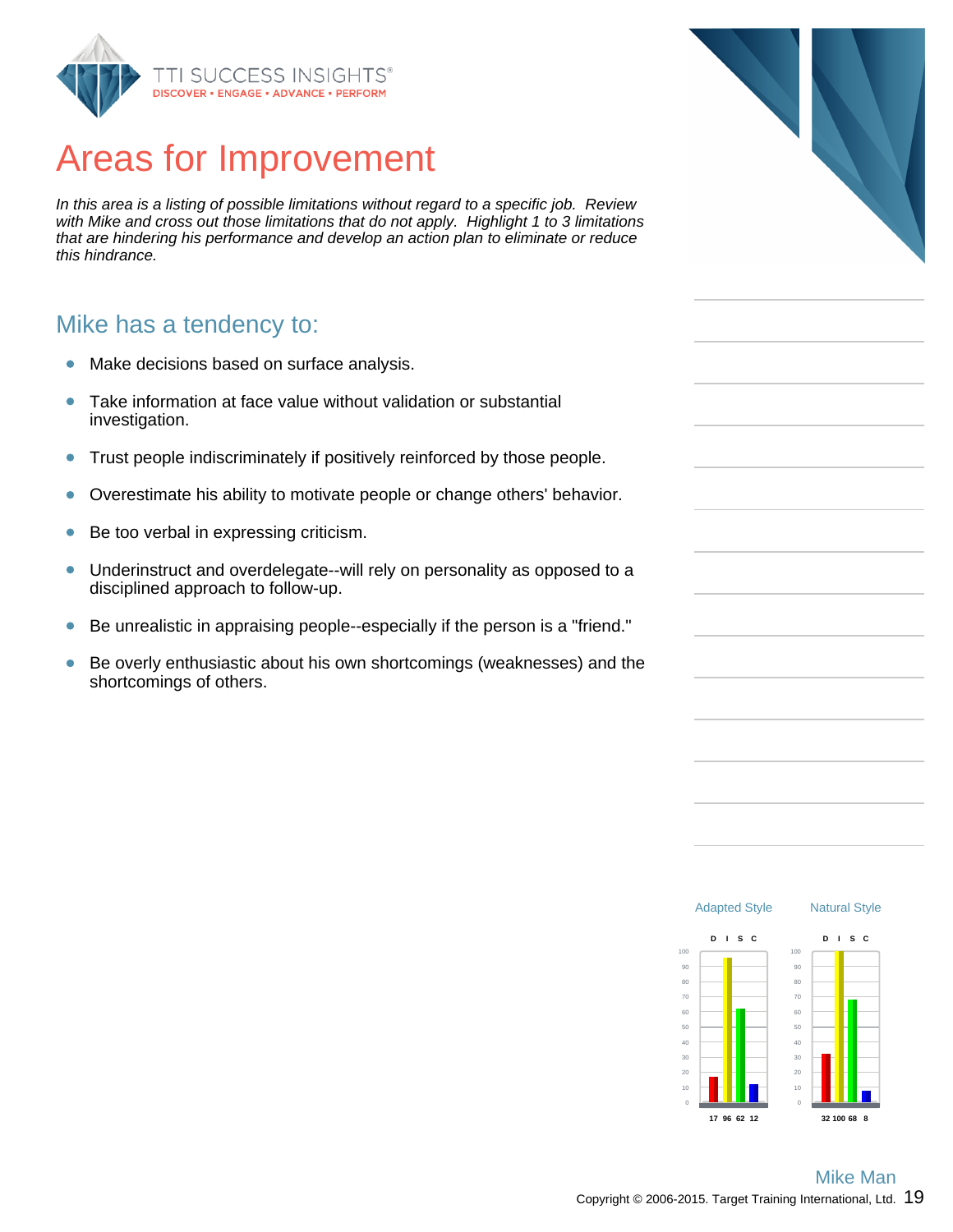

## Behavioral Hierarchy

Your observable behavior and related emotions contribute to your success on the job. When matched to the job, they play a large role in enhancing your performance. The list below ranks your behavioral traits from the strongest to the weakest.

**1. Frequent Interaction with Others** - Dealing with multiple interruptions on a continual basis, always maintaining a friendly interface with others. 0 10 20 30 40 50 60 70 80 90 100 **90** 62\* **2. People Oriented** - Spending a high percentage of time successfully working with a wide range of people from diverse backgrounds to achieve "win-win" outcomes. 0 10 20 30 40 50 60 70 80 90 100 **85** 68\* **3. Versatility** - Bringing together a multitude of talents and a willingness to adapt the talents to changing assignments as required. 0 10 20 30 40 50 60 70 80 90 100 **70** 53\* **4. Frequent Change** - Moving easily from task to task or being asked to leave several tasks unfinished and easily move on to the new task with little or no notice. 0 10 20 30 40 50 60 70 80 90 100 **70** 52\* **5. Customer Relations** - A desire to convey your sincere interest in them. 0 10 20 30 40 50 60 70 80 90 100 **62** 66\* **6. Following Policy** - Complying with the policy or if no policy, complying with the way it has been done. 0 10 20 30 40 50 60 70 80 90 100 **55** 69\* Adapted Style 100  $90$ 80 70 60 50 40 30 20 **D I S C 17 96 62 12** Natural Style 100 90 80 70 60 50 40 30 20 **D I S C 32 100 68 8**

\* 68% of the population falls within the shaded area.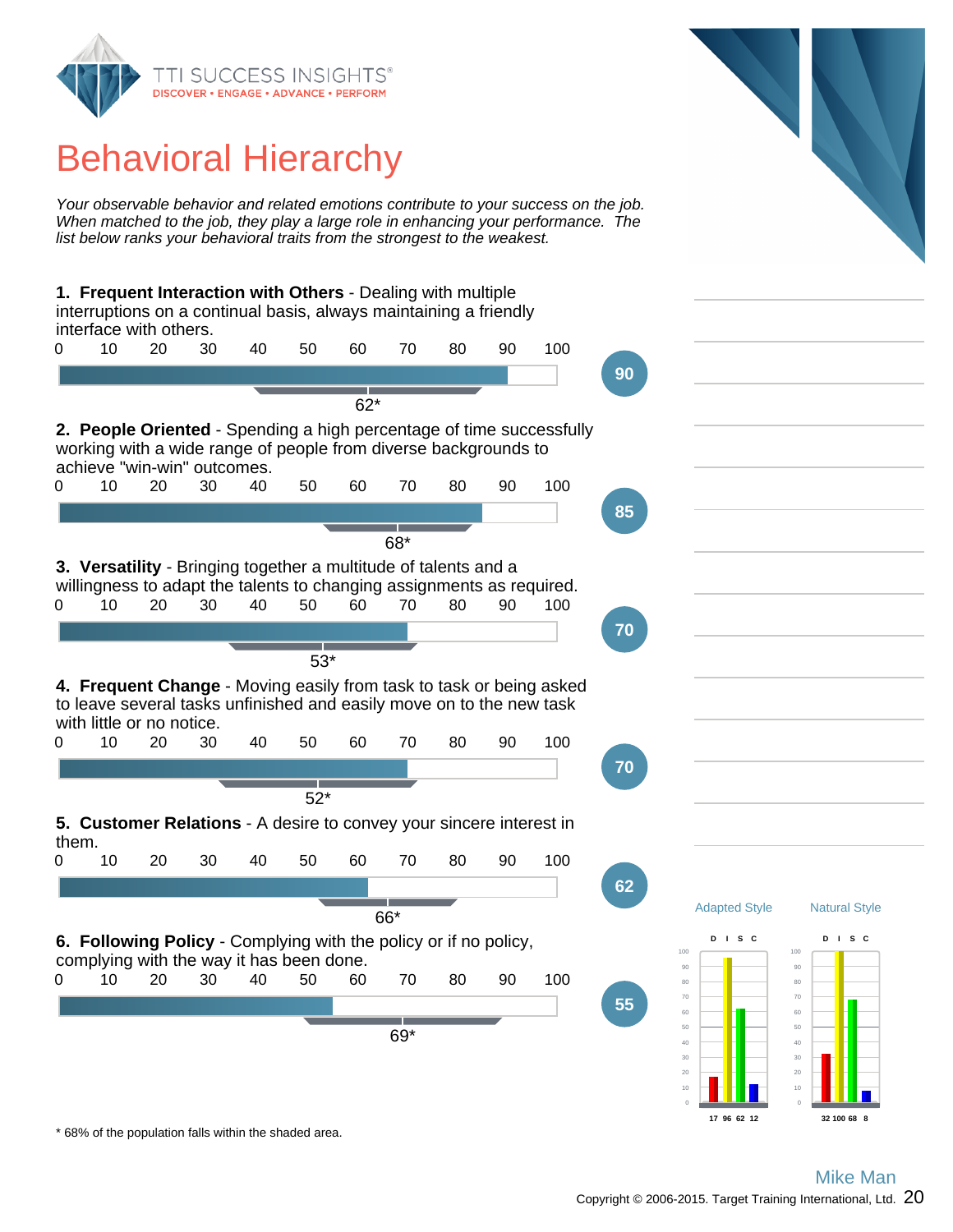

## Behavioral Hierarchy



\* 68% of the population falls within the shaded area. SIA: 17-96-62-12 (15) SIN: 32-100-68-08 (15)

**17 96 62 12**

**32 100 68 8**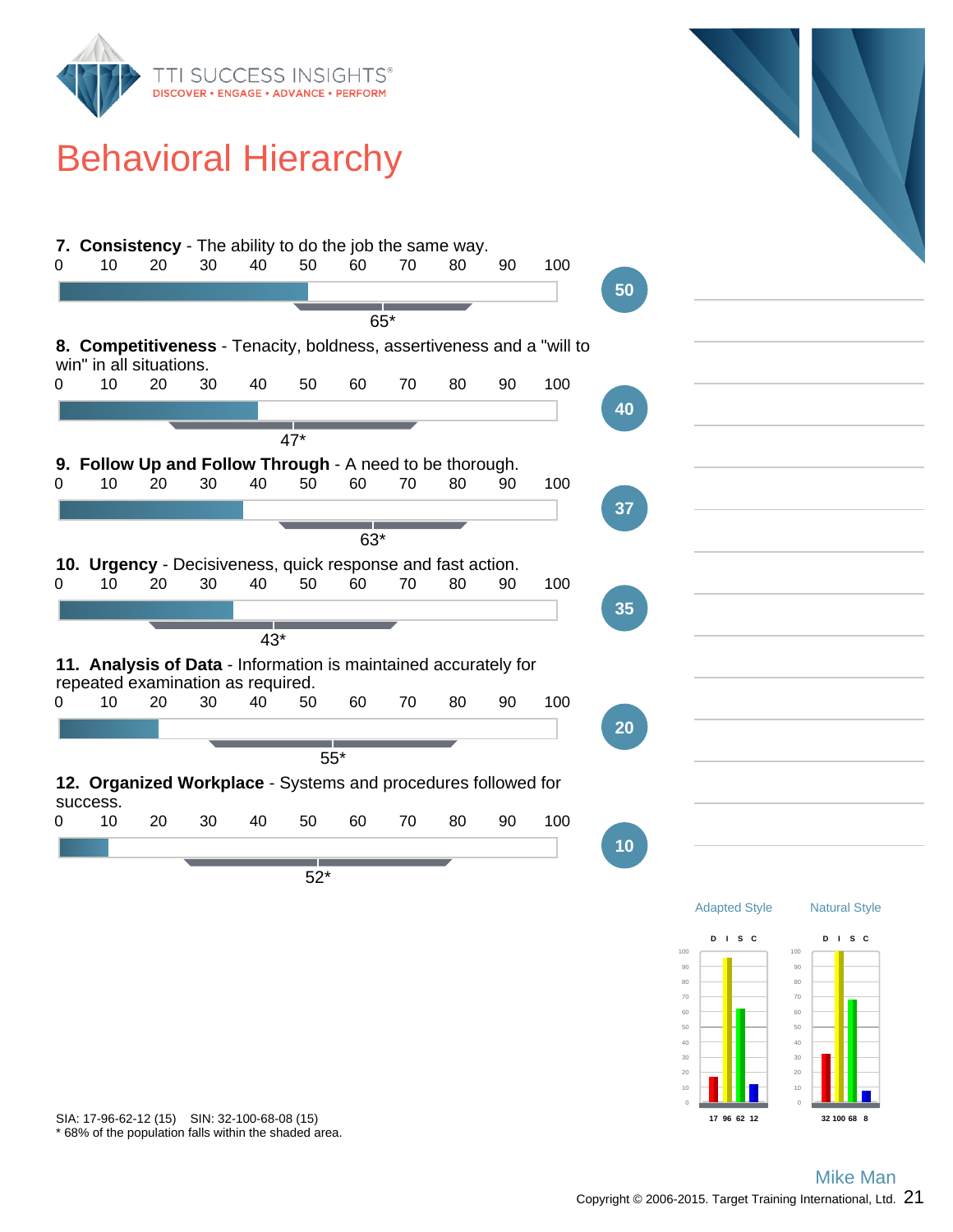

## Style Insights<sup>®</sup> Graphs 2-12-2016



## Adapted Style

**Graph I**



**Graph II**

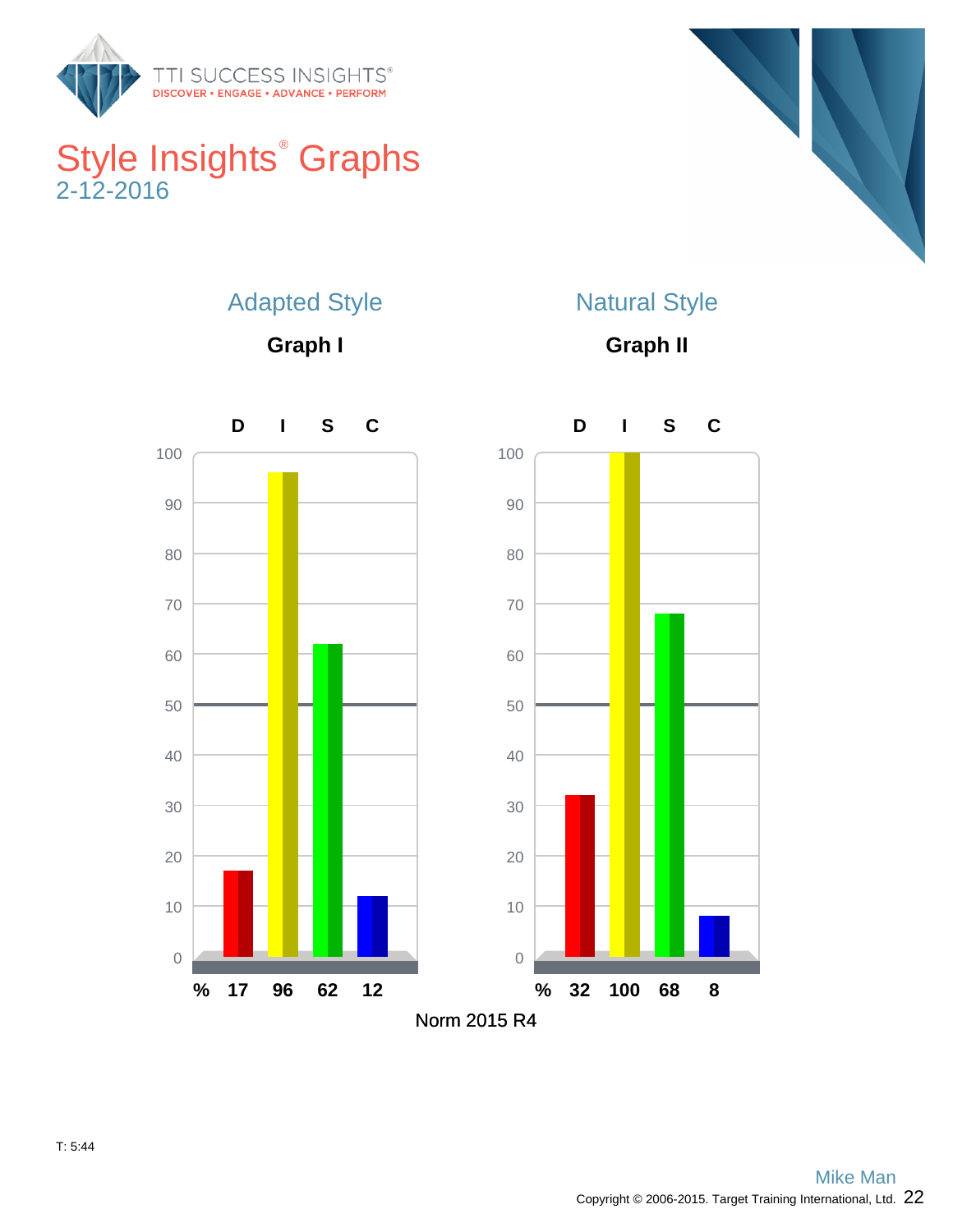



# The Success Insights<sup>®</sup> Wheel

The Success Insights® Wheel is a powerful tool popularized in Europe. In addition to the text you have received about your behavioral style, the Wheel adds a visual representation that allows you to:

- View your natural behavioral style (circle).  $\bullet$
- $\bullet$ View your adapted behavioral style (star).
- $\bullet$ Note the degree you are adapting your behavior.
- $\bullet$ If you filled out the Work Environment Analysis, view the relationship of your behavior to your job.

Notice on the next page that your Natural style (circle) and your Adapted style (star) are plotted on the Wheel. If they are plotted in different boxes, then you are adapting your behavior. The further the two plotting points are from each other, the more you are adapting your behavior.

If you are part of a group or team who also took the behavioral assessment, it would be advantageous to get together, using each person's Wheel, and make a master Wheel that contains each person's Natural and Adapted style. This allows you to quickly see where conflict can occur. You will also be able to identify where communication, understanding and appreciation can be increased.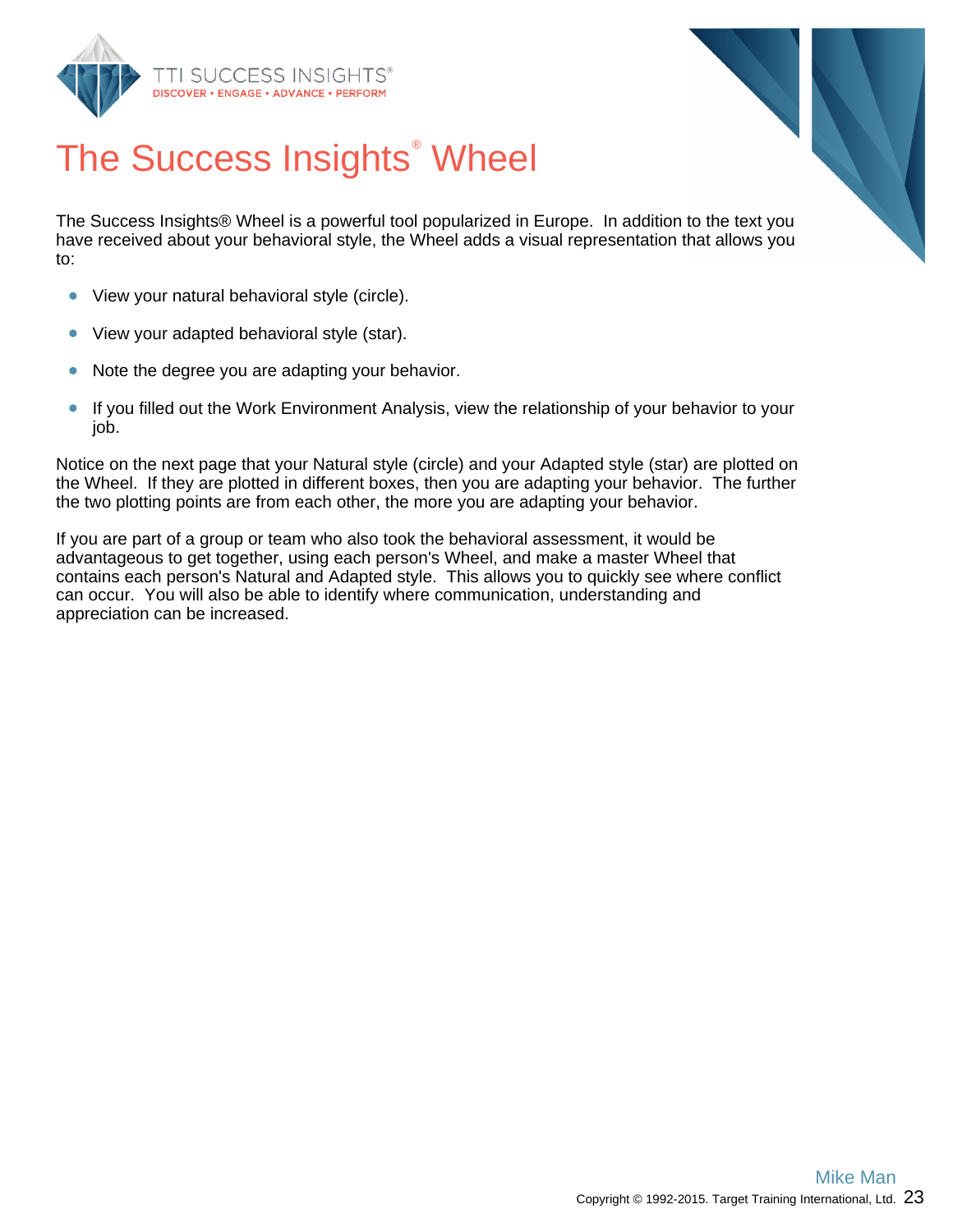

## The Success Insights<sup>®</sup> Wheel 2-12-2016





Norm 2015 R4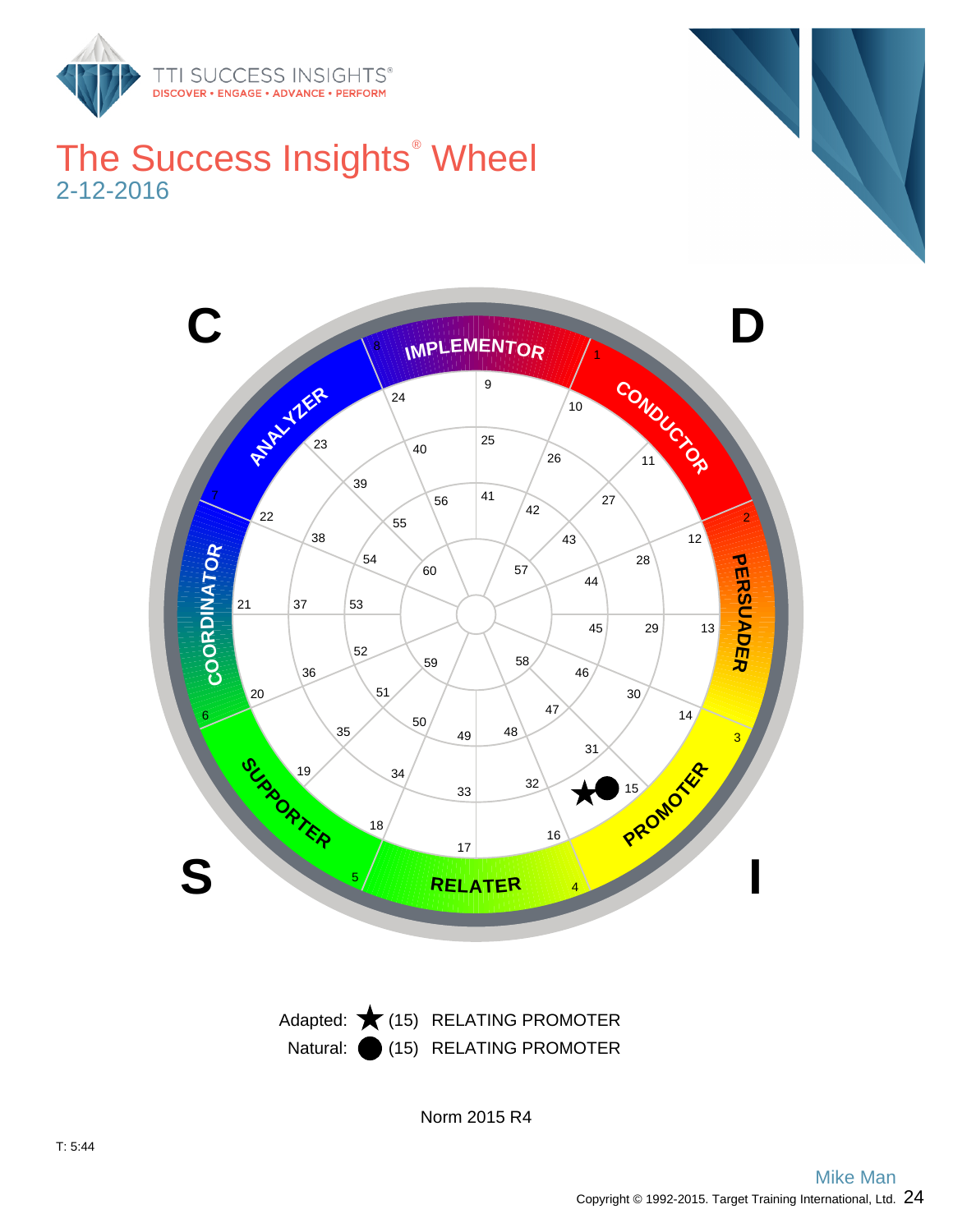



# Understanding Your Driving Forces

Eduard Spranger first defined six primary types or categories to define human motivation and drive. These six types are Theoretical, Utilitarian, Aesthetic, Social, Individualistic and Traditional.

With TTISI's additional insights into Spranger's original work, the 12 Driving Forces™ came to life. The 12 Driving Forces are established by looking at each motivator on a continuum and describing both ends. All of the twelve descriptors are based on six keywords, one for each continuum. The six keywords are Knowledge, Utility, Surroundings, Others, Power and Methodologies.

You will learn how to explain, clarify and amplify some of the driving forces in your life. This report will empower you to build on your unique strengths, which you bring to work and life. You will learn how your passions from 12 Driving Forces frame your perspectives and provide the most accurate understanding of you as a unique person.

Please pay careful attention to your top four driving forces, as they highlight what most powerfully moves you to action. As you examine the next tier of four driving forces, you'll recognize they may have strong pull for you, but only in certain situations. Finally, when reviewing the bottom four driving forces, you will identify your varying levels of indifference or total avoidance.

Once you have reviewed this report you will have a better grasp of one of the key areas in the Science of Self™ and will:

- Understand how your driving forces are at play in your career and relationships
- $\bullet$ Be able to apply your understanding of your driving forces to your relationships and job-related performance
- Have a clearer impression of your purpose and direction in life, which can lead to greater satisfaction in work and life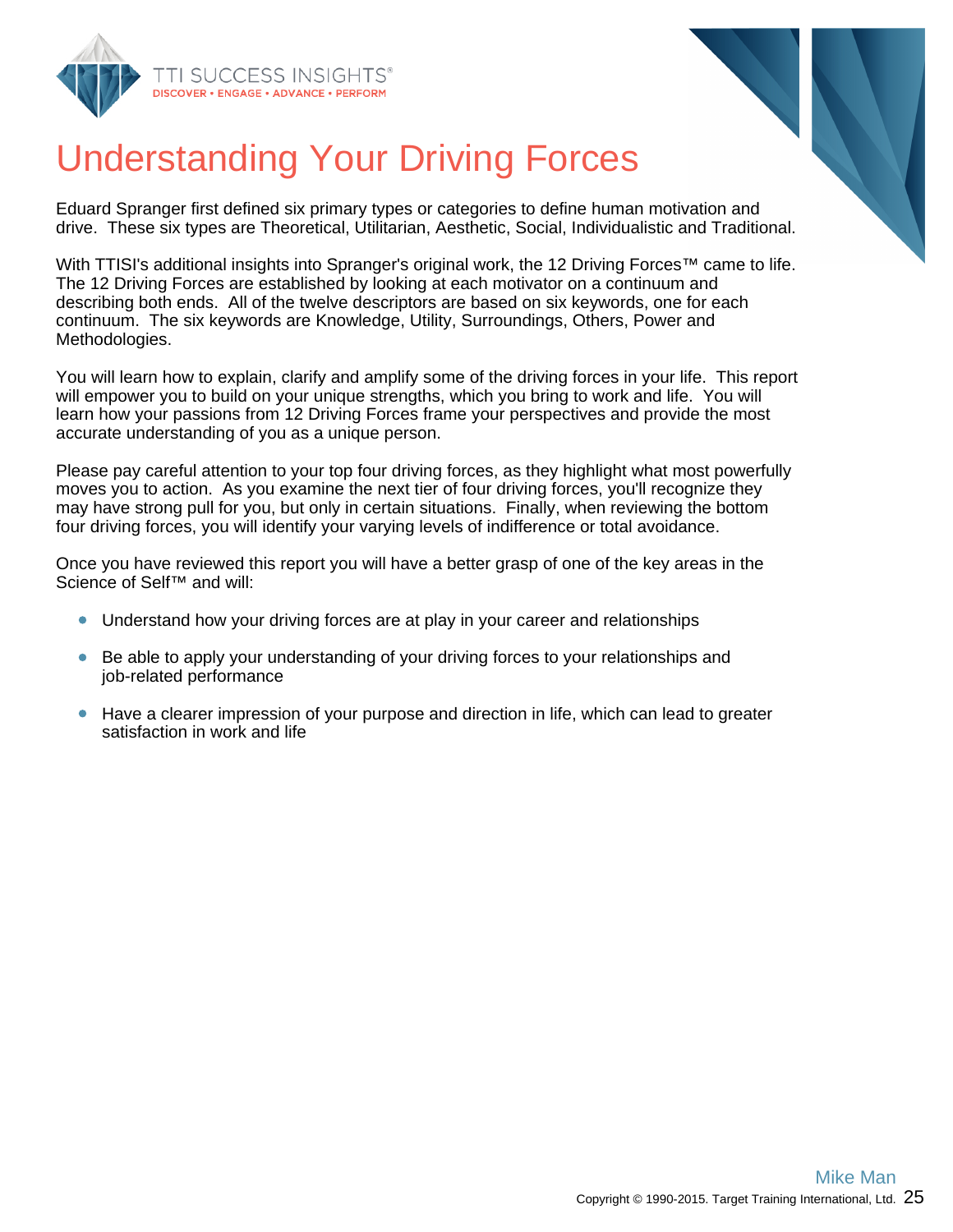

## General Characteristics

Based on your responses, the report has generated statements to provide a broad understanding of WHY YOU DO WHAT YOU DO. These statements identify the motivation that you bring to the job. However, you could have a potential Me-Me conflict when two driving forces seem to conflict with each other. Use the general characteristics to gain a better understanding of your driving forces.

Mike has a keen interest in formulating theories and asking questions to assist in problem solving. He sees himself as an intellectual and will seek opportunities to bring new information to the organization. He sees documentation of the process as important as the results. He is always looking for new ways to accomplish routine tasks. Mike can be an out-of-the-box thinker. He is creative when interpreting systems and will adopt aspects of them if he sees a benefit. He is willing to help others if they are working to achieve their goals. He will struggle if helping others is in conflict with his own self-interest. Mike will thrive in a role where he can experience self-realization and gratification. He is most comfortable working in an aesthetically pleasing environment. He evaluates situations and may not feel the need for a return on investment. He will evaluate each situation to determine how much control to apply.

Adding to the body of knowledge is more important than the application of knowledge. He will continue researching until all information is discovered. He is looking for new methods and ways to expand his future opportunities. Given the choice, Mike would choose to experience new opportunities. Mike may question the amount of time individuals spend helping other people. He tends to believe hard work and persistence is within everyone's reach. He aspires to create unity and balance in his work environment. He will focus on the totality of a situation to ensure a rewarding interaction. Mike may see money as a necessary tool versus a measurement of success. He may evaluate situations based on the desired outcome with little regard for utility and economic return. If Mike does not have strong feelings about a situation he does not see the need to exert control. He may strive to maintain individuality in certain group settings.

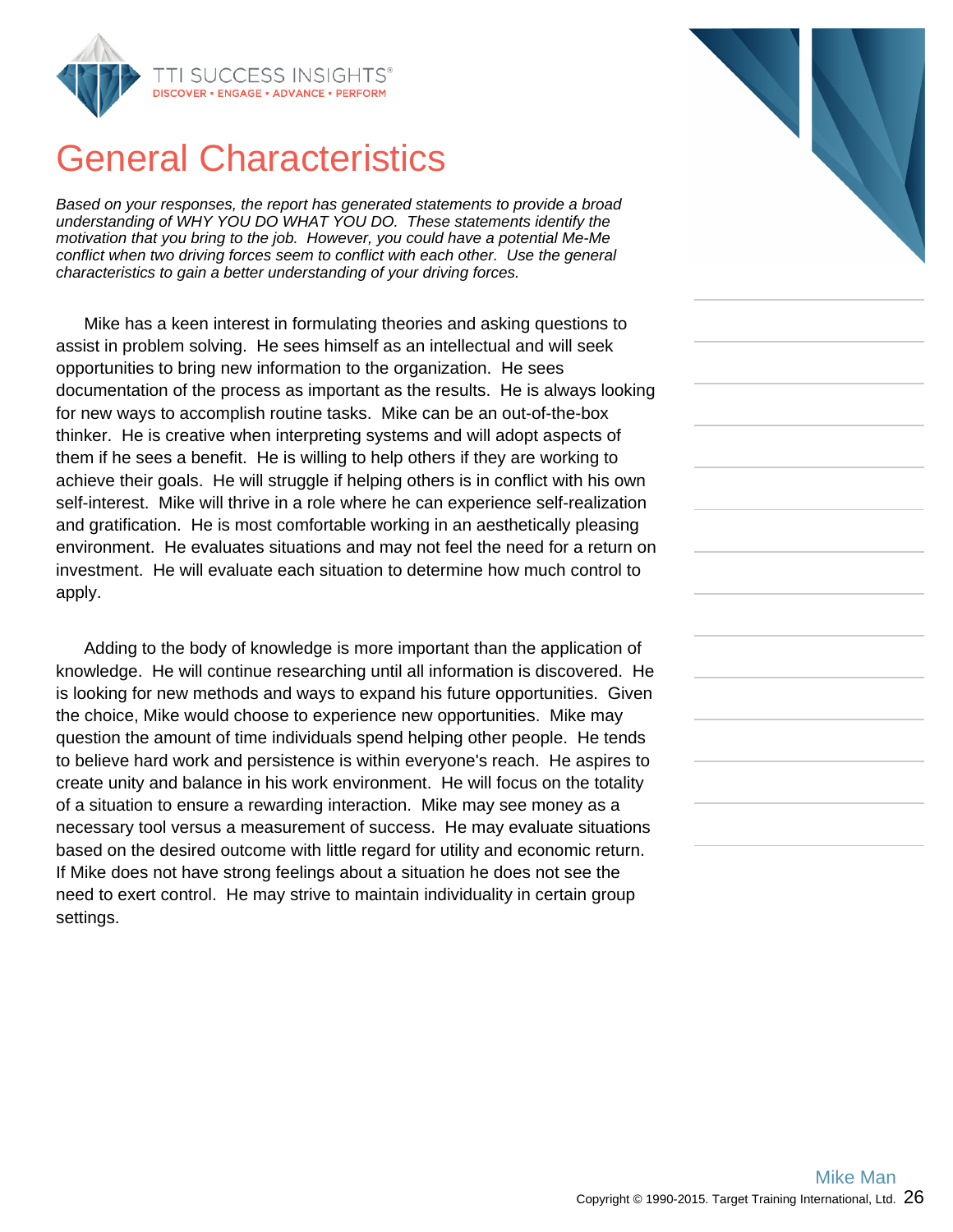

## General Characteristics

Mike will be energized in any position in which advancement is based on continuous learning. He sees value in consuming current information from many sources. He likes to set his own plan to guide and direct his actions. He is seeking opportunities to enhance his ever changing system for living. Mike may be firm in his decisions and not be swayed by unfortunate circumstances. He is able to see the overall situation and strive for harmony. He tends to give freely of time, talent and resources, but may still value a return on his investment. In certain situations Mike may go to extremes to win or control the outcome.

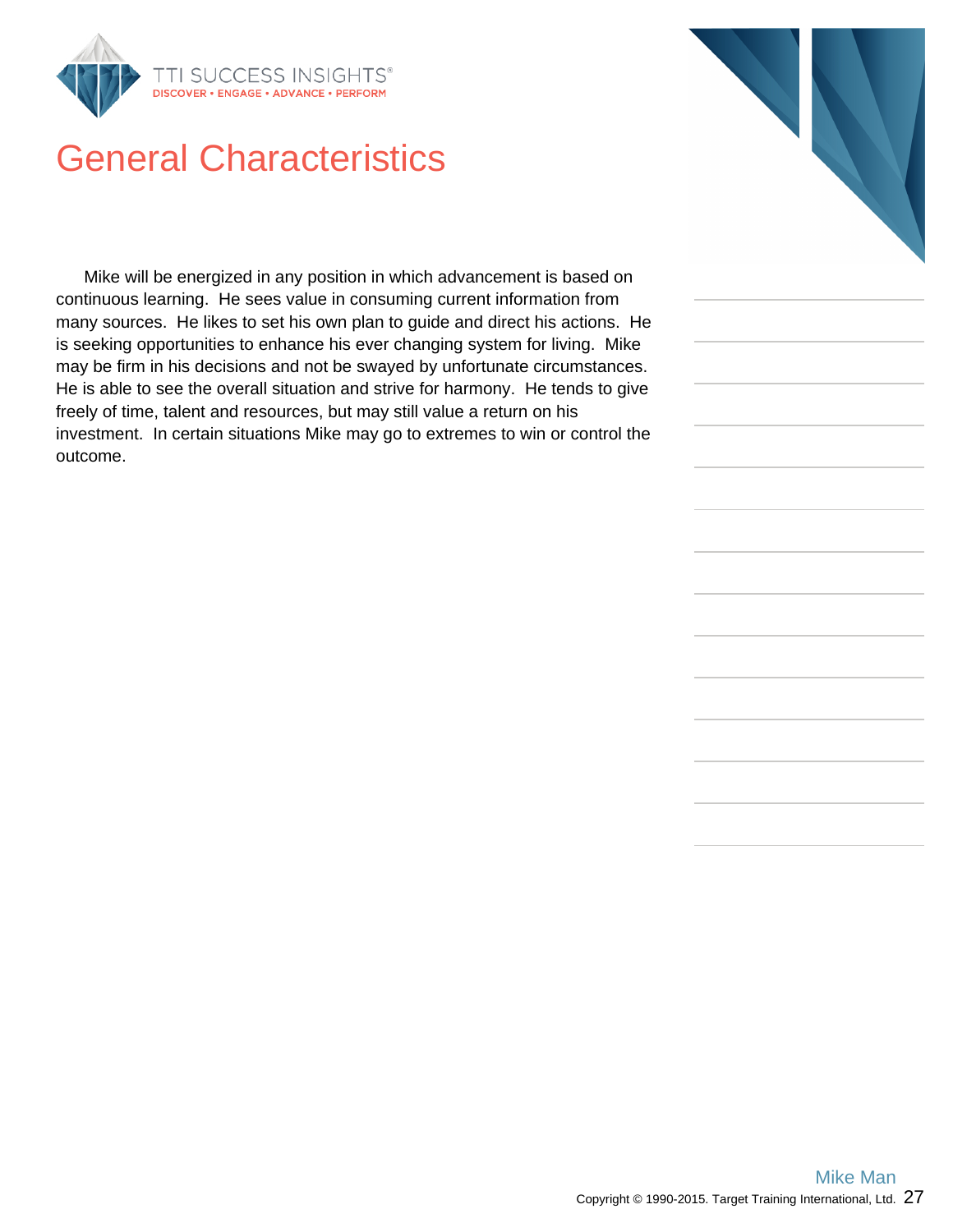



## Primary Driving Forces Cluster

Your top driving forces create a cluster of drivers that move you to action. If you focus on the cluster rather than a single driver you can create combinations of factors that are very specific to you. The closer the scores are to each other the more you can pull from each driver. Think about the driver that you can relate to most and then see how your other primary drivers can support or complement to create your unique driving force.

|   |    |    | 1. Intellectual - People who are driven by opportunities to learn, acquire<br>knowledge and the discovery of truth.  |     |       |    |    |    |    |                                                                              |    |
|---|----|----|----------------------------------------------------------------------------------------------------------------------|-----|-------|----|----|----|----|------------------------------------------------------------------------------|----|
| 0 | 10 | 20 | 30                                                                                                                   | 40  | 50    | 60 | 70 | 80 | 90 | 100                                                                          |    |
|   |    |    |                                                                                                                      |     |       |    |    |    |    |                                                                              | 75 |
|   |    |    |                                                                                                                      |     | $51*$ |    |    |    |    |                                                                              |    |
|   |    |    | that fall outside a defined system for living.                                                                       |     |       |    |    |    |    | 2. Receptive - People who are driven by new ideas, methods and opportunities |    |
| 0 | 10 | 20 | 30                                                                                                                   | 40  | 50    | 60 | 70 | 80 | 90 | 100                                                                          |    |
|   |    |    |                                                                                                                      |     |       |    |    |    |    |                                                                              | 71 |
|   |    |    |                                                                                                                      | 44* |       |    |    |    |    |                                                                              |    |
|   |    |    |                                                                                                                      |     |       |    |    |    |    |                                                                              |    |
|   |    |    |                                                                                                                      |     |       |    |    |    |    |                                                                              |    |
|   |    |    | <b>3. Intentional</b> - People who are driven to assist others for a specific purpose,                               |     |       |    |    |    |    |                                                                              |    |
| 0 | 10 | 20 | not just for the sake of being helpful or supportive.<br>30                                                          | 40  | 50    | 60 | 70 | 80 | 90 | 100                                                                          |    |
|   |    |    |                                                                                                                      |     |       |    |    |    |    |                                                                              | 68 |
|   |    |    |                                                                                                                      |     | $51*$ |    |    |    |    |                                                                              |    |
|   |    |    | 4. Harmonious - People who are driven by the experience, subjective<br>viewpoints and balance in their surroundings. |     |       |    |    |    |    |                                                                              |    |
| 0 | 10 | 20 | 30                                                                                                                   | 40  | 50    | 60 | 70 | 80 | 90 | 100                                                                          |    |
|   |    |    |                                                                                                                      |     |       |    |    |    |    |                                                                              | 64 |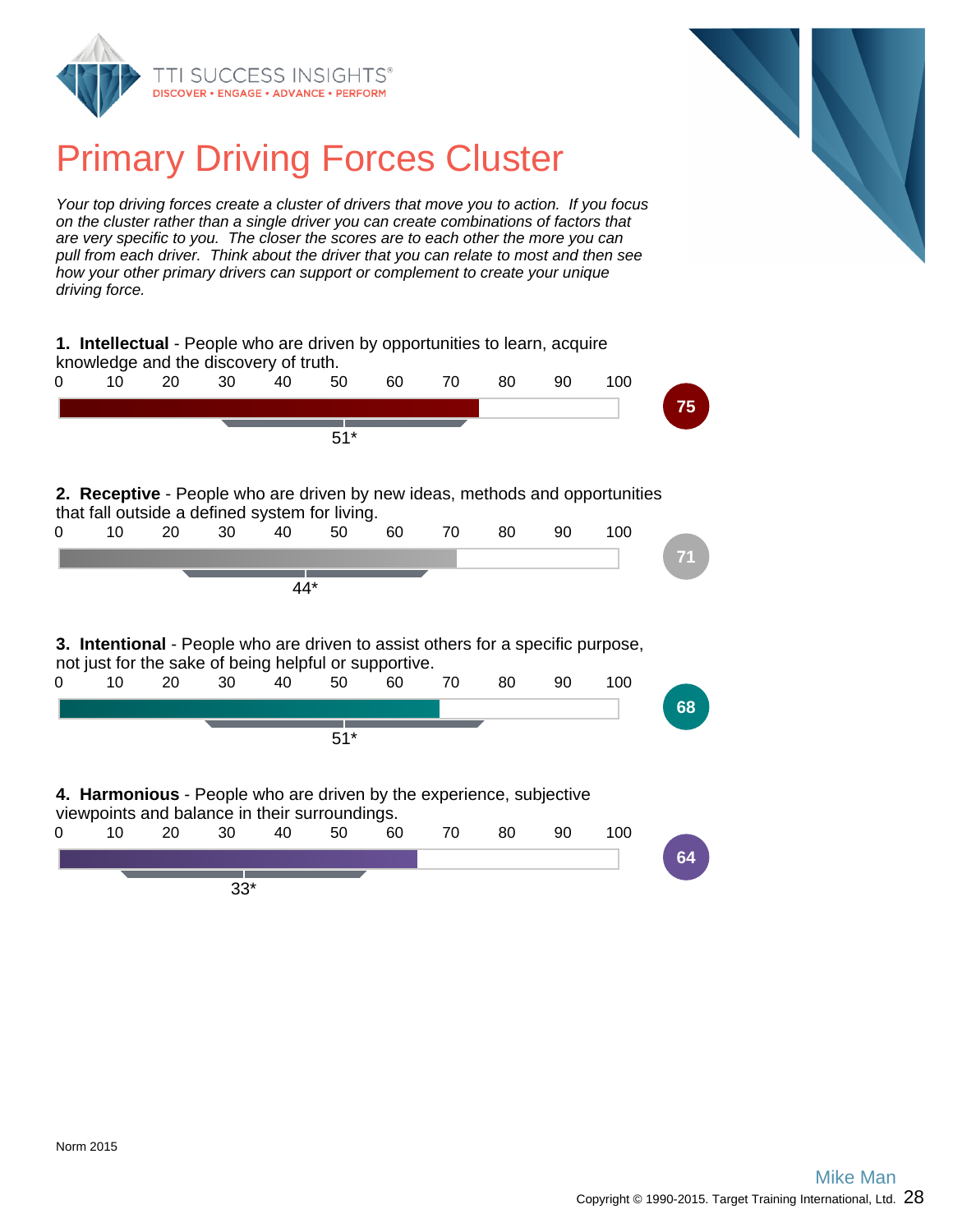

## Situational Driving Forces Cluster

Your middle driving forces create a cluster of drivers that come in to play on a situational basis. While not as significant as your primary drivers, they can influence your actions in certain scenarios.

**5. Selfless** - People who are driven by completing tasks for the greater good, with little expectation of personal return. 0 10 20 30 40 50 60 70 80 90 100 **47** 39\* **6. Commanding** - People who are driven by status, recognition and control over personal freedom. 0 10 20 30 40 50 60 70 80 90 100 **43** 49\* **7. Collaborative** - People who are driven by being in a supporting role and contributing with little need for individual recognition. 0 10 20 30 40 50 60 70 80 90 100 **42** 35\* **8. Resourceful** - People who are driven by practical results, maximizing both efficiency and returns for their investments of time, talent, energy and resources. 0 10 20 30 40 50 60 70 80 90 100 **35** 44\*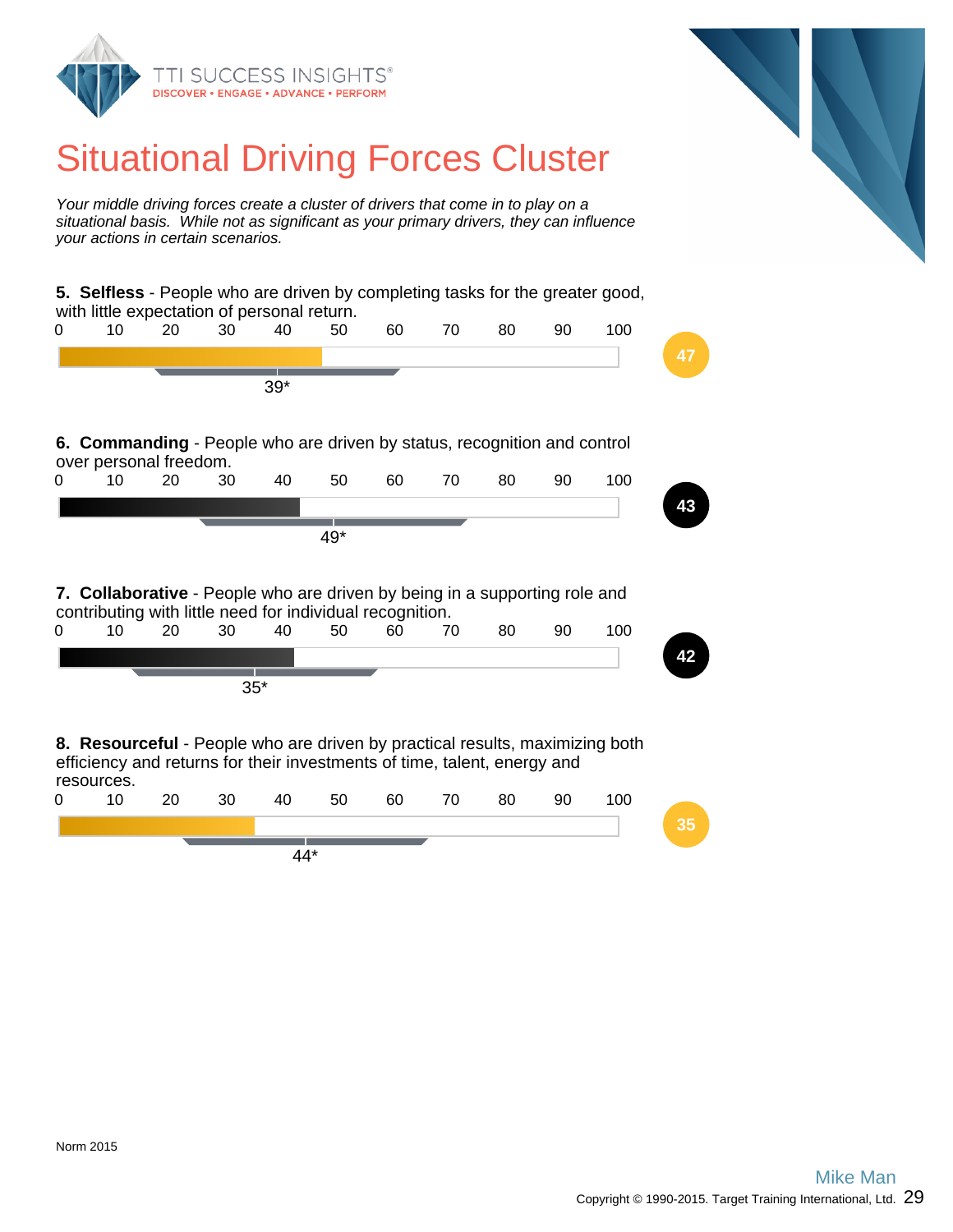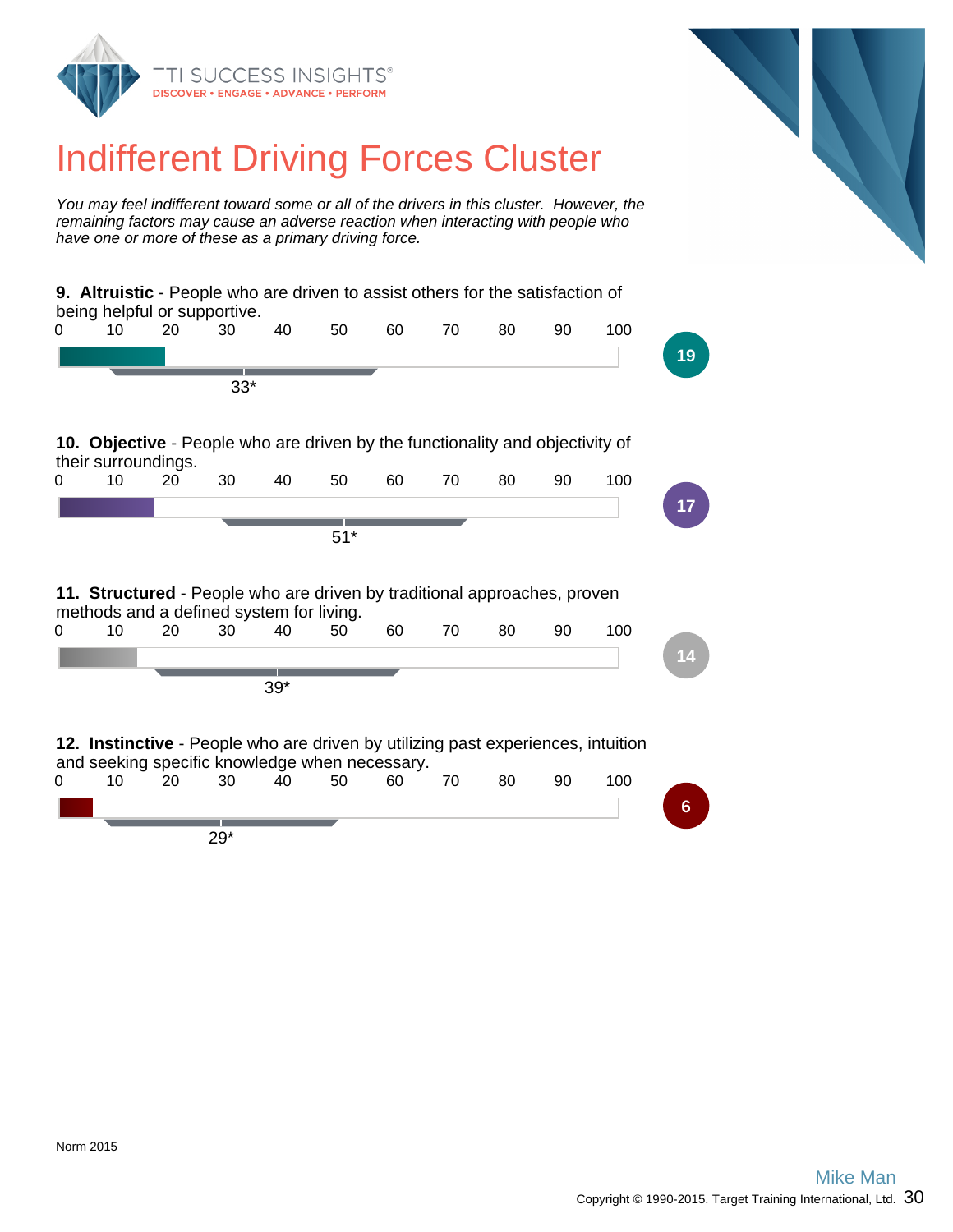

## Areas for Awareness

For years you have heard statements like, "Different strokes for different folks," "to each his own," and "people do things for their own reasons, not yours." When you are surrounded by people who share similar driving forces, you will fit in with the group and be energized. However, when surrounded by people whose driving forces are significantly different from yours, you may be perceived as out of the mainstream. These differences can induce stress or conflict.

This section reveals areas where your driving forces may be outside the mainstream and could lead to conflict. The further above the mean and outside the mainstream you are, the more people will notice your passion about that driving force. The further below the mean and outside the mainstream you are, the more people will notice your avoidance or indifference regarding that driving force. The shaded area for each driving force represents 68 percent of the population or scores that fall within one standard deviation above or below the national mean.



### Norms & Comparisons Table - Norm 2015

**Passionate** - two standard deviations above the national mean **Indifferent** - two standard deviations below the national mean **Extreme** - three standard deviations from the national mean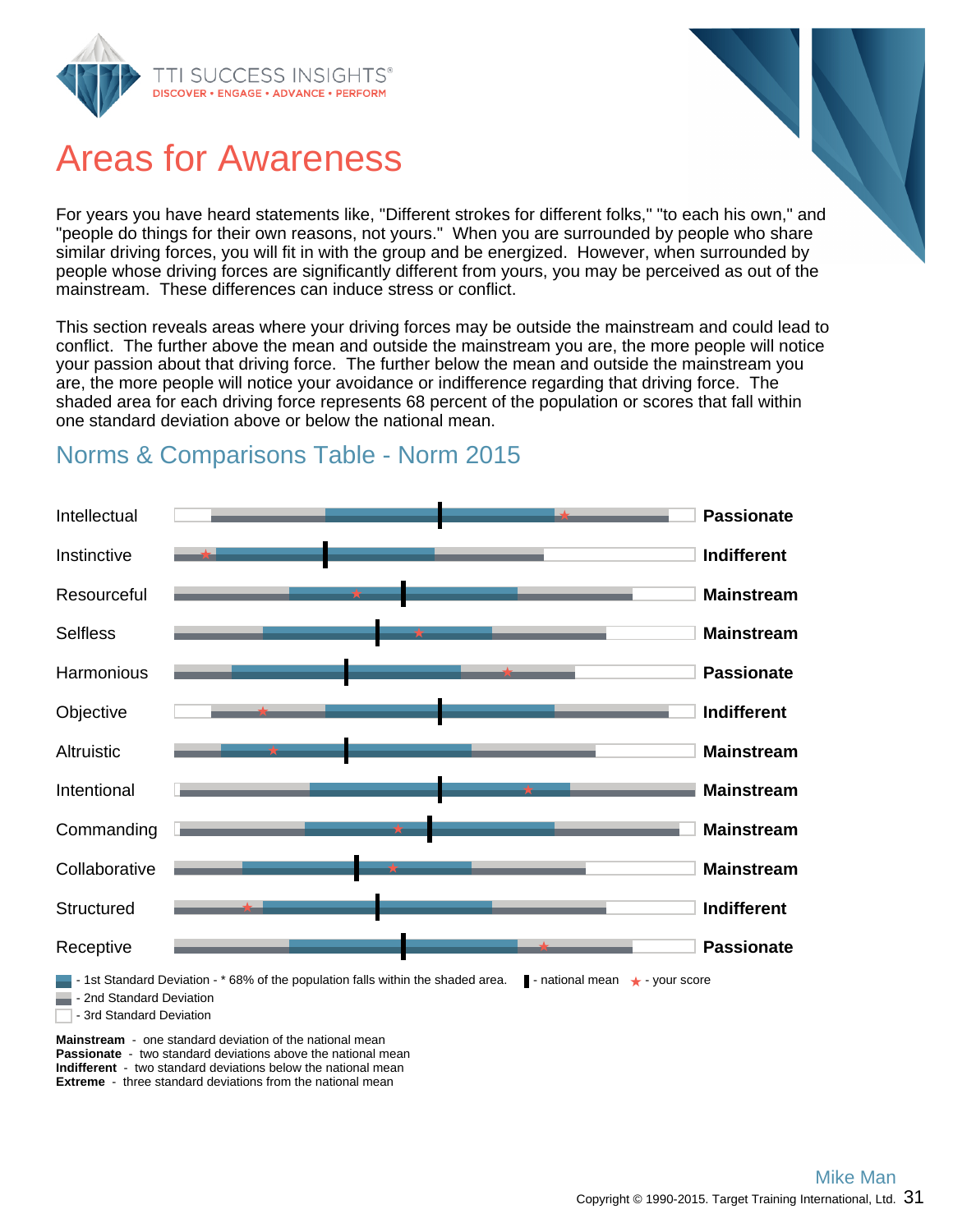

# Driving Forces Graph

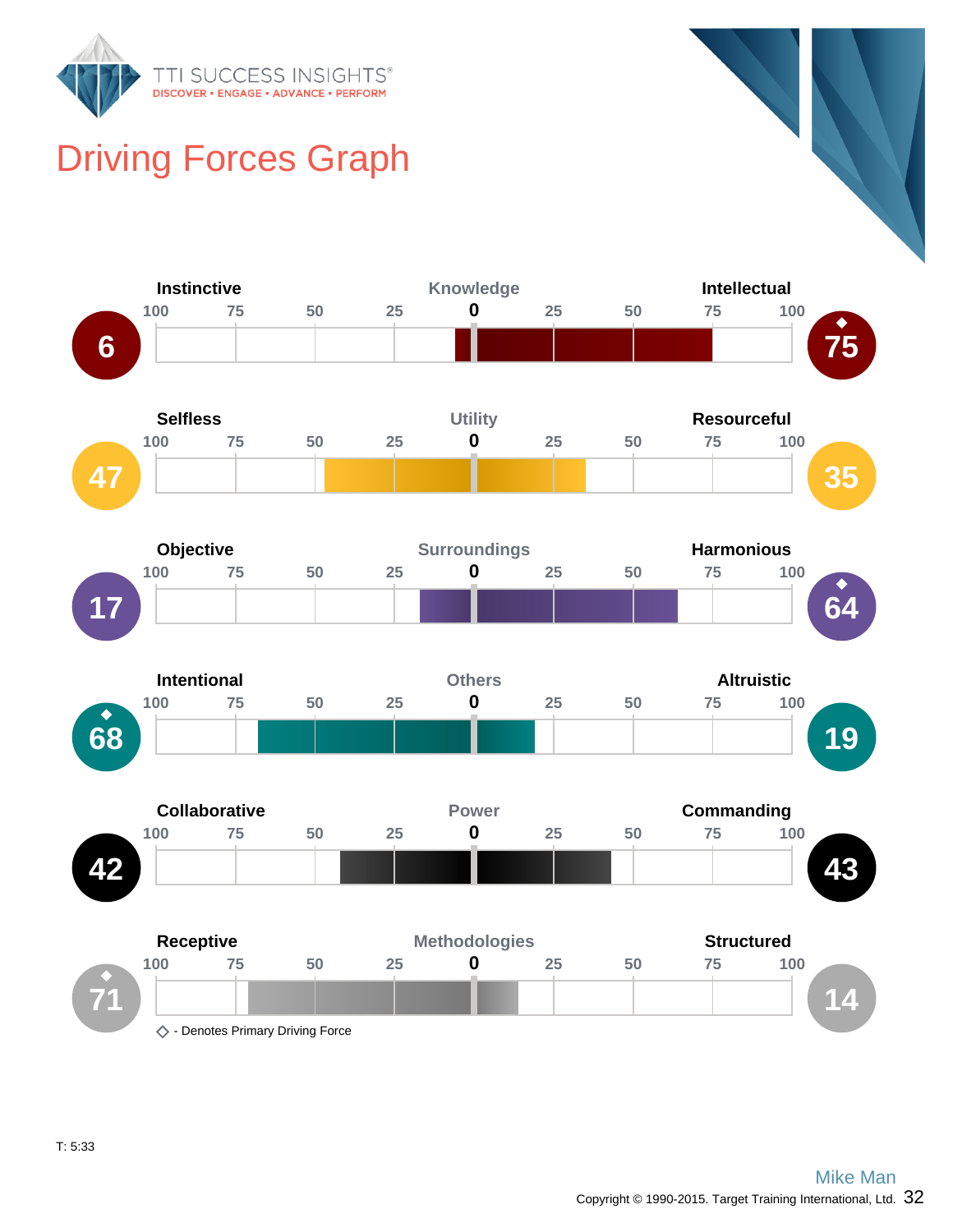

## Driving Forces Wheel

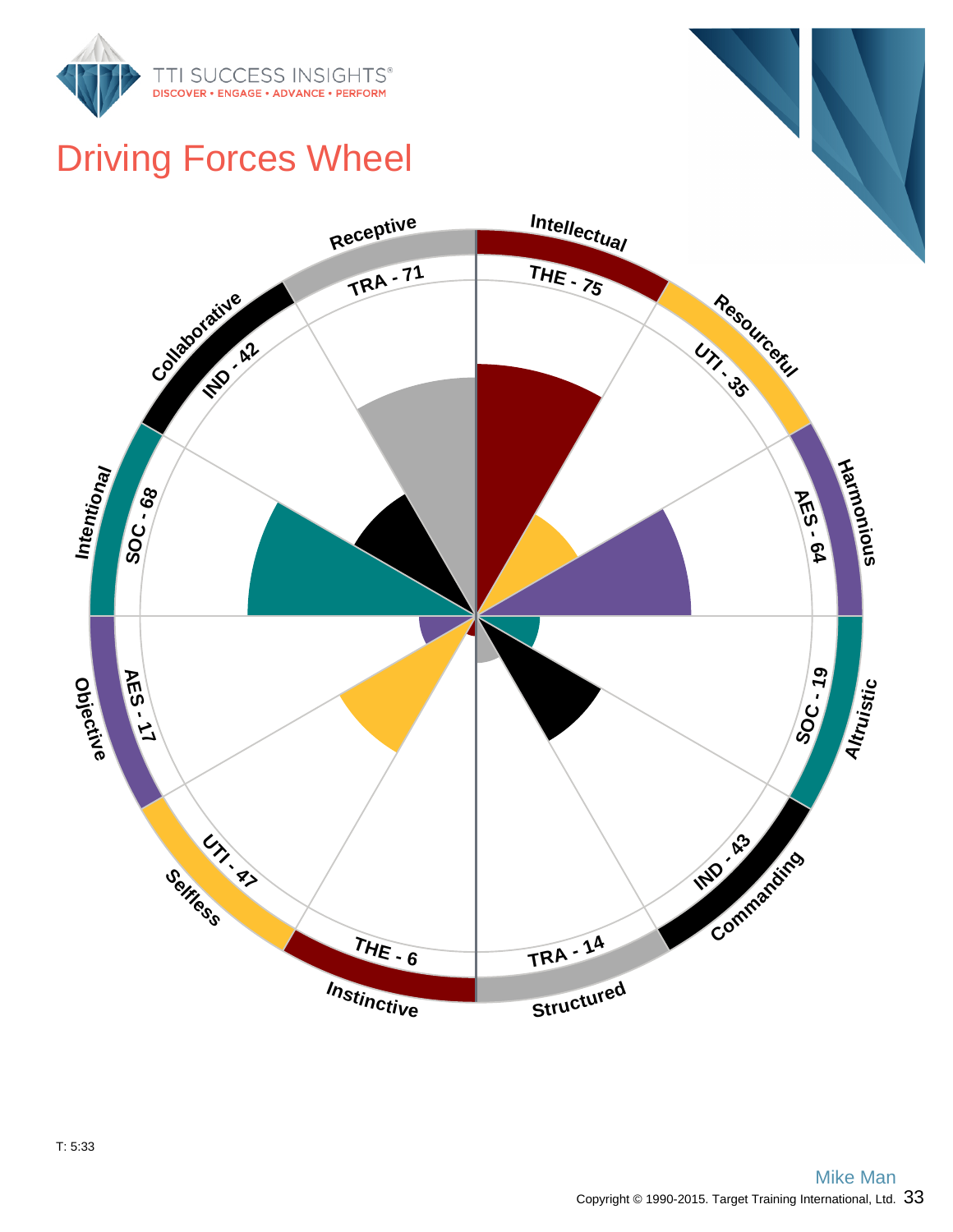

# Descriptors Wheel

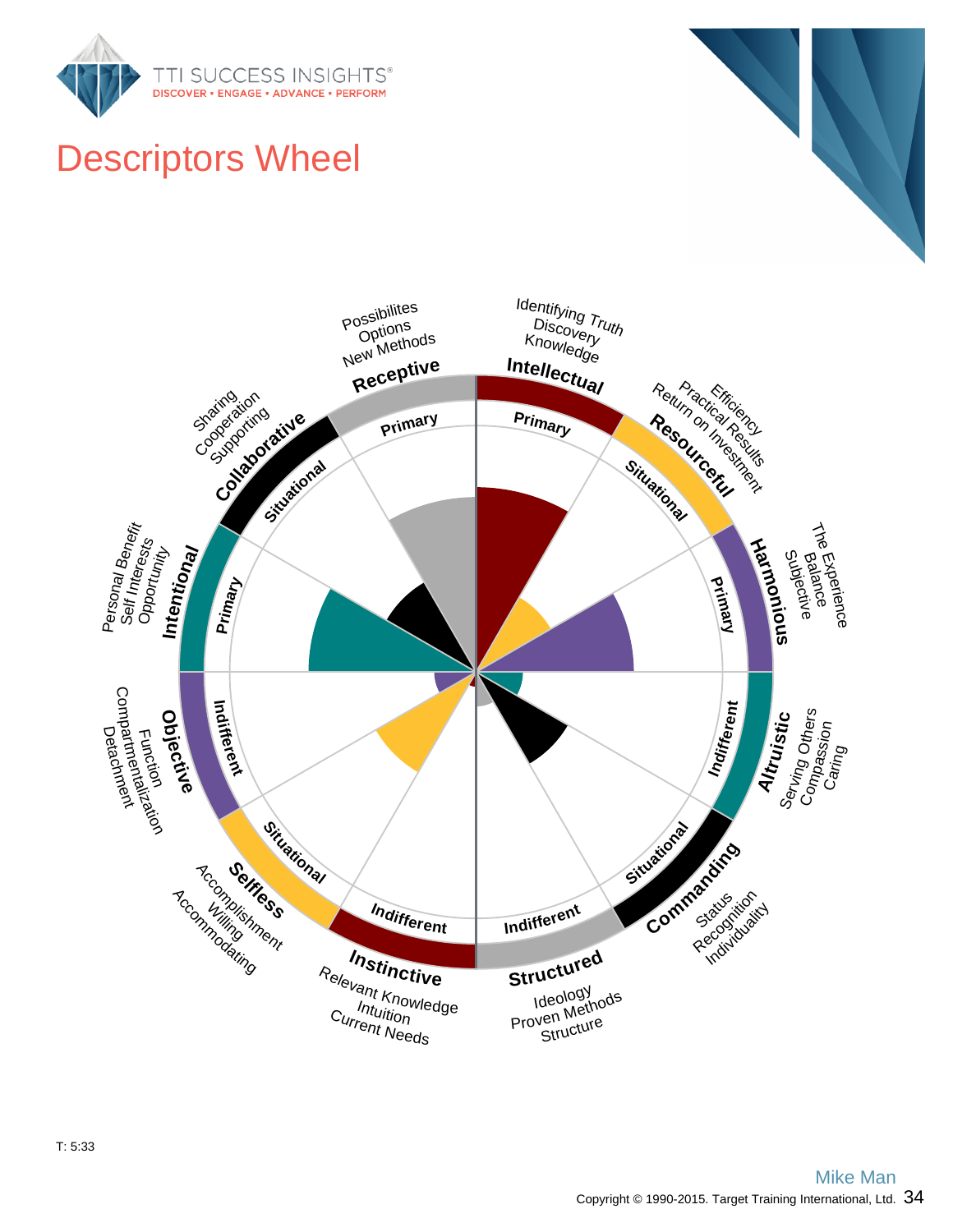



## Introduction Integrating Behaviors and Driving Forces Section

The ultimate power behind increasing job satisfaction and performance comes from the blending of your behaviors and driving forces. Each individually is powerful in order to modify your actions, but the synergy of blending the two moves you to a whole new level.

#### **In this section you will find:**

- Potential Behavioral and Motivational Strengths  $\bullet$
- Potential Behavioral and Motivational Conflict  $\bullet$
- Ideal Environment  $\bullet$
- Keys to Motivating  $\bullet$
- Keys to Managing  $\bullet$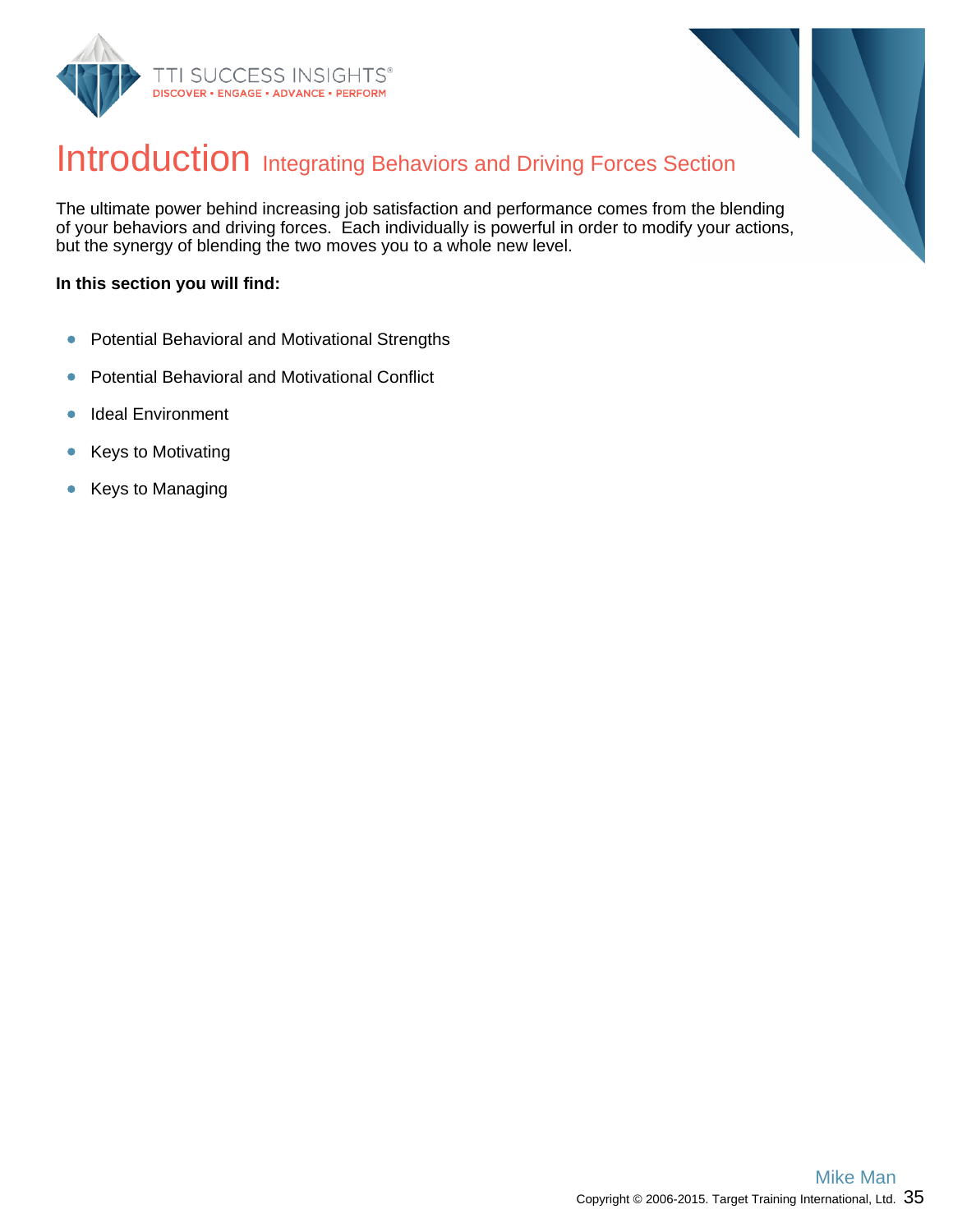

## Potential Behavioral and Motivational **Strengths**

This section describes the potential areas of strengths between Mike's behavioral style and top four driving forces. Identify two to three potential strengths that need to be maximized and rewarded in order to enhance on-the-job satisfaction.

- Volunteers his knowledge on many subjects.  $\bullet$
- Willing to share knowledge to benefit the team or organization.  $\bullet$
- Looks for the positive side of every situation.  $\bullet$
- Tends to promote new ideas in the organization.  $\bullet$
- Always looking to do new and different things.  $\bullet$
- Good at recruiting membership in organizations he enjoys.  $\bullet$
- $\bullet$ Willing to offer time and perspective when he sees others focused on a common goal.
- $\bullet$ Wants to be seen as a leader in maximizing the production of people.
- Good at promoting causes that show potential return.  $\bullet$
- Brings balance to the organization in a positive and friendly way.  $\bullet$
- Expresses and strives for a balanced team.
- $\bullet$ Always willing to share his ideas on how to enhance the surroundings.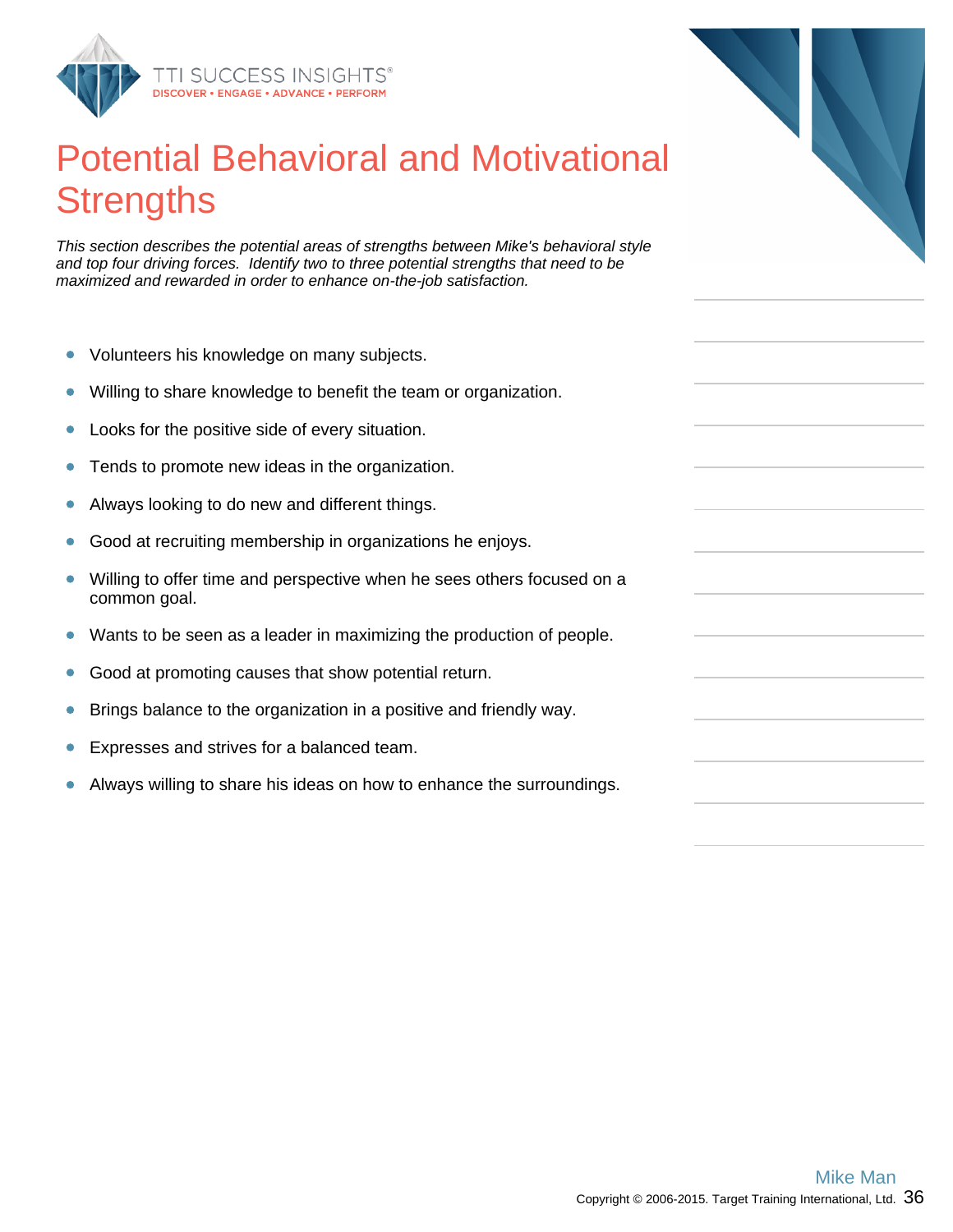

## Potential Behavioral and Motivational **Conflict**

This section describes the potential areas of conflict between Mike's behavioral style and top four driving forces. Identify two to three potential conflicts that need to be minimized in order to enhance on-the-job performance.

- May present facts and figures with too much emotion.  $\bullet$
- May be too trusting of people as resources.  $\bullet$
- Will tend to elaborate on limited data.  $\bullet$
- May be ineffective when sharing the details of new methods with others.  $\bullet$
- Will be frustrated when new and exciting opportunities can't be  $\bullet$ incorporated with the system.
- $\bullet$ May think his optimistic view of new ideas is flawless.
- $\bullet$ High trust and a desire to succeed could lead to being taken advantage of.
- $\bullet$ When utilizing skills of others, he may slow the progress by talking too much.
- $\bullet$ Would rather move on to a new person than have a difficult conversation with a direct report.
- Spends too much time self-reflecting and not enough time following  $\bullet$ through.
- Has difficulty looking at situations objectively.  $\bullet$
- Over emphasizes the experience compared to the results.  $\bullet$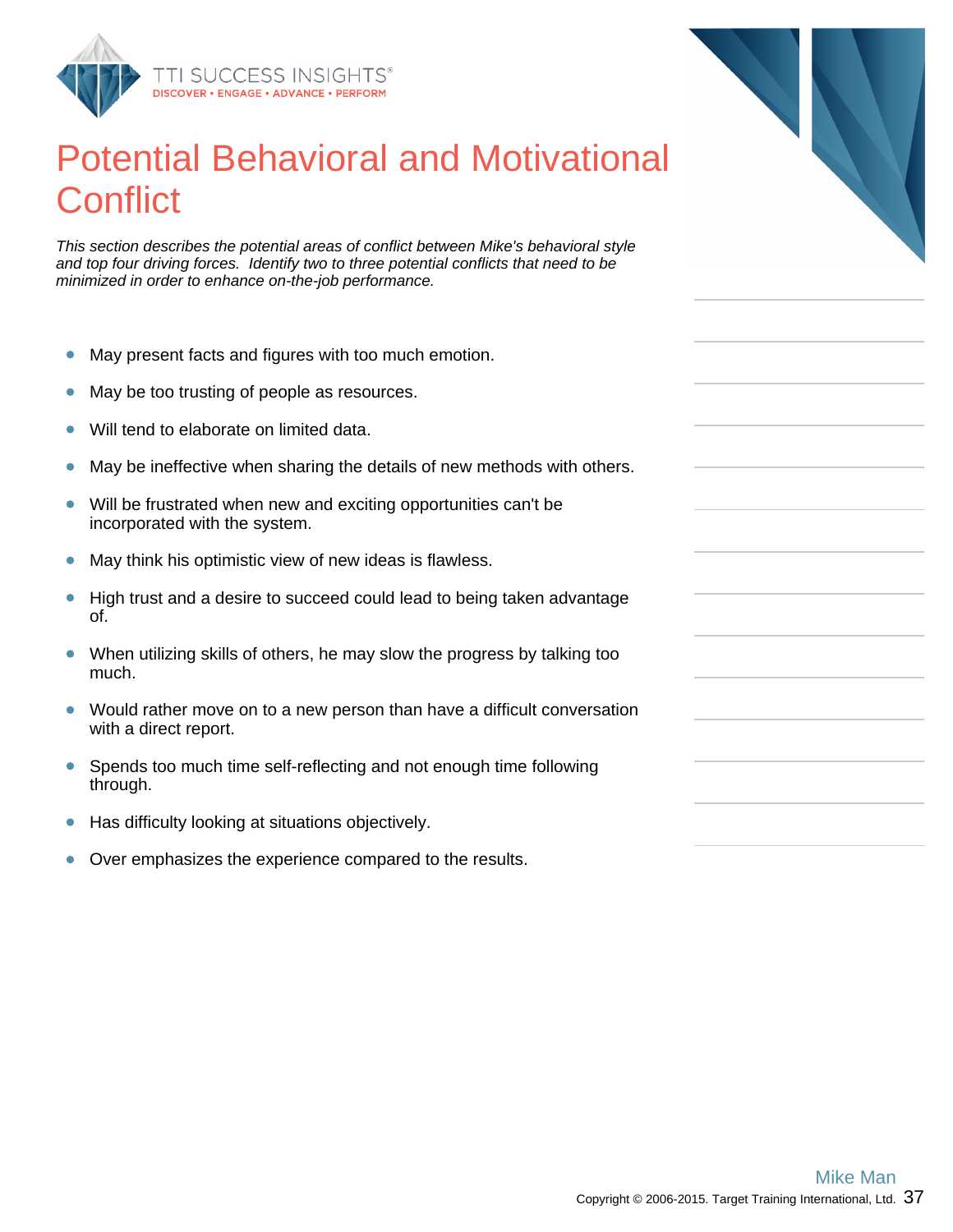

## Ideal Environment

People are more engaged and productive when their work environment matches the statements described in this section. This section identifies the ideal work environment based on Mike's behavioral style and top four driving forces. Use this section to identify specific duties and responsibilities that Mike enjoys.

- $\bullet$ Flexibility to attend tradeshows and seminars in order to gain information and share with others.
- A forum to be curious about the discovery of new information.  $\bullet$
- $\bullet$ A leadership team that is optimistic toward learning new concepts or theories.
- An environment that rewards the communication of changes in the  $\bullet$ system.
- Ability to blend his creative and optimistic problem-solving approaches.  $\bullet$
- Ability to celebrate the success of a project being completed using an  $\bullet$ innovative approach.
- Ability to showcase desired achievements in order to get the right people  $\bullet$ involved.
- Ability to develop and interact with individuals that may lead to future opportunities.
- $\bullet$ An environment where interacting with others in an effort to achieve results.
- $\bullet$ The need to be liked and to feel a part of a harmonious team.
- A forum to participate in meetings with others in an inviting meeting  $\bullet$ space.
- $\bullet$ A fun and creative working environment.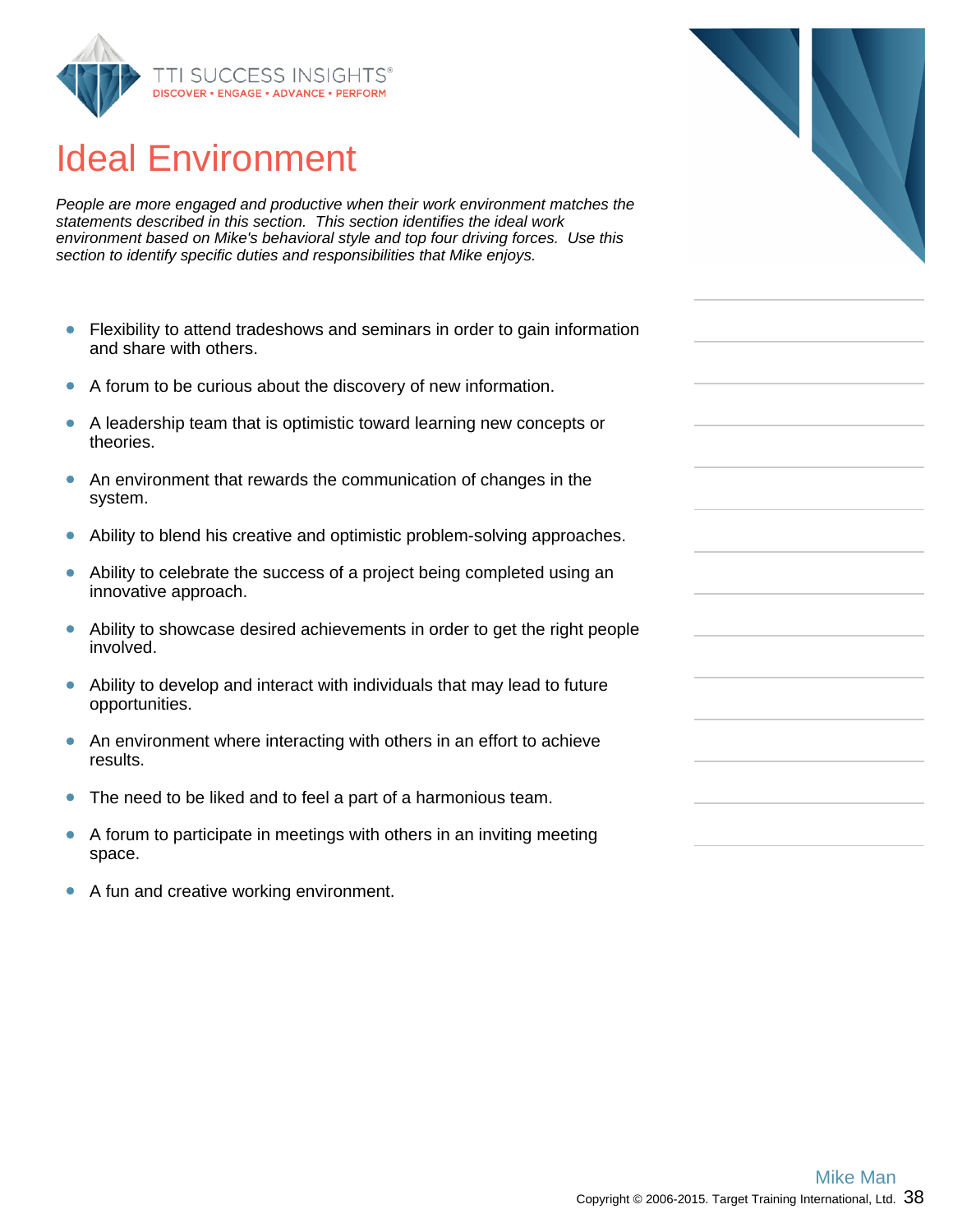

# Keys to Motivating

All people are different and motivated in various ways. This section of the report was produced by analyzing Mike's driving forces. Review each statement produced in this section with Mike and highlight those that are present "wants."

#### Mike wants:

- The opportunity to share knowledge with others.  $\bullet$
- To research new information in a team environment requiring people  $\bullet$ interaction.
- $\bullet$ To be seen as an expert in a variety of areas and wants to learn from discussions about new things.
- A manager that values his optimism about the ability to explore new ways of doing business.
- To be recognized as a promoter of new opportunities within the organization.
- Recognition for his ability to recruit others to new ideas, structures or  $\bullet$ beliefs.
- $\bullet$ The flexibility to be creative in utilizing people assets.
- An opportunity to express how he improved productivity.  $\bullet$
- To be a part of a high performing team that contributes to corporate  $\bullet$ objectives.
- To demonstrate the ways he has worked on the beautification of surroundings, either materialistically or environmentally.
- To be involved in keeping morale high and an overall harmonious work  $\bullet$ environment.
- $\bullet$ The experience of the people and the surroundings to be happy and balanced.

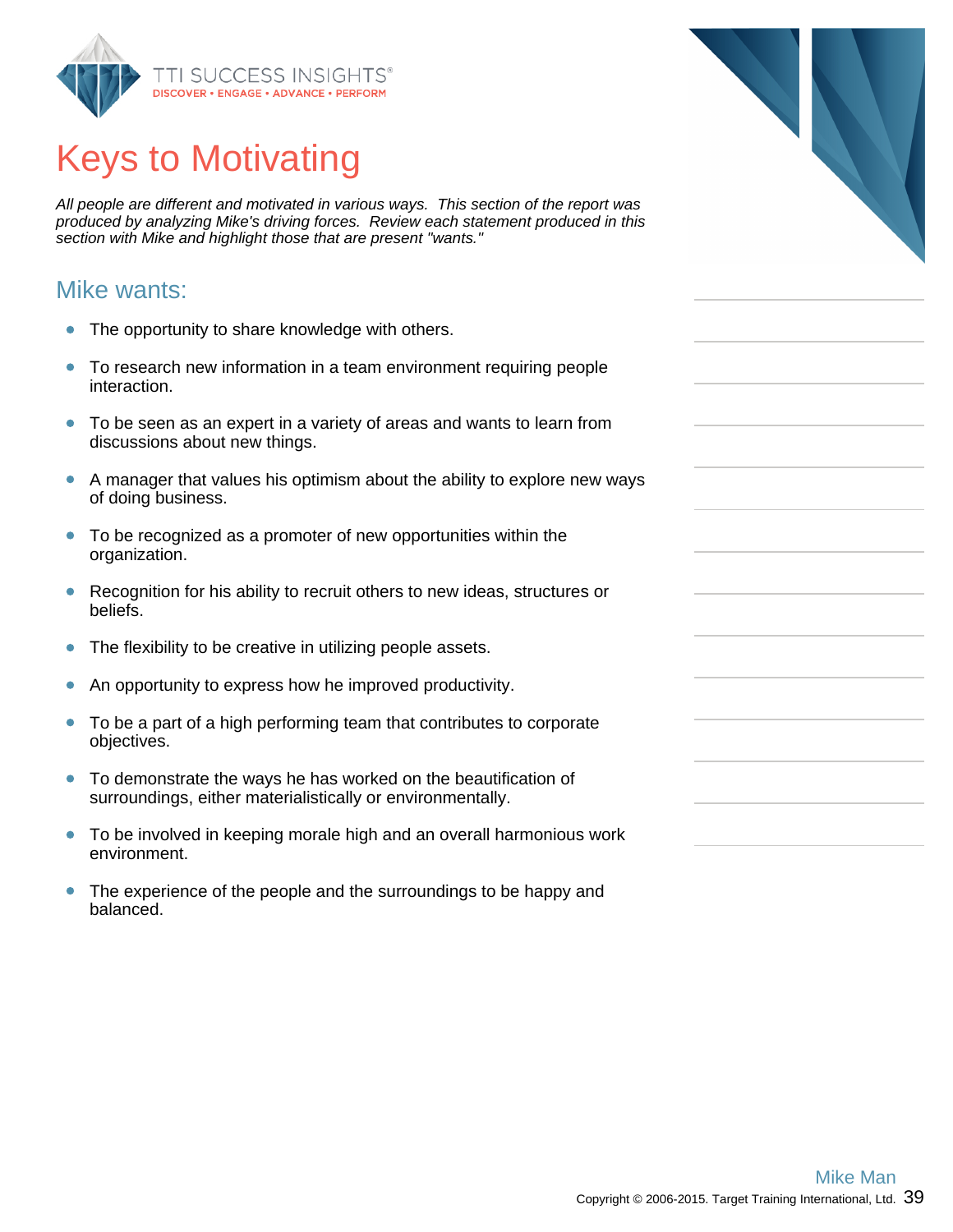

# Keys to Managing

This section disscusses the needs which must be met in order for Mike to perform at an optimum level. Some needs can be met by himself, while management must provide for others. It is difficult for a person to enter a motivational environment when that person's basic management needs have not been fulfilled. Review the list with Mike and identify 3 or 4 statements that are most important to him. This allows Mike to participate in forming his own personal management plan.

### Mike needs:

- To understand that others do not share the same excitement for new  $\bullet$ information.
- To establish a method for bringing knowledge to the process.  $\bullet$
- To continue his learning in an environment filled with sharing of  $\bullet$ knowledge.
- Support in being an advocate for organizational systems, as long as they  $\bullet$ are open to new options.
- $\bullet$ Assistance in propagating his enthusiasm for modernizing systems and structures.
- $\bullet$ To be realistic about his ability to influence people to his out-of-the-box way of thinking.
- Assistance in managing time to meet his goals while working through  $\bullet$ other people.
- $\bullet$ Support in handling situations when others fail to do their part.
- $\bullet$ Balance between socializing and obtaining tangible assistance from others.
- To set clear objectives of their role in a work or team dynamic.  $\bullet$
- $\bullet$ Assistance in setting realistic and balanced expectations with tangible outcomes that allow for creativity and expression.
- To be aware of potential personal problems that could disrupt workflow.  $\bullet$

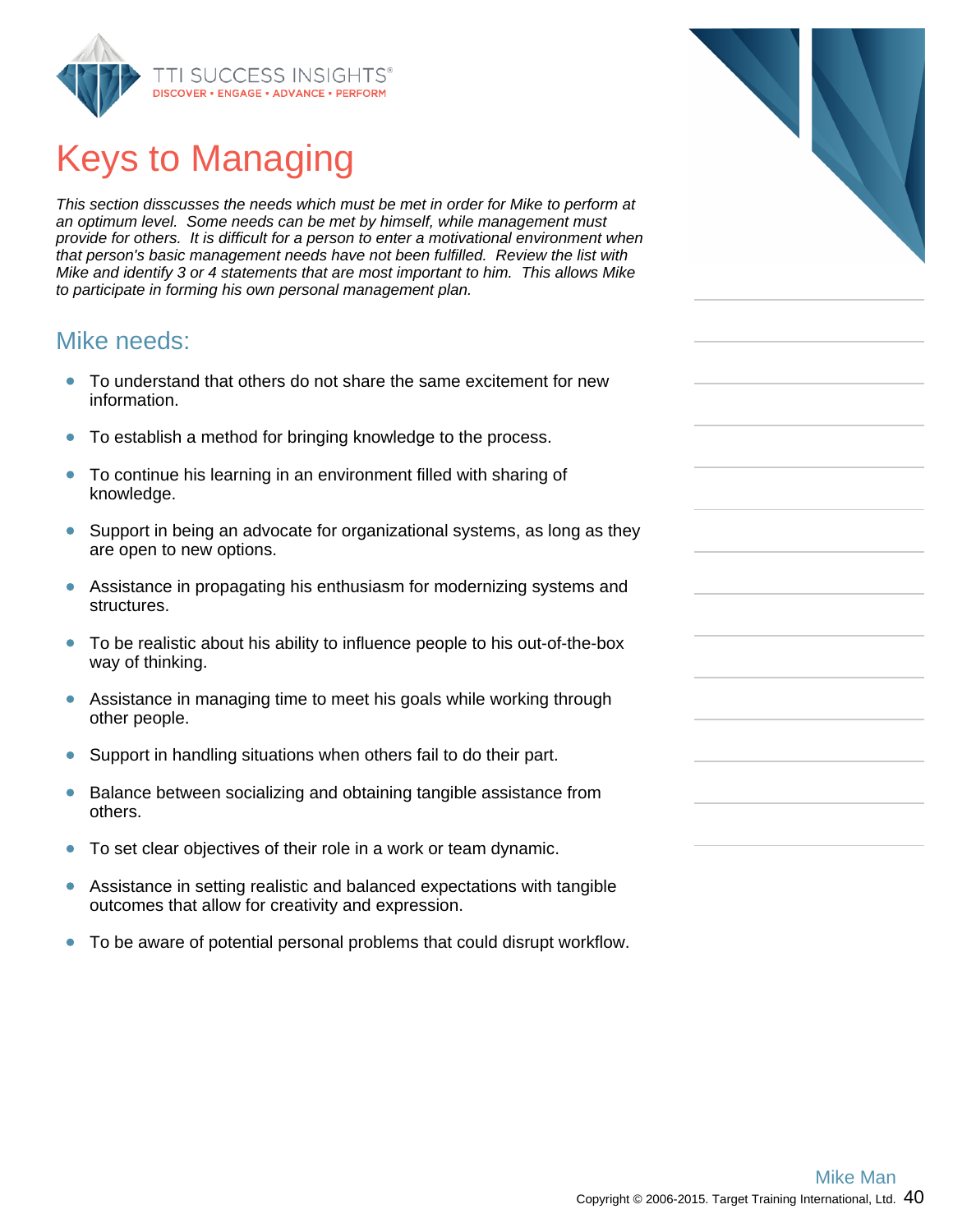



## Introduction Emotional Intelligence Section

The Emotional Quotient™ report looks at a person's emotional intelligence, which is the ability to sense, understand and effectively apply the power and acumen of emotions to facilitate higher levels of collaboration and productivity. The report was designed to provide insight into two broad areas: Intrapersonal and Interpersonal emotional intelligence.

Research shows that successful leaders and superior performers have well developed emotional intelligence skills. This makes it possible for them to work well with a wide variety of people and to respond effectively to the rapidly changing conditions in the business world. In fact, a person's (EQ) emotional intelligence may be a better predictor of success performance than intelligence (IQ).

This report measures five dimensions of emotional intelligence:

#### Intrapersonal emotional intelligence

What goes on inside of you as you experience day-to-day events.

**Self-Awareness** is the ability to recognize and understand your moods, emotions and drives, as well as their effect on others.

**Self Regulation** is your ability to control or redirect disruptive impulses and moods and the propensity to suspend judgment to think before acting.

**Motivation** is a passion to work for reasons that go beyond money or status and a propensity to pursue goals with energy and persistence.

### Interpersonal emotional intelligence

What goes on between you and others.

**Empathy** is your ability to understand the emotional makeup of other people.

**Social Skills** is a proficiency in managing relationships and building networks.

Is the report 100% true? Yes, no and maybe. We are only measuring emotional intelligence. We only report statements from areas in which tendencies are shown. To improve accuracy, feel free to make notes or edit the report regarding any statement from the report that may or may not apply, but only after checking with friends or colleagues to see if they agree.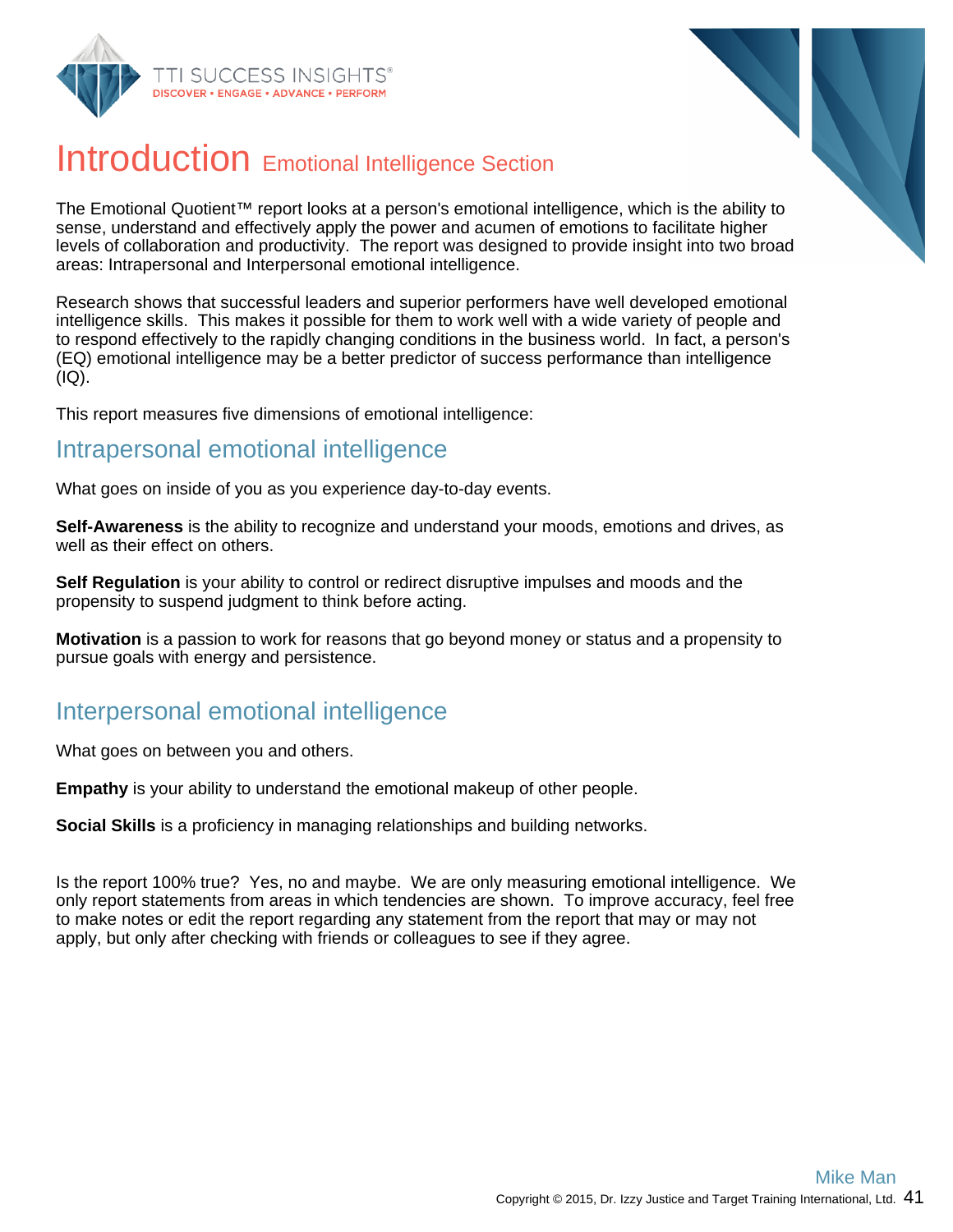

## General Characteristics

Based on Mike's responses, the report has selected general statements to provide a broad understanding of his level of emotional intelligence.

#### Self-Awareness

- Can experience stress because he doesn't recognize when downtime is needed.
- May have trouble maintaining composure during a stressful time.
- May have difficulty prioritizing tasks.

### Self-Regulation

- May have fallen into a habit of using ineffective emotional-regulation strategies.
- His negative emotions might affect performance of the team.
- Others may be afraid to approach him with bad news, criticism or potentially negative information because his reactions are unpredictable.

#### **Motivation**

- May be not fully appreciate the concept of risk versus reward and the work that comes with it, limiting his success.
- May not actively seek out creative challenges.
- May settle for mediocre results, when he could have potential for excellence.

### Empathy

- Gives the impression that he is thoughtful and caring.
- Others feel he is compassionate towards them.
- Skilled at deciphering the emotional tone of any interaction.  $\bullet$

### Social Skills

- He generally sees the connection between his actions and the impact they have on others.
- Is a good collaborator because he understands the dynamics of a team environment.
- Is able to quickly and easily develop relationships with others.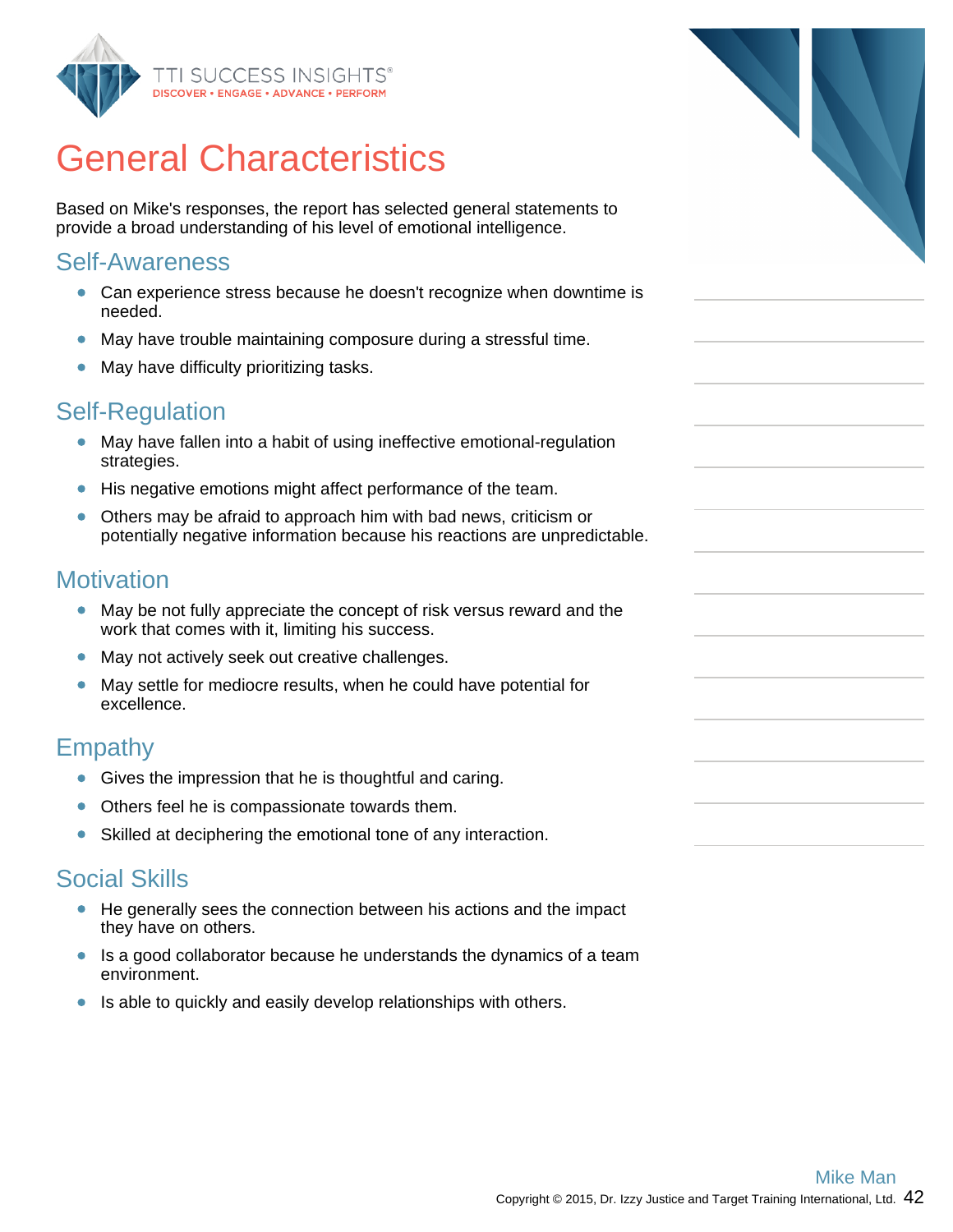

## Emotional Quotient Assessment Results

The Emotional Quotient (EQ) is a measure of your ability to sense, understand, and effectively apply the power and acumen of your emotions and the emotions of others in order to facilitate high levels of collaboration and productivity. Your overall score on the Emotional Quotient Assessment indicates your level of overall emotional intelligence. The higher the number, the more emotionally intelligent you are. If your goal is to raise your EQ, the components on which you have scored the lowest should be the focus of your development.

**1. SELF-AWARENESS** - The ability to recognize and understand your moods, emotions and drives, as well as their effect on others.





\* 68% of the population falls within the shaded area.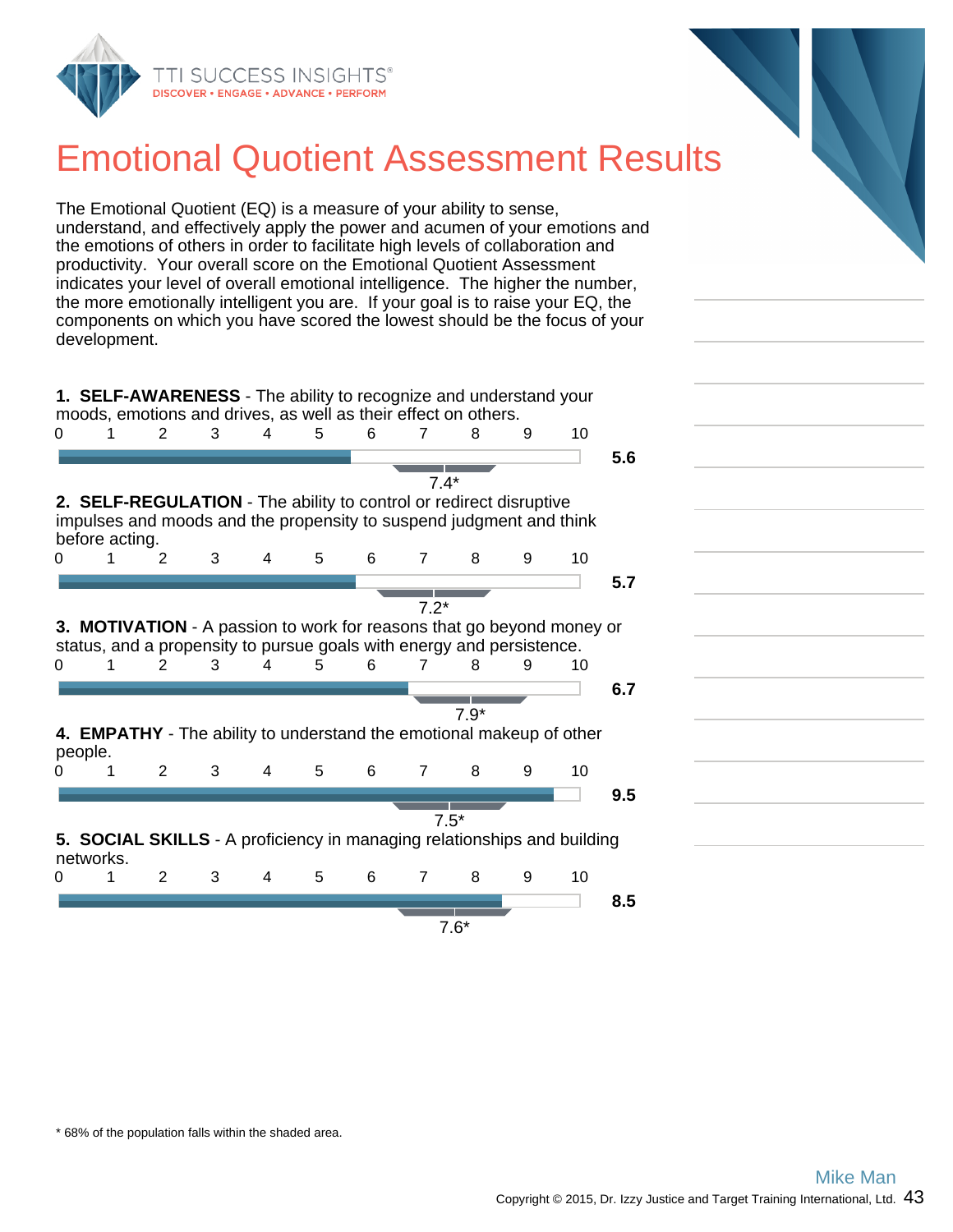

## Emotional Quotient Scoring Information

The sum of the Self-Regulation, Self-Awareness, and Motivation subscales add up to represent your Intrapersonal Emotional Quotient. The sum of the Empathy and Social Skills subscales add up to represent your Interpersonal Emotional Quotient. Your total level of Emotional Quotient was calculated by summing the Intrapersonal and Interpersonal scores.

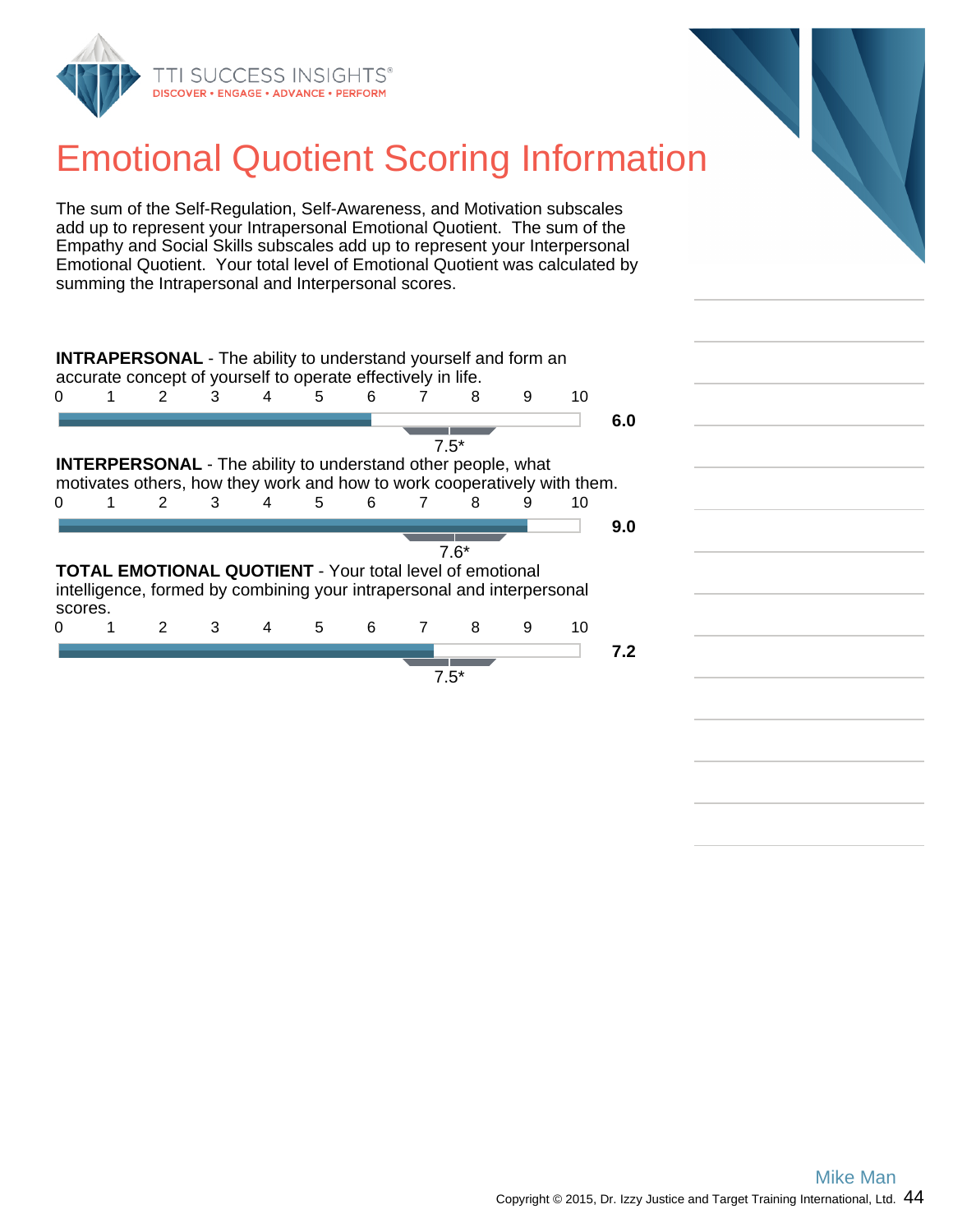

## Intrapersonal Self-Awareness

The ability to recognize and understand your moods, emotions and drives, as well as their effect on others.

### You scored a 5.6.

You may find it hard to identify and express your emotions which may impact your decisions. Because of your level of self-awareness, you may not have a realistic assessment of yourself.

### What you can do:

- $\bullet$ Practice self-reflection by identifying and naming your current emotional state.
- $\bullet$ To improve decision-making, look for trends in your behavior and seek to recognize what prompts your reactions.
- Reflect on how your emotions influence your behavior.  $\bullet$
- Identify how negative or hurtful behavior triggers your emotions.  $\bullet$
- $\bullet$ To improve your ability to self-assess, ask a family member, friend or trusted advisor to describe your strengths and weaknesses.
- Make a list of your strengths and areas for improvement. Look at it  $\bullet$ daily.
- $\bullet$ Make note of your introspective discoveries and discuss them with a trusted friend or family member.
- Create an action plan to develop your areas for improvement.  $\bullet$
- $\bullet$ Develop self-awareness goals and revisit them at least twice a month. (Make sure your goals and action items are SMART - specific, measurable, actionable, realistic and timelined.)
- $\bullet$ Make note several times a day in a journal about your emotional responses to the current situations to help raise your emotional awareness.

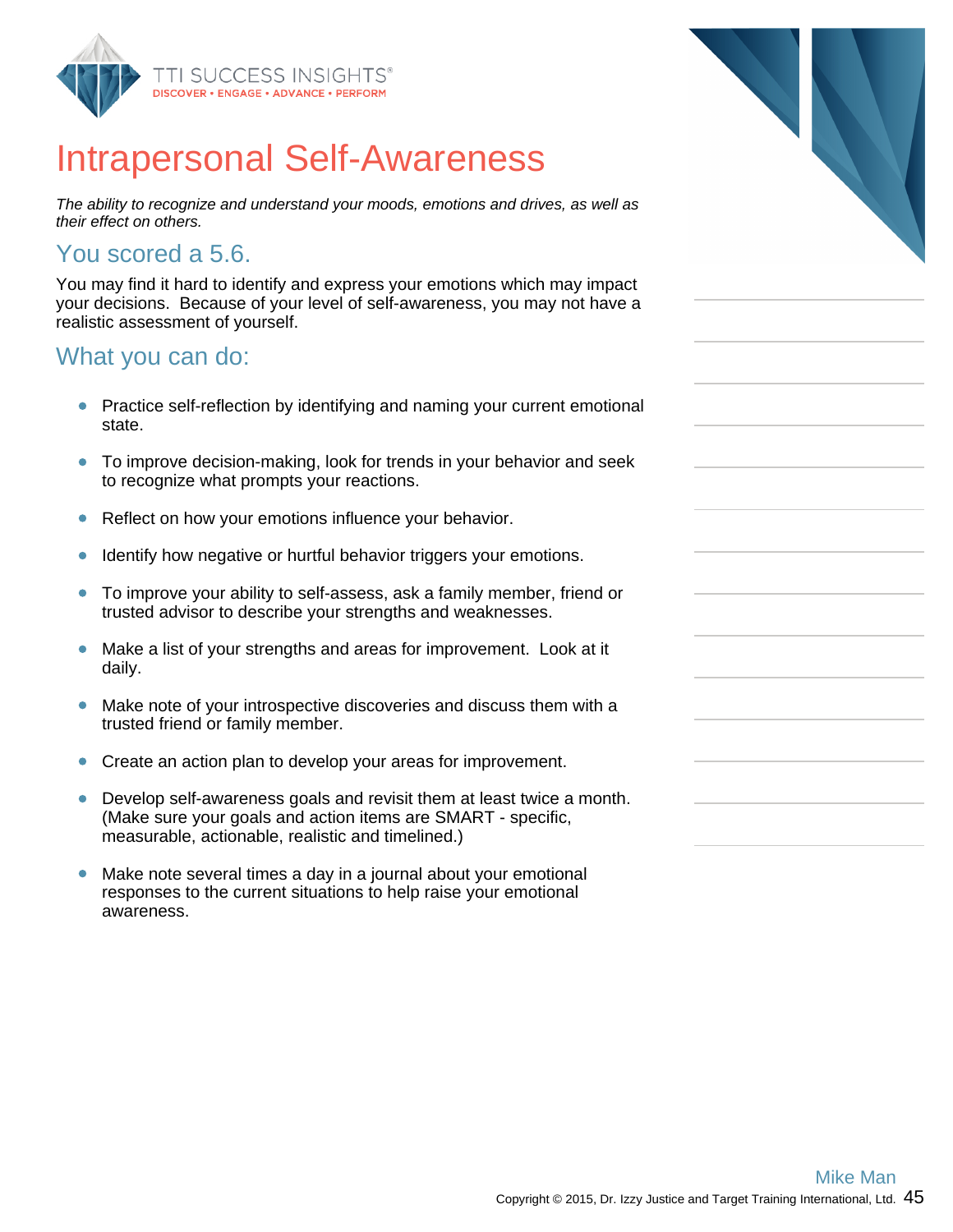

## Intrapersonal Self-Regulation

The ability to control or redirect disruptive impulses and moods and the propensity to suspend judgment and think before acting.

### You scored a 5.7.

You would benefit from developing your level of Self-Regulation in order to regulate negative emotions and experience positive ones.

### What you can do:

- Practice self-restraint by listening first, pausing and then responding.  $\bullet$
- Learn to step away from difficult or overwhelming situations.  $\bullet$
- Be committed to not interrupting others.  $\bullet$
- When frustration has occurred, summarize the situation to determine  $\bullet$ triggers.
- Role-play effective responses to a stressful situation with a family  $\bullet$ member, friend or trusted co-worker (use examples of workplace circumstances).
- $\bullet$ Determine activities that improve your mood and take action when you feel stressed or overwhelmed.
- Focus on events that provide a sense of calm or elicit positive emotions.  $\bullet$
- $\bullet$ Keep a log of your effective and ineffective self-management skills so you can recall them in future situations.
- $\bullet$ Discuss ways of expressing emotions appropriately with your co-workers.
- When negative emotions take over, try to visualize a positive or calming  $\bullet$ scene.
- Put things in perspective. Ask yourself, "What is the worst that can  $\bullet$ happen?" or "How will I feel about this a week from now?"

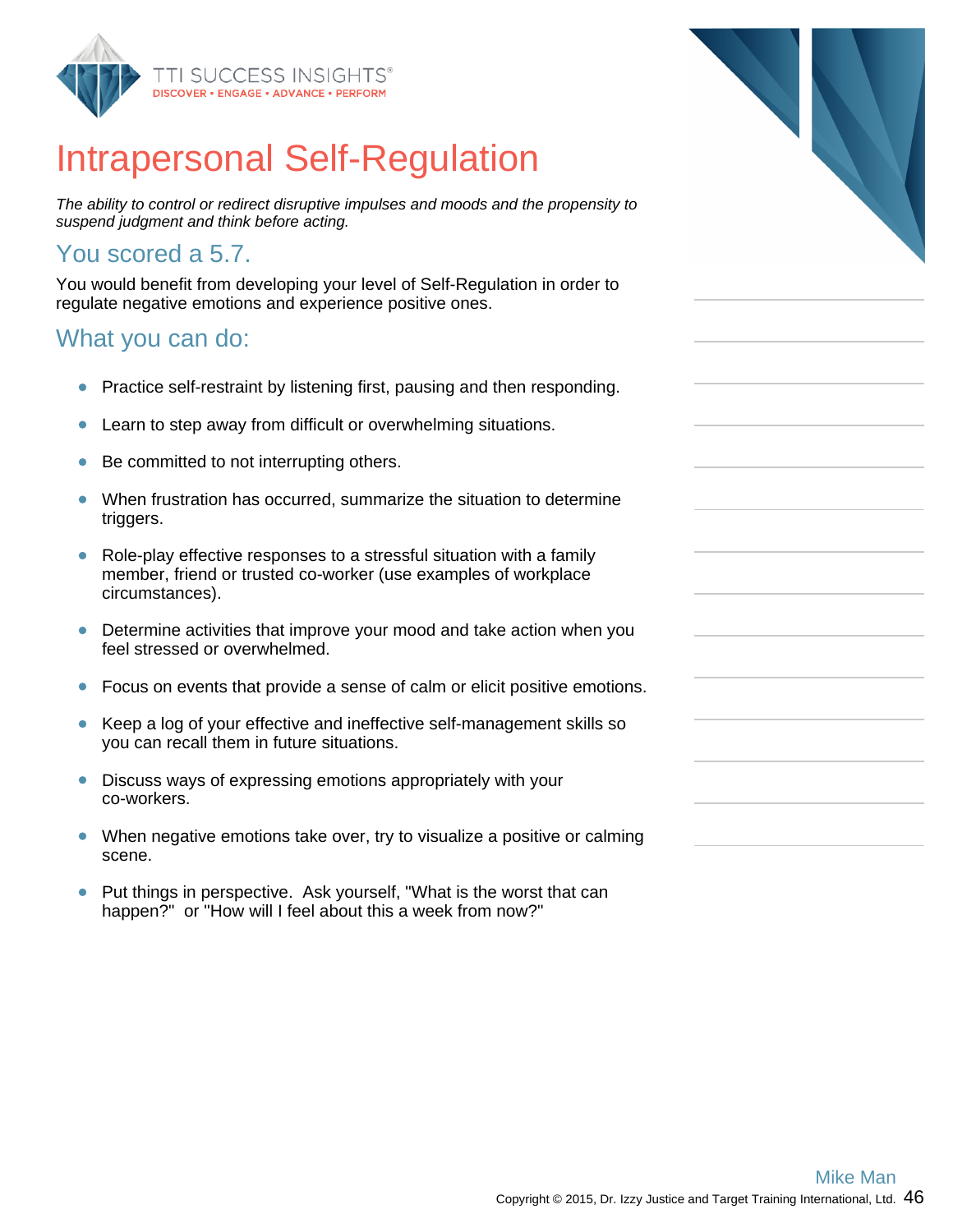

# **Intraperso**

A passion to work for reasons that go beyond money or status, and a propensity to pursue goals with energy and persistence.

### You scored a 6

You may occasionally don't feel like trying," a

#### What you can d

- Set specific goal  $\bullet$
- Clarify why the g  $\bullet$
- Define what moti  $\bullet$ about.
- Work with a trust  $\bullet$ create detailed a
- Set aside time to  $\bullet$ minutes at a time
- $\bullet$ List your goals a
- Spend time visual  $\bullet$
- With friends and  $\bullet$ to your goals.
- Read articles or  $\bullet$
- Question the sta  $\bullet$

| <b>CESS INSIGHTS®</b><br><b>NGAGE • ADVANCE • PERFORM</b>                                                         |  |
|-------------------------------------------------------------------------------------------------------------------|--|
| nal Motivation                                                                                                    |  |
| asons that go beyond money or status, and a propensity to<br>v and persistence.                                   |  |
| .7.                                                                                                               |  |
| have thoughts along the lines of "I failed again" or "I just<br>ind may tend to have a more pessimistic approach. |  |
| lo:                                                                                                               |  |
| ls with dates for achievement.                                                                                    |  |
| joals you have set are important to you.                                                                          |  |
| ivates you by clarifying what you are truly passionate                                                            |  |
| ted advisor or peer to document your goals and then<br>action items to reach them.                                |  |
| o focus on your passions each day, even if it is just five<br>е.                                                  |  |
| ind post them where you can see them.                                                                             |  |
| alizing the outcome of what you are trying to achieve.                                                            |  |
| family, celebrate accomplishments that bring you closer                                                           |  |
| quotes that inspire you.                                                                                          |  |
| tus quo and make suggestions for improvement.                                                                     |  |
|                                                                                                                   |  |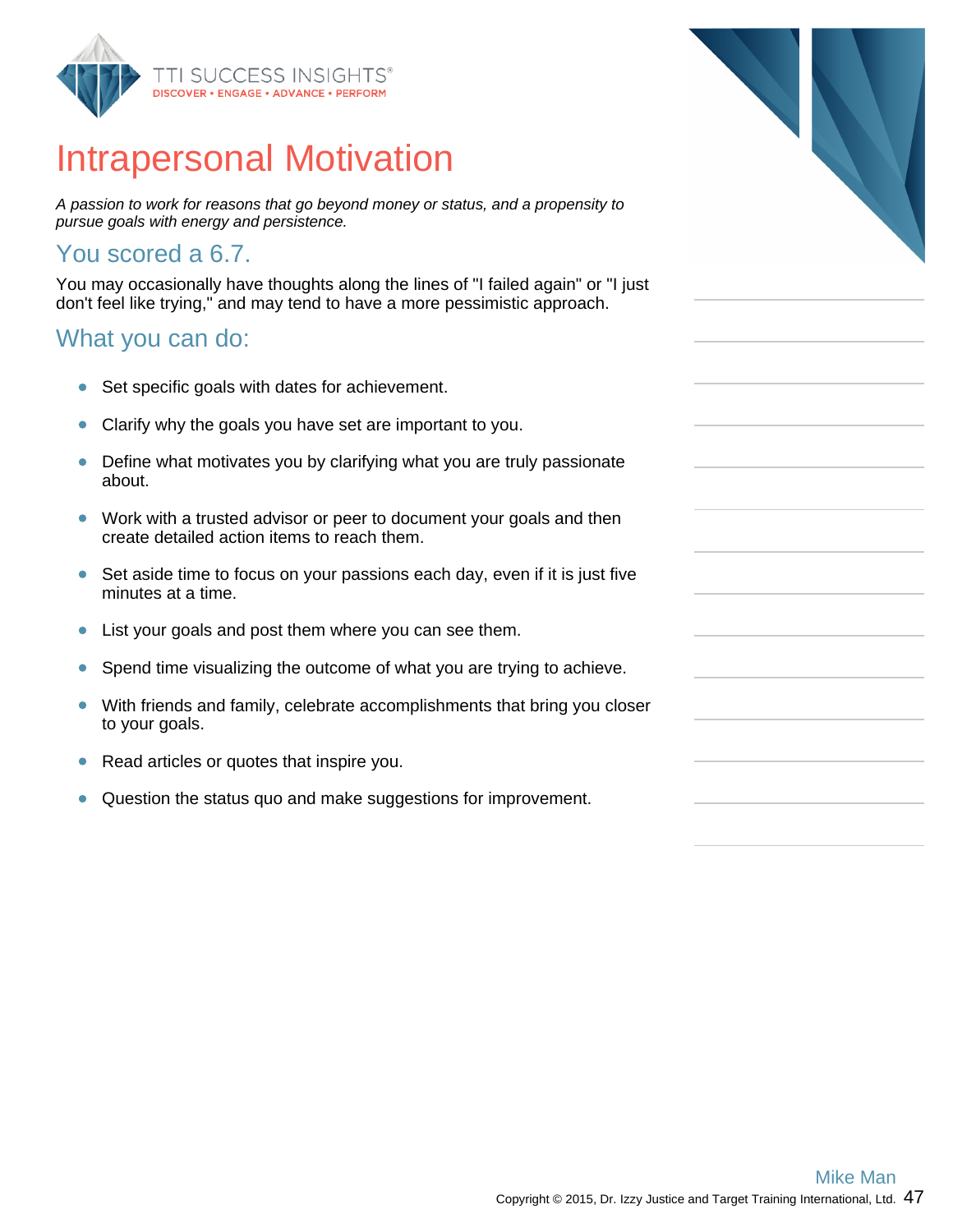

## Interpersonal Empathy

The ability to understand the emotional makeup of other people.

#### You scored a 9.5.

You have a unique skill of treating people according to their emotional reactions. You have the ability to utilize this information when making decisions.

#### What you can do:

- Attempt to fully understand others before communicating your point of view, this helps to ensure your message is received correctly.
- Watch interactions of other people and discuss your observations with a  $\bullet$ peer to sharpen your empathy skills.
- $\bullet$ Observe body language for nonverbal messages being expressed.
- Empathizing with others can enhance your understanding and your  $\bullet$ relationships with them.
- Work with a trusted advisor to brainstorm ways to use your empathy to help others take accountability and make tough decisions.
- Mentor co-workers on effective ways to use empathy in the workplace.  $\bullet$
- Demonstrate to others how to be nonjudgmental, especially when  $\bullet$ negative comments are being made about others.
- Offer personal assistance to your friends, family and even strangers who  $\bullet$ may be in need.
- Evaluate the best way to help elevate the emotional state of others in  $\bullet$ the way the might best appreciate.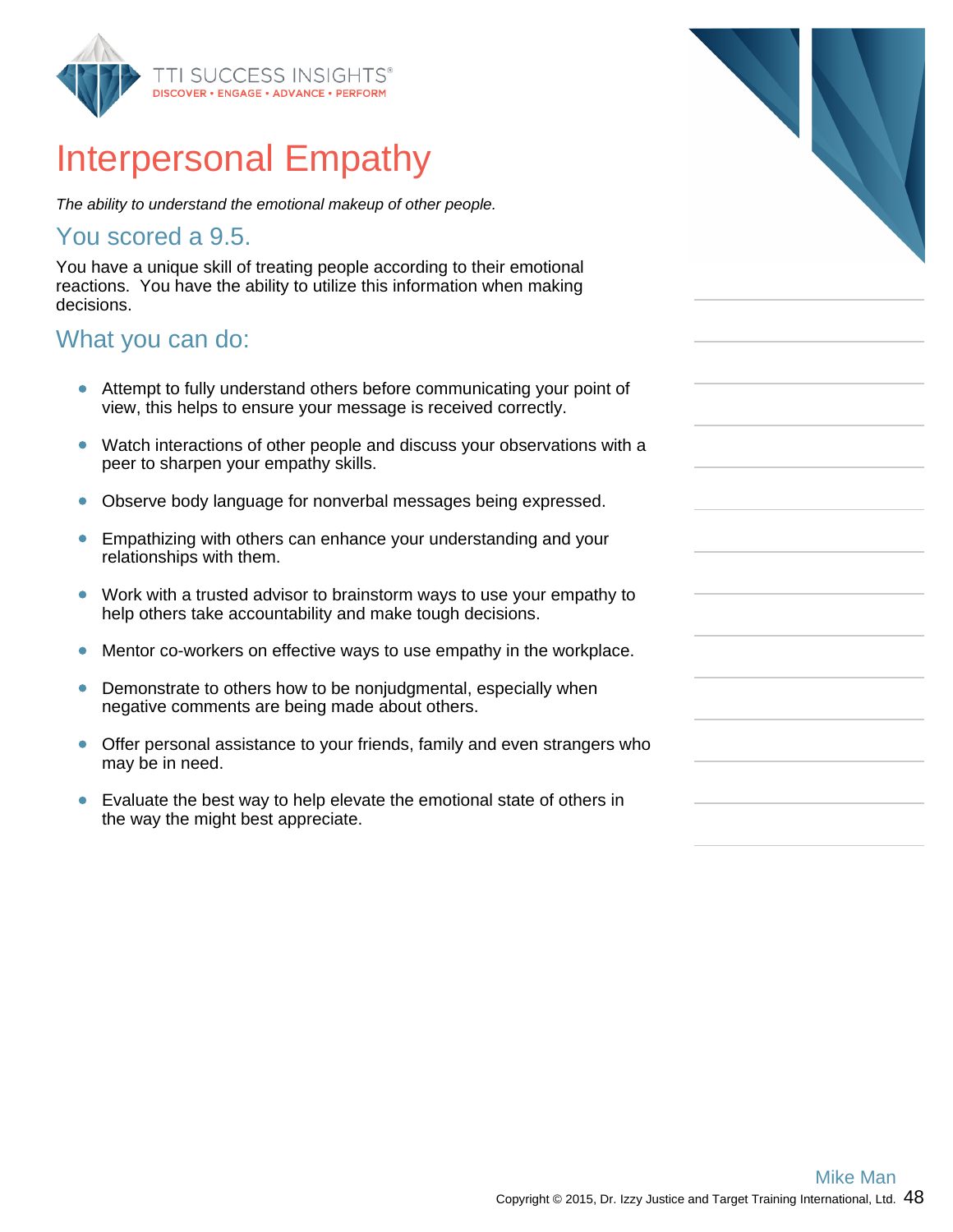

## Interpersonal Social Skills

A proficiency in managing relationships and building networks.

### You scored a 8.5.

You are able to find common ground with others and generally are able to build good rapport. You are able to help build a strong team environment.

### What you can do:

- Consider traits you admire in other people you know and ask them for feedback about yourself in those areas.
- Identify areas of social interactions that may make you uncomfortable and ask a trusted advisor to help improve in these areas.
- $\bullet$ Consider the unique capabilities of those you interact with and how you can further encourage these traits in them.
- Pursue quality, rather than quantity, in your social bonds. Converse with others on an even deeper level.
- $\bullet$ Remember unique facts about others. Use memory techniques and be fondly known as the one that remembers!
- Take notice when emotions are taking over an interaction, and then find  $\bullet$ ways to improve the emotional tone of the situation.
- Talk about your feelings related to work as well as personal circumstances with a trusted advisor, family member or friend.
- Find ways to be a positive influence at work by helping others improve their social skills.
- $\bullet$ If you have a miscommunication or negative interaction, take accountability quickly and find ways to make amends.
- Demonstrate a curiosity about others and their well being and consider ways you may be of assistance.
- Consider ways you may be able to provide positive feedback to help others improve their social skills.
- $\bullet$ Join a professional association or special interest group that meets regularly to practice building bonds.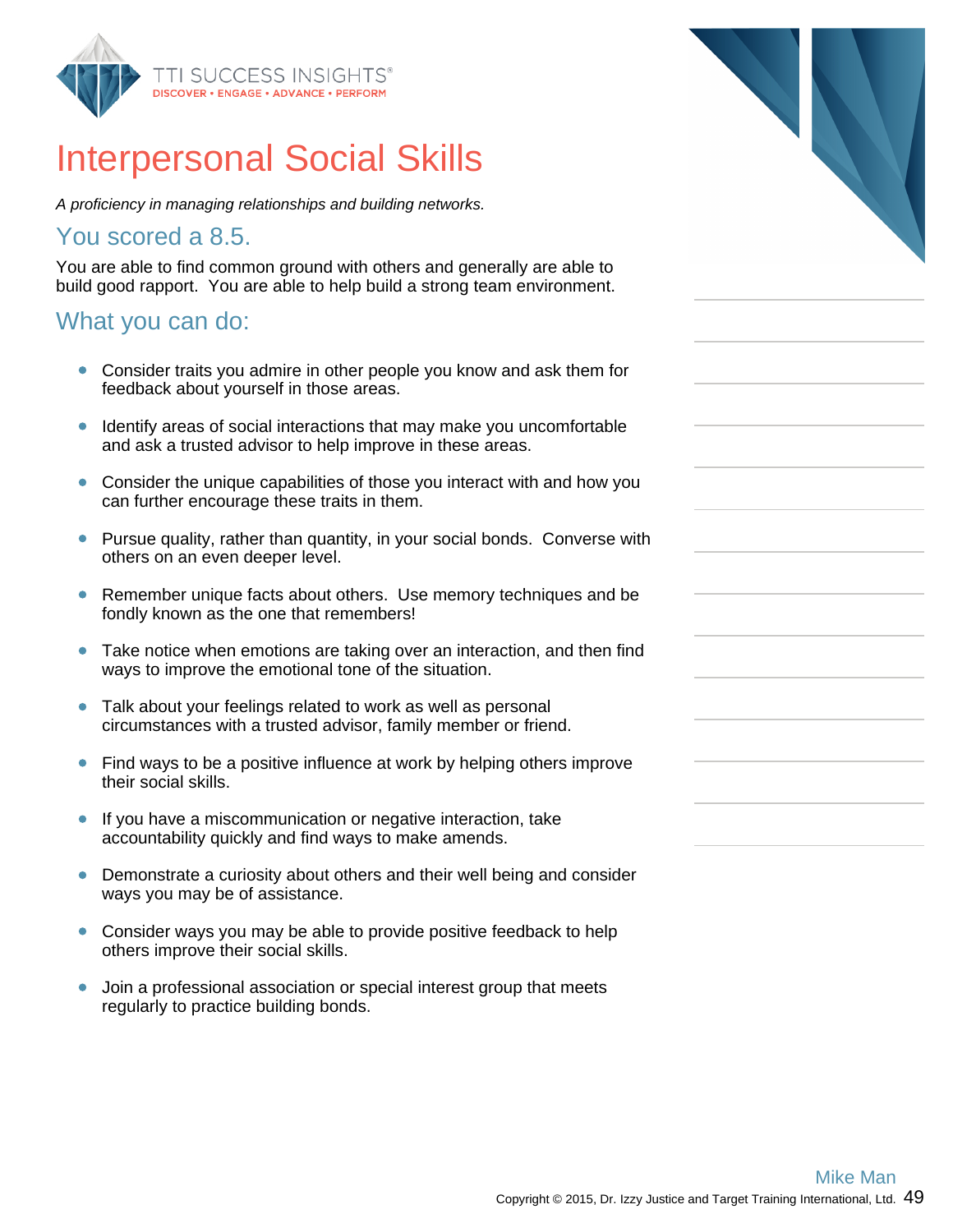

## Emotional Quotient™ Wheel 2-12-2016



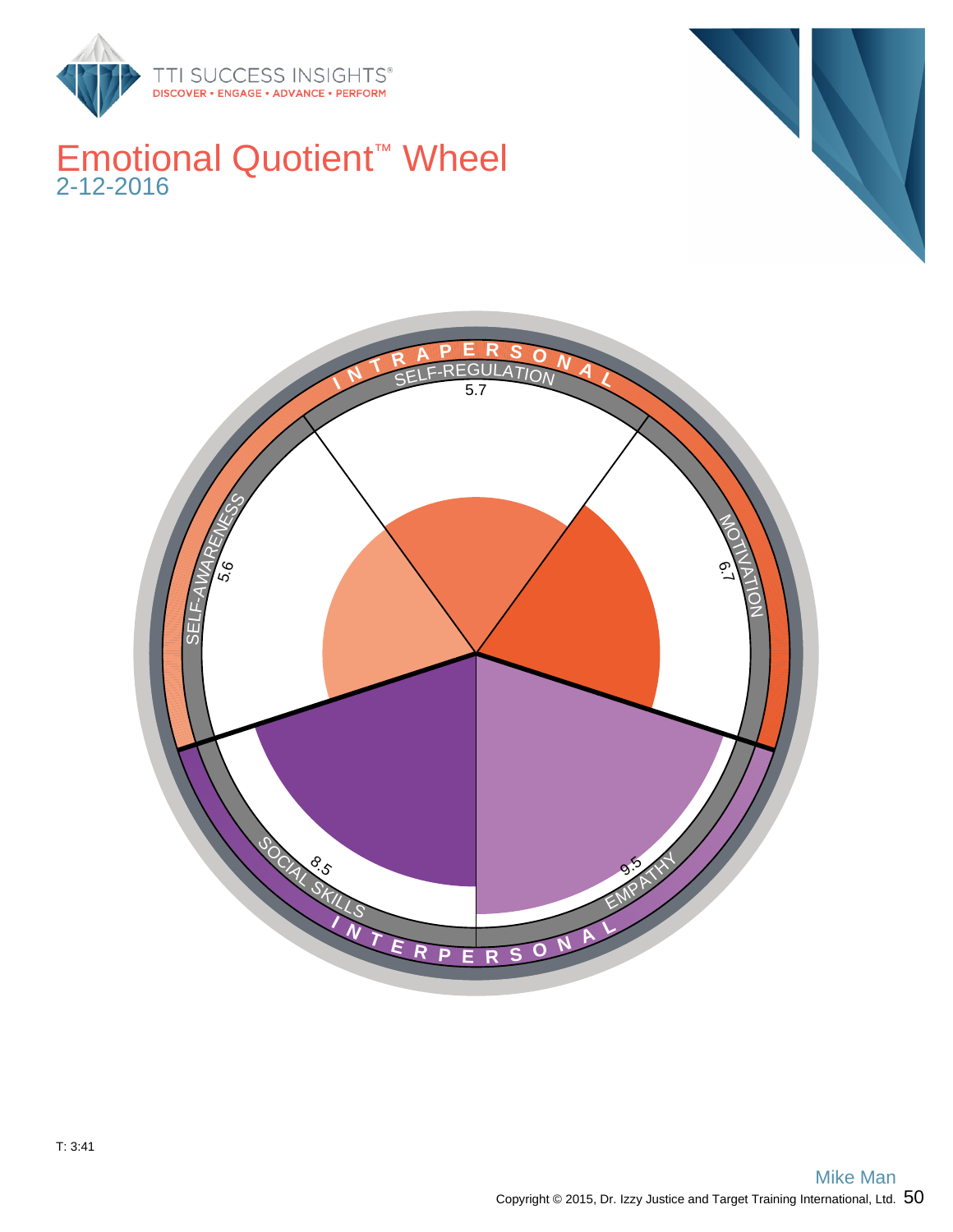



### Introduction Blending Behaviors, Driving Forces and EQ for Success

Maximizing the effectiveness of one's behavioral style can be a difficult maze to navigate in the workplace, especially in situations where "behavioral labels" are assigned. Often a team will have multiple people with the same behavioral styles faced with the same situation, yet they come across differently.

For years, TTI has educated the corporate world on behaviors, or the "how" of people's actions; meanwhile, driving forces is the "why" they do what they do. This has explained the difference in actions for decades. However, recent research has led to the discovery of people with similar behaviors and driving forces, yet they still respond differently to situations, especially when the situations are emotionally charged.

Why is this? The answer is often found within a person's Emotional Intelligence. Understanding a person's EQ and applying this information to behaviors and driving forces can not only expand the working language and communication of an organization, but can help an individual successfully navigate the workplace maze and feel a sense of accomplishment and reward from doing so.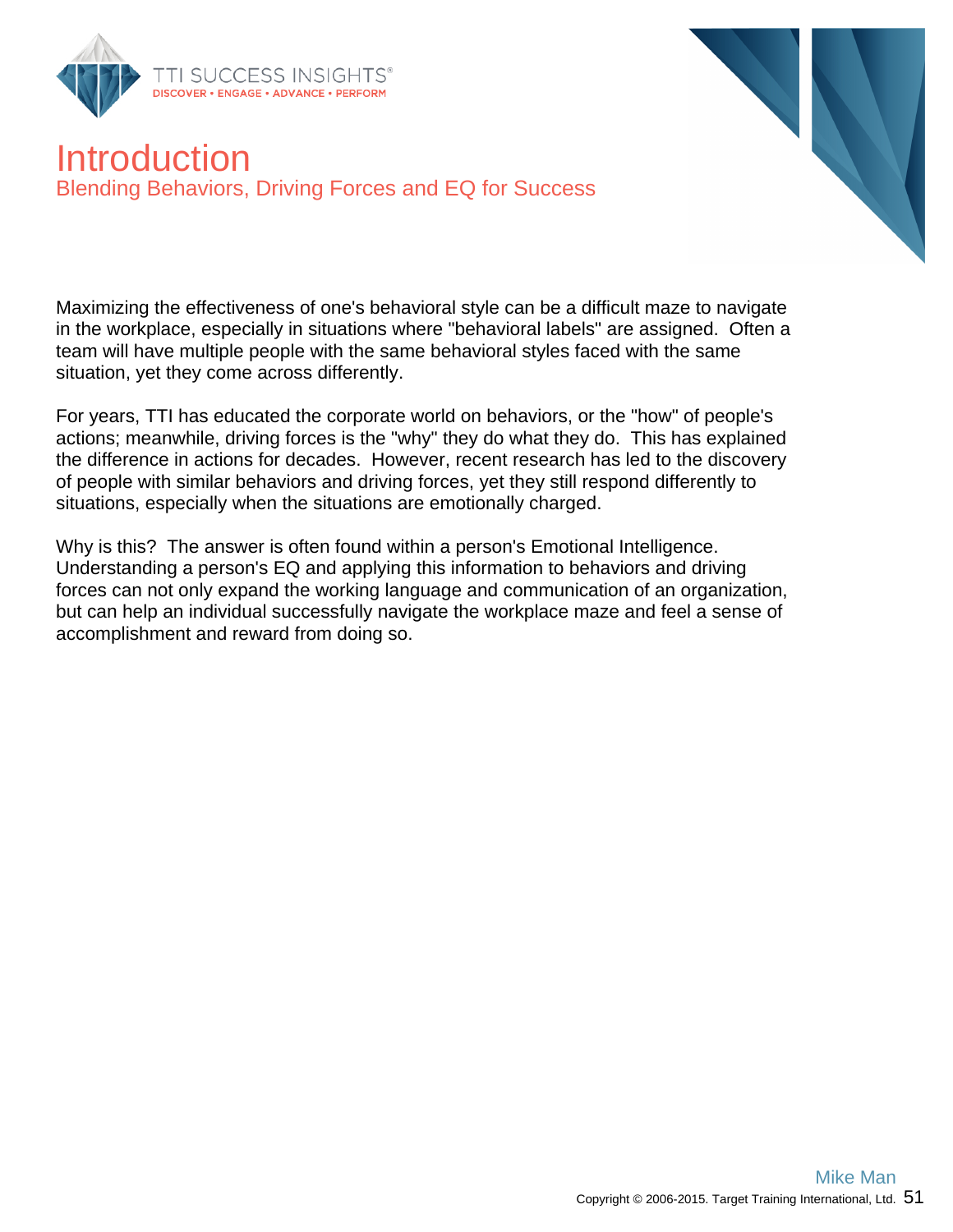

## Blending Behaviors, Driving Forces and EQ for Success

People who understand and appreciate themselves as unique individuals and can apply that same understanding and appreciation to others are more successful. This section is designed to connect an individual's behavioral strengths and primary driving forces cluster with his Emotional Intelligence in order to propel and navigate the day-to-day situations of the business landscape.

#### **To clarify this section Mike's, primary driving forces cluster includes: Intellectual, Receptive, Intentional and Harmonious.**

 Mike has a low level of Self-Awareness. He doesn't tend to recognize mental and physical changes in how he is feeling. Coupled with his high "Influence" behavioral style, these feelings will be displayed purely on a behavioral basis. High "Influencers" can become overly talkative in emotionally charged situations and are unaware of when their particular triggers are ignited. This chatty and fast-paced communication style will be intensified in emotionally charged situations and Mike may be unaware of the increased intensity being displayed.

 Mike has a low level of Self-Regulation. He may not be able to temper responses and reactions to emotionally charged events. Possessing a high "Influence" behavioral style indicates that Mike will tend to avoid conflict. He will show physical signs of emotion through facial expressions, hand movements and overall body language. However, with low Self-Regulation, the typical behavioral characteristics may be intensified slightly, and this can have a negative impact on communication with others. By understanding his "Influence" behavior and how it impacts the communication flow with others, Mike will benefit from understanding how to adapt this communication style for a more positive outcome. Be careful in instances where the topic at hand directly relates to Mike's primary driving forces cluster. The ability for him to utilize his knowledge of his behaviors will be hindered when a perceived threat to his drivers is present.

 Mike has a low level of Motivation. He has a below average amount of motivation and passion to work for reasons that don't satisfy his primary driving forces cluster. This motivation is an internal drive to achieve the goal; however, with motivation being below average, it's imperative to utilize an external driver or "carrot" to chase. Engagement and superior performance may be achieved if and when his Intellectual, Receptive, Intentional and/or Harmonious have the potential to be satisfied through his career.

 Mike has a high level of Empathy. He is able to anticipate how others will receive information or react to a situation. The power of being high in the Empathy dimension is the ability to see things from someone else's perspective. Mike typically views things from the perspective of his primary driving forces cluster, whereas not all people filter information from this viewpoint. Being able to step out of this mindset is key in being able to achieve social recognition and team identification within the organization which his "Influence" behavioral style requires.